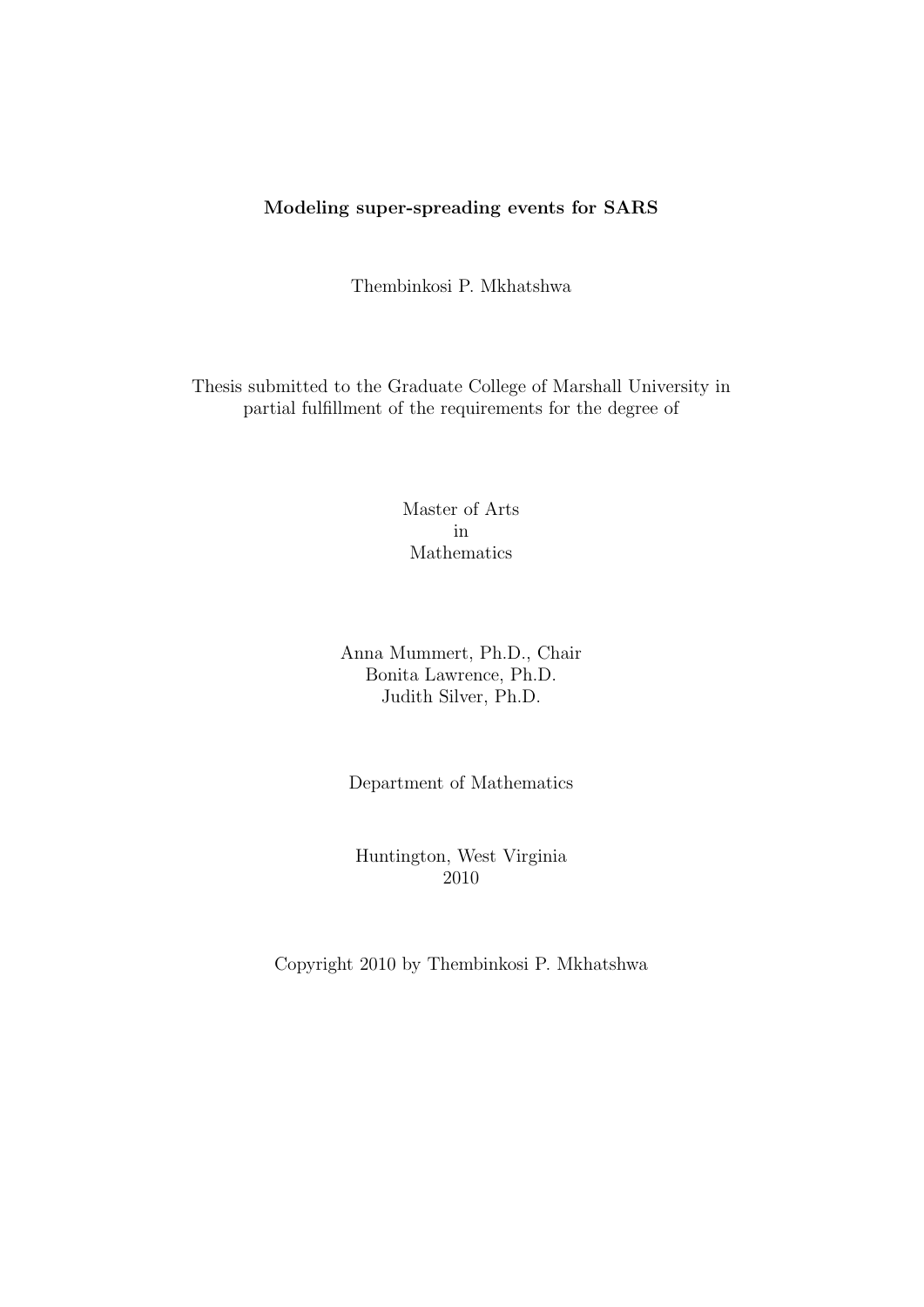#### Acknowledgements

I thank the Lord God Almighty for His invaluable assistance while doing this research. A million thanks goes to my thesis advisor, Dr Anna Mummert, who supplied me with all the research materials I needed and whose expertise in mathematical biology was of great help. Many thanks to pastor Fadiran and pastor Arisekola for their support and encouragement in the process of doing this research. I would also like to thank my grandmother, aunt, and my best friend (Londiwe S. Shongwe) for their financial and spiritual support. I am also indebted to a number of people who directly or indirectly made contributions to this work.

#### Everlasting Father, everlasting Son, immortal Holy Ghost

thank you.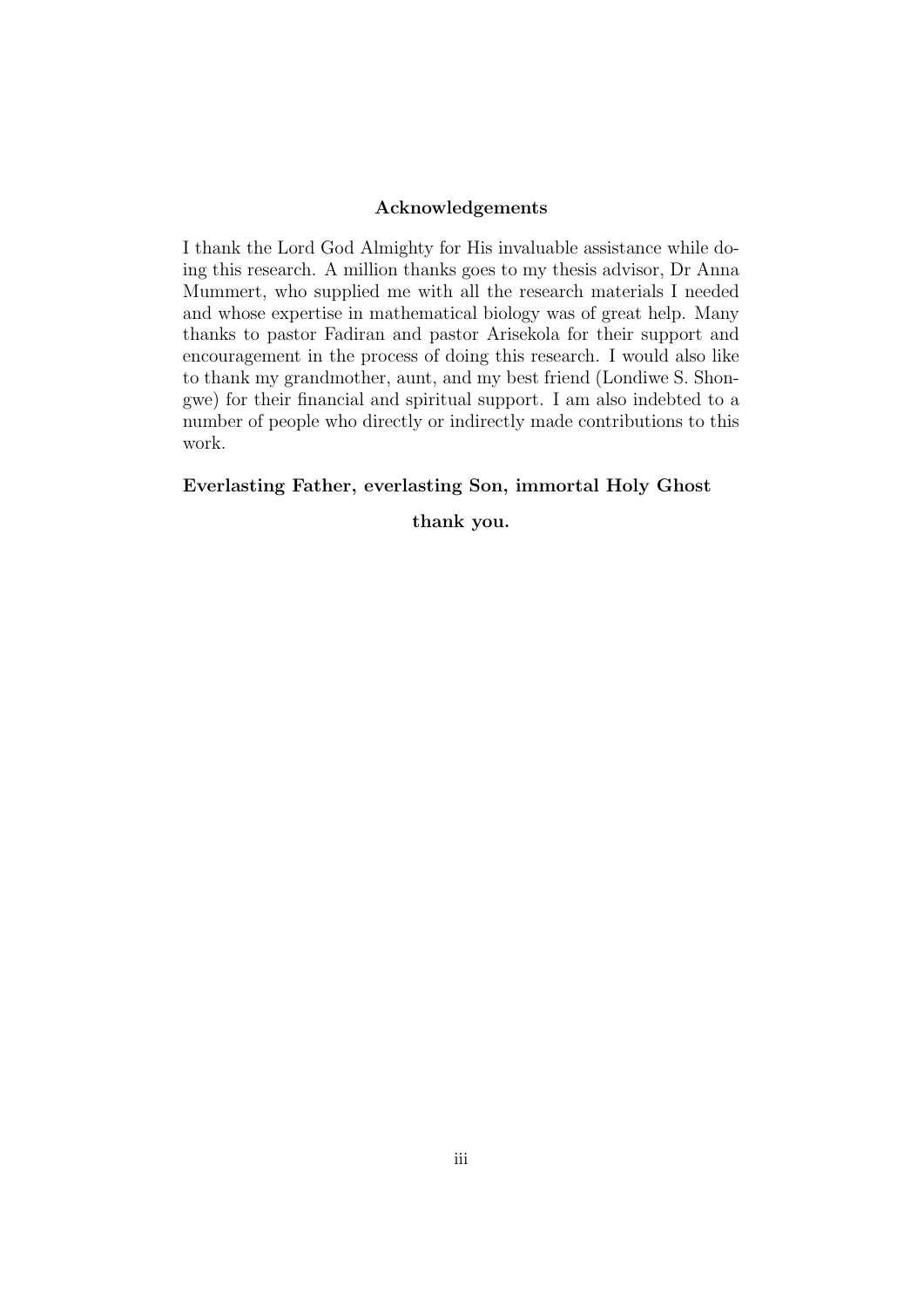# **Contents**

| $\mathbf 1$ | Introduction                                     |                                                                              |                |  |  |  |  |
|-------------|--------------------------------------------------|------------------------------------------------------------------------------|----------------|--|--|--|--|
|             | 1.1                                              |                                                                              |                |  |  |  |  |
|             |                                                  | Spread to other countries<br>1.1.1                                           | $\overline{2}$ |  |  |  |  |
|             |                                                  | SARS symptoms and signs<br>1.1.2                                             | $\overline{3}$ |  |  |  |  |
|             |                                                  | 1.1.3                                                                        | 3              |  |  |  |  |
|             | 1.2                                              | The role of mathematical modeling in the spread of the                       |                |  |  |  |  |
|             |                                                  | $\overline{4}$                                                               |                |  |  |  |  |
|             | 1.3                                              | Super-spreading events in infectious diseases                                | $\overline{5}$ |  |  |  |  |
|             | 1.4                                              | 6                                                                            |                |  |  |  |  |
| $\bf{2}$    | $\overline{7}$<br><b>Basic population models</b> |                                                                              |                |  |  |  |  |
|             | 2.1                                              | The exponential growth model $.\;.\;.\;.\;.\;.\;.\;.\;.\;.\;.\;.\;.\;.\;.\;$ | $\overline{7}$ |  |  |  |  |
|             |                                                  | Model formulation<br>2.1.1                                                   | $\overline{7}$ |  |  |  |  |
|             |                                                  | Analytical and equilibrium solutions of the expo-<br>2.1.2                   |                |  |  |  |  |
|             |                                                  |                                                                              | 8              |  |  |  |  |
|             |                                                  | Merits and limitations of the exponential model<br>2.1.3                     | 9              |  |  |  |  |
|             | 2.2                                              | The logistic growth model                                                    |                |  |  |  |  |
|             |                                                  | Model formulation<br>2.2.1                                                   | 12             |  |  |  |  |
|             |                                                  | Analytical and equilibrium solutions for the lo-<br>2.2.2                    |                |  |  |  |  |
|             |                                                  |                                                                              | 13             |  |  |  |  |
|             |                                                  | Merits and limitations of the logistic model<br>2.2.3                        | 14             |  |  |  |  |
| 3           |                                                  | The basic reproduction number, $R_0$                                         | 16             |  |  |  |  |
|             | 3.1                                              | The Next Generation Method                                                   | 16             |  |  |  |  |
| 4           | Compartmental models in epidemiology             | 18                                                                           |                |  |  |  |  |
|             | 4.1                                              |                                                                              | 18             |  |  |  |  |
|             |                                                  | $\text{SIR}$ model assumptions<br>4.1.1                                      | 19             |  |  |  |  |
|             |                                                  | The governing equations $\ldots \ldots \ldots \ldots$<br>4.1.2               | 21             |  |  |  |  |
|             |                                                  | Initial conditions<br>4.1.3                                                  | 21             |  |  |  |  |
|             |                                                  | The SIR model analysis<br>4.1.4                                              | 22             |  |  |  |  |
|             |                                                  | Benefits and limitations of the SIR model $\phantom{1} \ldots$<br>4.1.5      | 27             |  |  |  |  |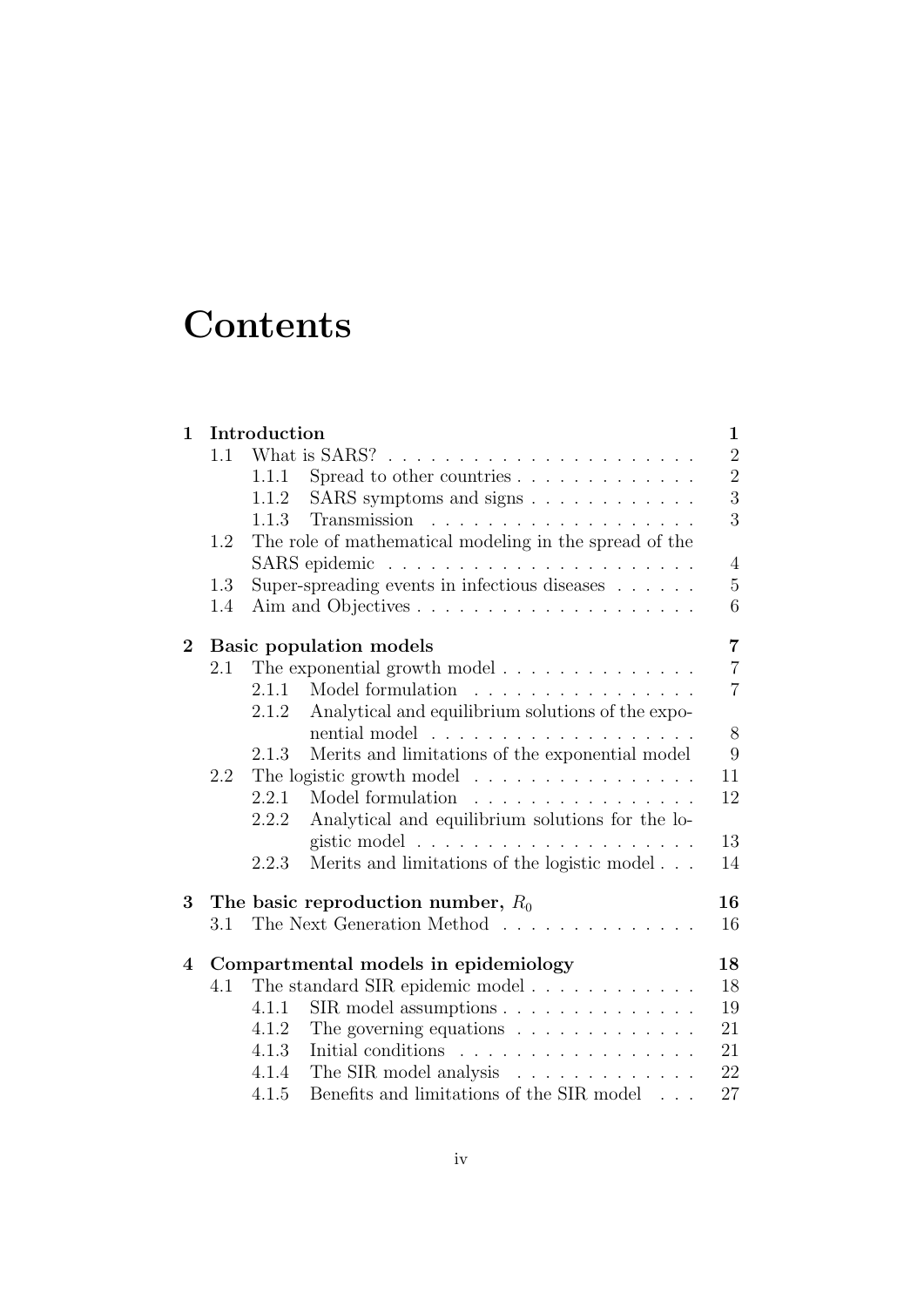|    | 4.2 |                                                                 |    |  |  |  |
|----|-----|-----------------------------------------------------------------|----|--|--|--|
|    |     | 4.2.1<br>The $SI_1I_2R$ model assumptions                       | 30 |  |  |  |
|    |     | 4.2.2<br>The governing equations $\ldots \ldots \ldots \ldots$  | 31 |  |  |  |
|    |     | 4.2.3<br>$SI_1I_2R$ model analysis                              | 31 |  |  |  |
| 5. |     | The SIPR epidemic model                                         | 38 |  |  |  |
|    | 5.1 | The SIPR model assumptions $\ldots \ldots \ldots \ldots \ldots$ | 40 |  |  |  |
|    | 5.2 | Governing equations of the SIPR model $\ldots$                  | 41 |  |  |  |
|    | 5.3 |                                                                 | 42 |  |  |  |
|    | 5.4 | Relationships between the variables                             | 43 |  |  |  |
|    | 5.5 |                                                                 | 43 |  |  |  |
|    |     | 5.5.1<br>Existence and uniqueness of a global solution.         | 44 |  |  |  |
|    |     | 5.5.2 Positivity and boundedness of solutions                   | 44 |  |  |  |
|    |     | 5.5.3<br>SIPR Equilibrium points and their stability anal-      |    |  |  |  |
|    |     |                                                                 | 45 |  |  |  |
|    |     | $R_0$ for SIPR using The Next Generation method<br>5.5.4        | 46 |  |  |  |
|    | 5.6 | Benefits and limitations of the SIPR model                      | 50 |  |  |  |
|    | 5.7 | Possible future directions of work for the SIPR model.          | 50 |  |  |  |
|    |     |                                                                 |    |  |  |  |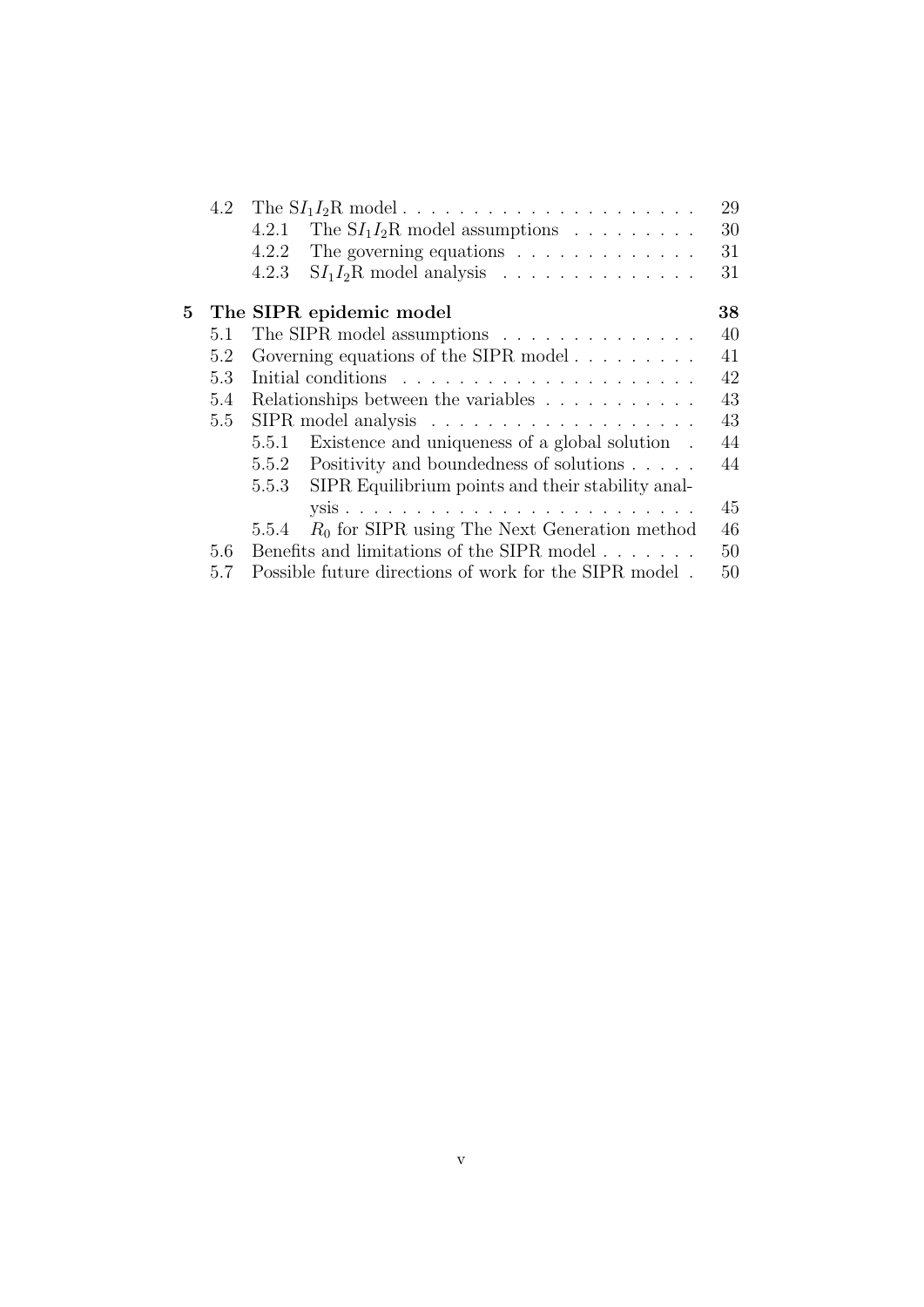# List of Tables

| 1.1 Probable cases of SARS by continent, November 2002     | -3 |
|------------------------------------------------------------|----|
| 3.1 The value of $R_0$ for some well-known diseases [9] 17 |    |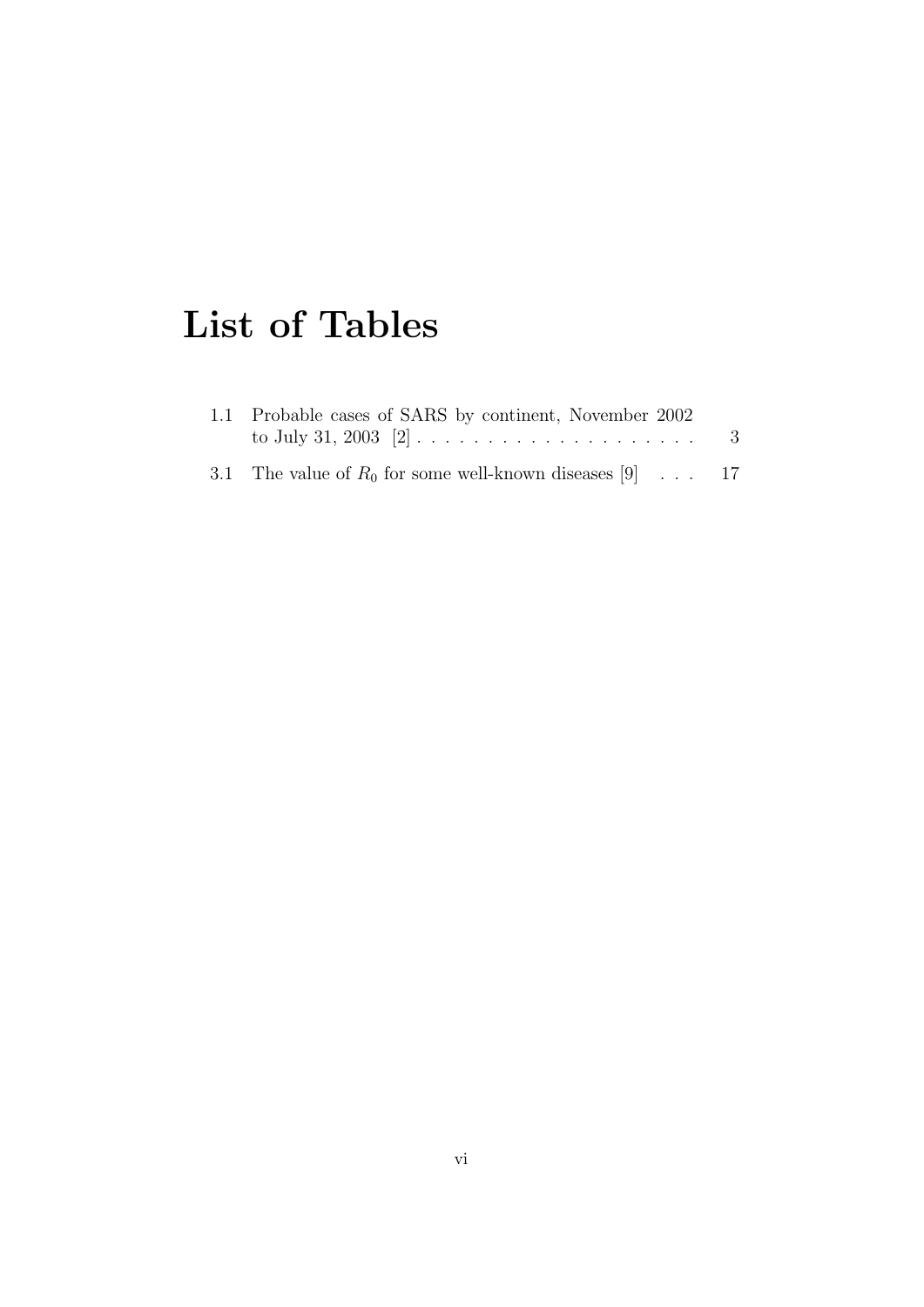# List of Figures

| 2.1 | Population grows exponentially, using $r = 0.5$ and $N =$                                                                                  |    |
|-----|--------------------------------------------------------------------------------------------------------------------------------------------|----|
|     |                                                                                                                                            | 9  |
| 2.2 | Population declines to extinction, using $r = -0.5$ and                                                                                    | 10 |
| 2.3 | Population size stays constant for all time, using $r = 0$                                                                                 | 10 |
| 2.4 | Population increases and approaches the carrying capac-<br>ity asymptotically, using $N_0 = 4$ and $K = 20$                                | 14 |
| 2.5 | Population decreases and approaches the carrying ca-<br>pacity asymptotically, using $N_0 = 45$ and $K = 20$                               | 15 |
| 4.1 | SIR solutions behavior in continuous time of disease out-                                                                                  |    |
| 4.2 | break, using $\beta = 0.1$ and $\gamma = 0.7$<br>SIR solutions behavior in continuous time of disease out-                                 | 24 |
|     | break, using $\beta = 0.4$ and $\gamma = 0.4$                                                                                              | 25 |
| 4.3 | SIR solutions behavior in continuous time of disease out-<br>break, using $\beta = 0.2$ and $\gamma = 0.3$                                 | 26 |
| 4.4 | $SI_1I_2R$ solutions behavior in continuous time for a generic<br>epidemic disease outbreak, using $\beta = 0.2$ , $r_1 = 0.1$ , $r_2 =$   | 34 |
| 4.5 | $SI_1I_2R$ solutions behavior in continuous time for a generic<br>epidemic disease outbreak, using $\beta = 0.3$ , $r_1 = 0.275$ , $r_2 =$ |    |
|     |                                                                                                                                            | 35 |
| 5.1 | SIPR solutions behavior in continuous time of SARS<br>outbreak, using $\beta = 0.1$ , $b = 0.8$ , $x = 4$ and $k = 9$                      | 46 |
| 5.2 | SIPR solutions behavior in continuous time of SARS                                                                                         |    |
| 5.3 | outbreak, using $\beta = 0.1$ , $b = 0.8$ , $x = 2$ and $k = 3$<br>SIPR solutions behavior in continuous time of SARS                      | 47 |
|     | outbreak, using $\beta = 0.3$ , $b = 0.8$ , $x = 4$ and $k = 9$                                                                            | 48 |
|     |                                                                                                                                            |    |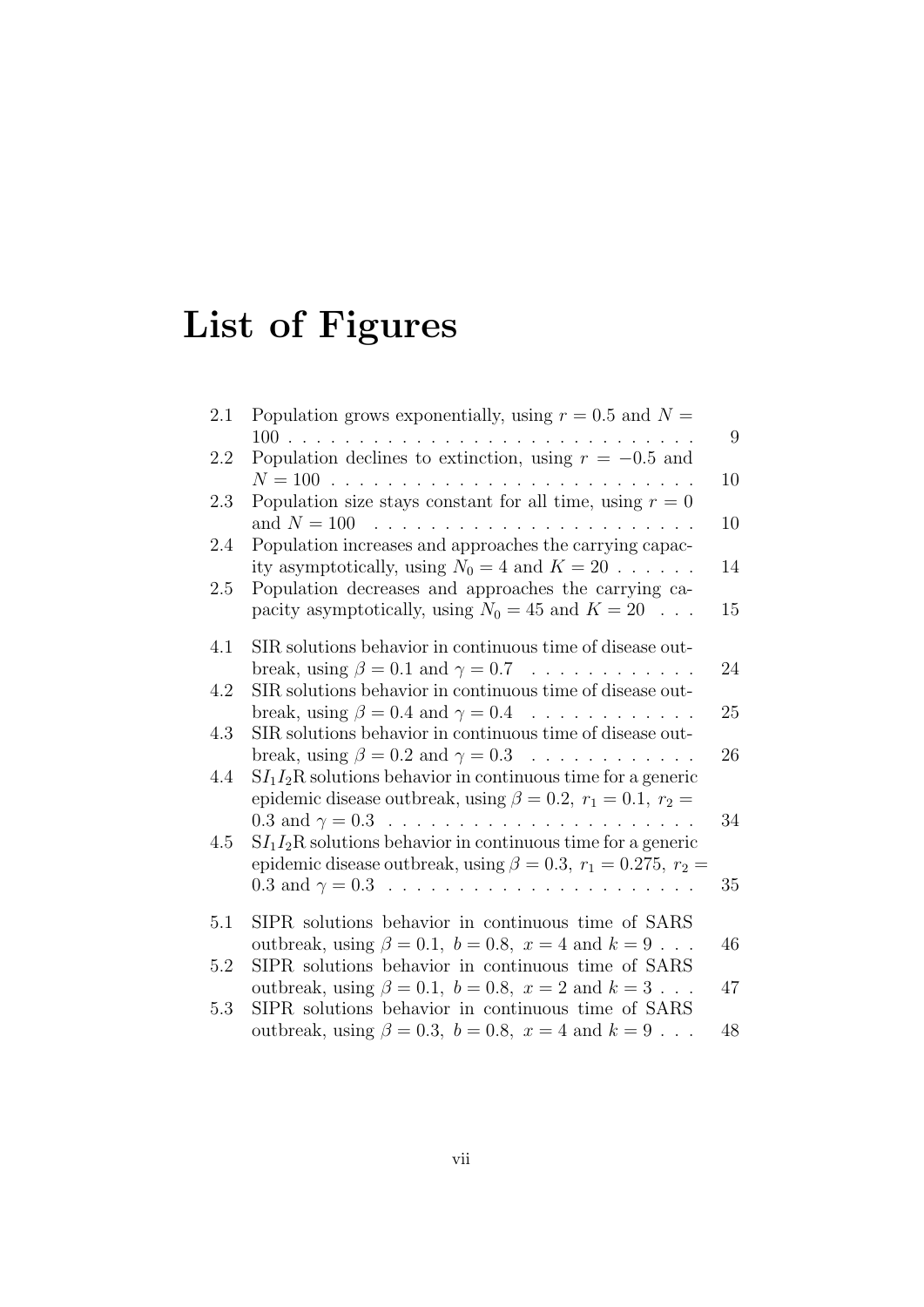#### Modeling super-spreading events for SARS

Thembinkosi P. Mkhatshwa

#### ABSTRACT

One of the intriguing characteristics of the 2003 severe acute respiratory syndrome (SARS) epidemics was the occurrence of super spreading events (SSEs). Super-spreading events for a specific infectious disease occur when infected individuals infect more than the average number of secondary cases. The understanding of these SSEs is critical to understanding the spread of SARS. In this thesis, we present a modification of the basic SIR (Susceptible - Infected - Removed) disease model, an SIPR (Susceptible - Regular Infected - Super-spreader - Removed) model, which captures the effect of the SSEs.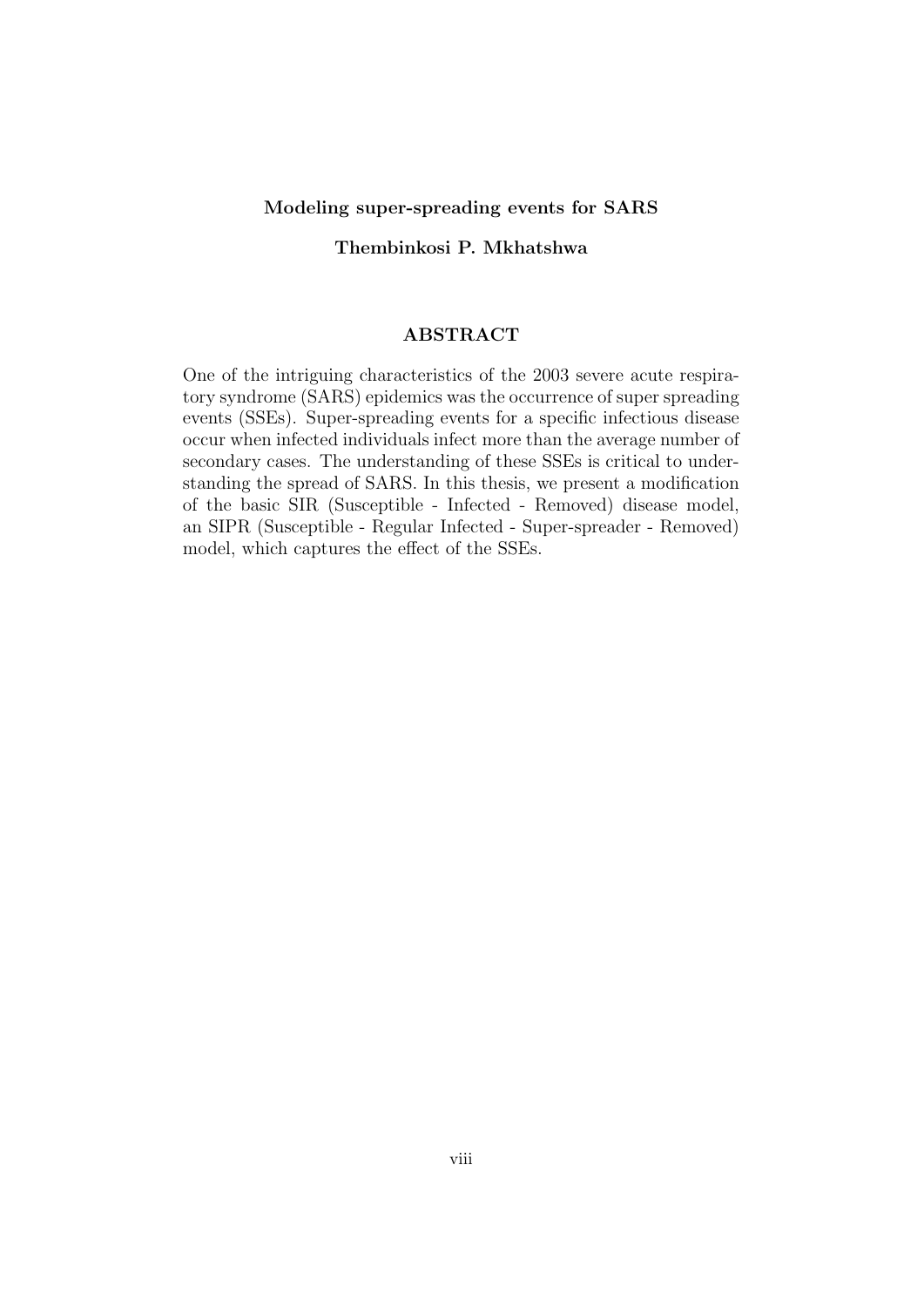# Chapter 1

# Introduction

The Severe Acute Respiratory Syndrome (SARS) was the first epidemic of the 21st century. It emerged in China late 2002 and quickly spread to 32 countries causing more than 774 deaths and 8098 infections worldwide [14]. SARS is an example of the devastating epidemics of infectious diseases which have wiped out a significant percentage of the human population throughout history. The primary goal of this thesis is to formulate a mathematical model that captures the role of super-spreading events in the spread of the 2002-2003 SARS epidemic.

The first chapter is devoted to giving background and vital information about SARS. Our main goal here is to understand the basic epidemiology of this disease and the role of mathematical modeling in modeling the spread of the SARS epidemic. A review of two basic population models, the exponential and logistic growth model respectively, is given in Chapter 2. The next generation method, a method used for calculating an important parameter in the study of epidemics (the basic reproduction number) is presented in Chapter 3. An overview of the SIR (Susceptible - Infected - Removed) and  $S/I_1I_2R$  (Susceptible - Infected Class 1 - Infected Class 2 - Removed) models, standard models in the study of infectious diseases, are presented in Chapter 4. Finally, a compartment SIPR (Susceptible - Regular Infected - Super-spreader - Removed) model is presented in Chapter 5. This model captures super-spreading events as a main feature that is believed to have been responsible for the progression of the SARS epidemic.

We start by looking at an overview of the SARS epidemic as it applies to this thesis.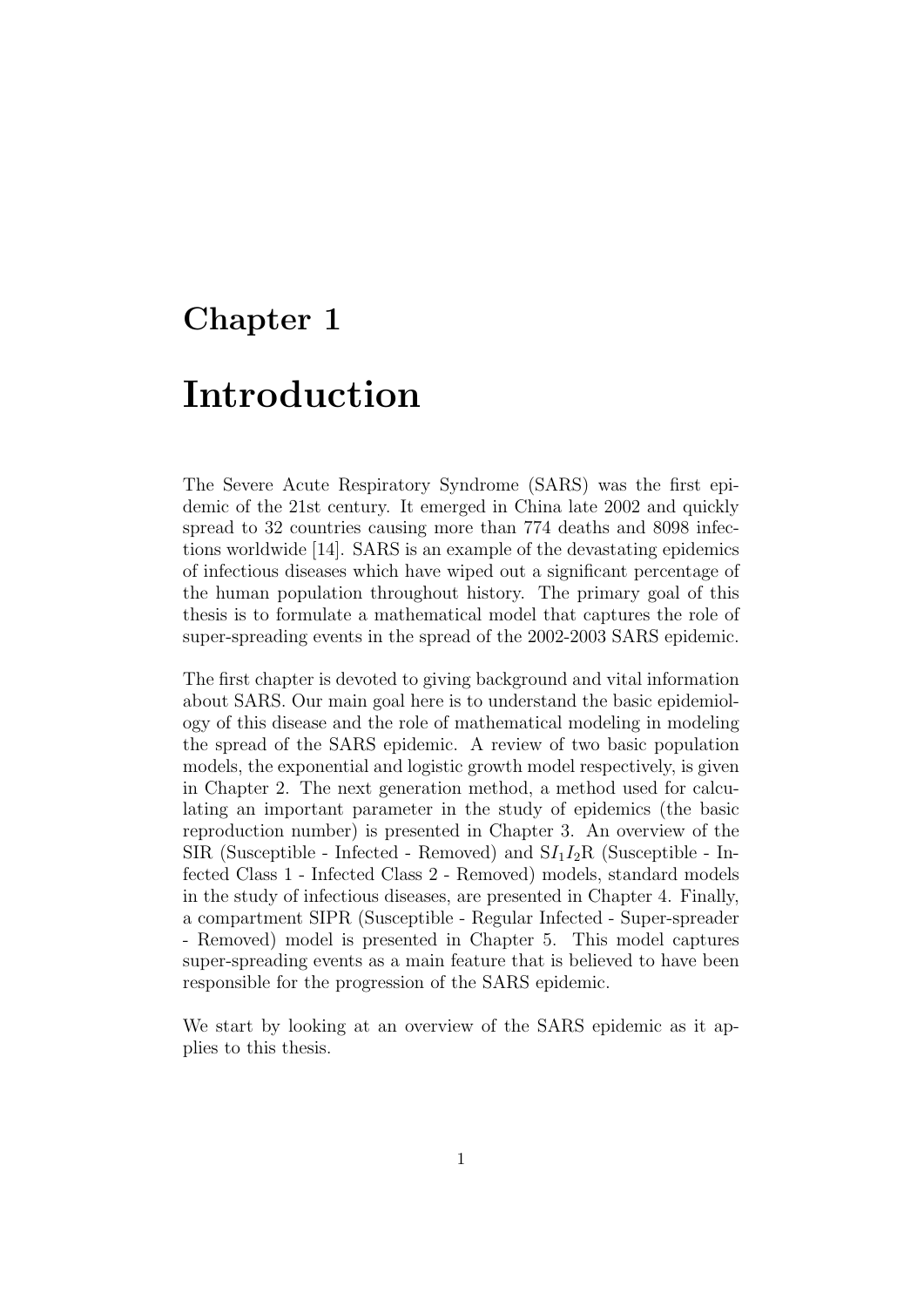## 1.1 What is SARS?

Severe Acute Respiratory Syndrome (SARS) is a highly contagious respiratory disease which is caused by the SARS Coronavirus. It is a serious form of pneumonia, resulting in acute respiratory distress and sometimes death.

The SARS epidemic originated in China, in late 2002. Although the Chinese government tried to control the the outbreak of the SARS epidemic without the awareness of the World Health Organization (WHO), it continued to spread. Failure of the Chinese government to seek international aid to fight the spread of SARS contributed to the epidemic spreading to most parts of the country. A Chinese doctor reported the SARS epidemic crisis to the WHO in early April of 2003, which then resulted in a system being set up to improve reporting and control in the SARS crisis [14]. The SARS outbreak is believed to have occurred between November 2002 and June 2003 between November 2002 and July 2003 [2].

#### 1.1.1 Spread to other countries

An American businessman traveling in southern China in the fall of 2002 was the first known foreigner to contract the disease. He did not show symptoms or become ill until after he had flown from Guangzhou, China, to Hanoi, Vietnam. It is not known how many people the businessman might have infected during his travel from China to Vietnam [16]. In an age of international travel, global business, and tourism, there is no longer such a thing as a purely localized contagious disease. Diseases originating in the most remote inhabited regions can be spread globally in a matter of hours. The first line of defense is accurate and timely information. While the unfortunate American businessman was the carrier who took SARS beyond China's borders, the "head in the sand" obstructionist attitude of Beijing officials was the real culprit [16].

From Table 1.1, we see that the SARS epidemic claimed over 700 lives and infected over 8000 people worldwide between November 2002 and July 2003 [2]. There were 7780 SARS cases in the continent of Asia where the first outbreak was reported of which 729 of them died bringing the fatality rate in Asia to 9.4%. Other notable continents where the SARS epidemic was reported include Europe and Africa.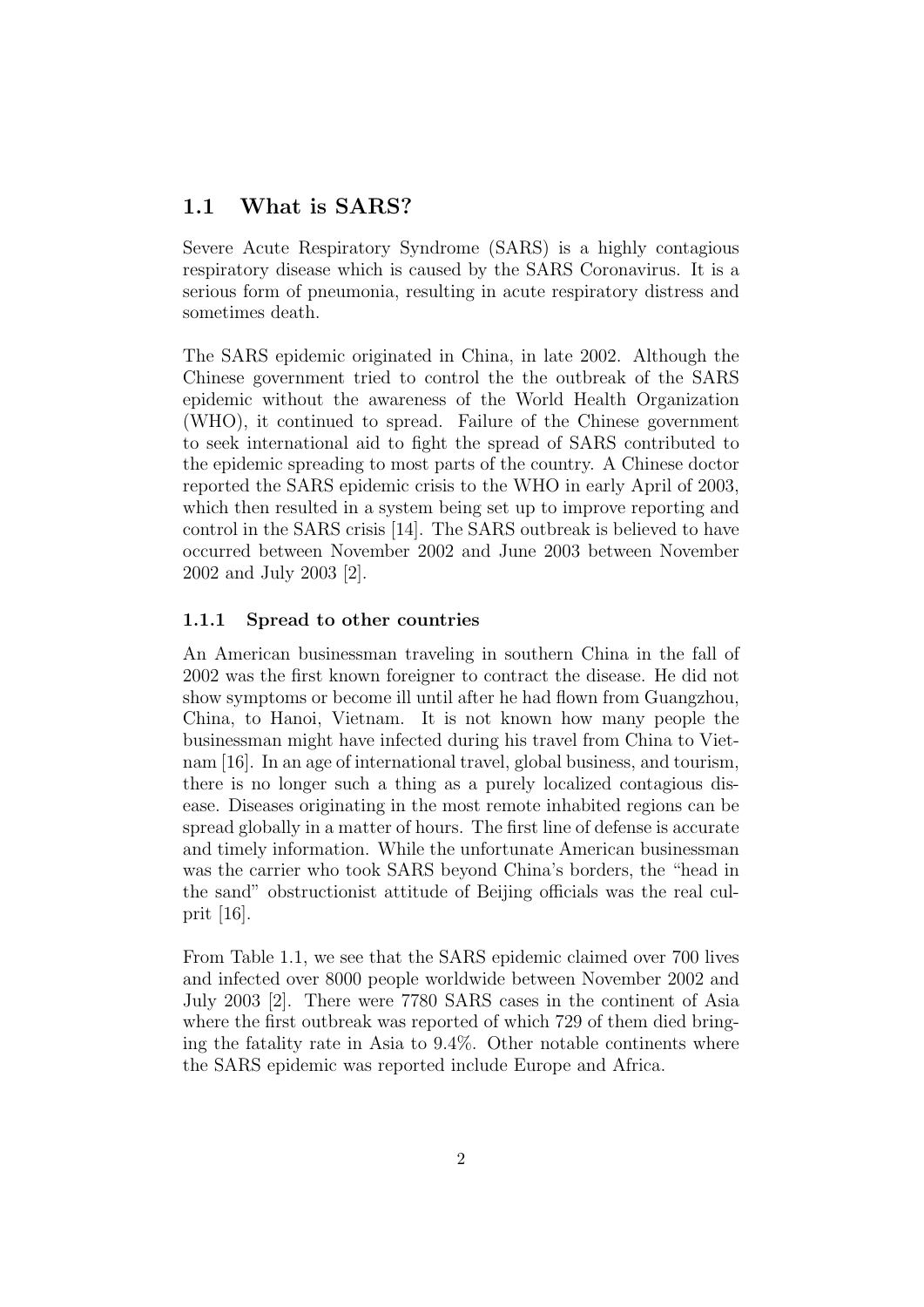| Continent | Cases | Deaths | Death cases not<br>related to SARS | Fatality $(\%)$ |
|-----------|-------|--------|------------------------------------|-----------------|
| Europe    | 492   | 45     | $\theta$                           | 9.1             |
| Asia      | 7780  | 729    | 60                                 | 9.4             |
| Africa    | 1     | 1      | $\Omega$                           | 100             |
| Total     | 8273  | 775    | 60                                 | 9.6             |

Table 1.1: Probable cases of SARS by continent, November 2002 to July 31, 2003 [2]

#### 1.1.2 SARS symptoms and signs

People affected by SARS develop a fever greater than  $100.4^{\circ}F(38.0^{\circ}C)$ , followed by respiratory symptoms such as cough, shortness of breath or difficulty breathing. In some cases, the symptoms become increasingly severe and patients may require oxygen support and mechanical help to breath. Symptoms found in more than half of the first 138 patients included (in the order of how they commonly appeared): fever, chills and shaking, muscle aches, cough, and headache. Less common symptoms include (also in order): dizziness, productive cough (sputum), sore throat, runny nose, nausea and vomiting, and diarrhea [2].

In most cases, symptoms appear within 2 to 3 days of infection [14]. The most prominent symptoms of SARS are high fever and coughing or shortness of breath. According to the World Health Organization (WHO), the vast majority of those infected have an incubation period less than ten days [14]. There may be many factors related to the person's immune system or factors in the environment that affect the symptoms and severity of SARS [14].

#### 1.1.3 Transmission

SARS is caused by a previously unknown type of coronavirus, the same type that cause common cold. SARS is spread by droplet contact. When someone with SARS coughs or sneezes, infected droplets are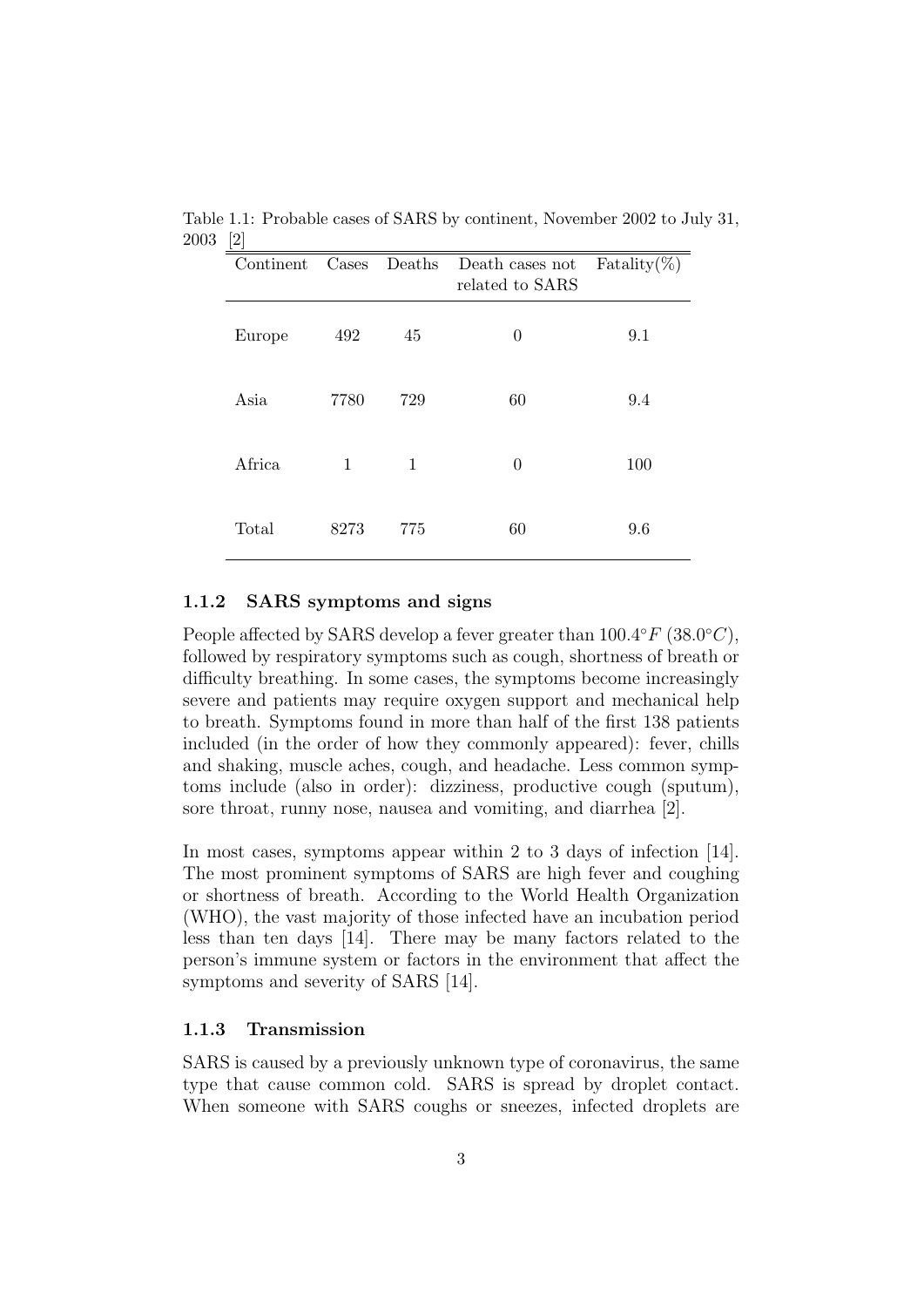spread into the air. Like other coronaviruses, the SARS virus may live on hands, tissues, and other surfaces for up to six hours in these droplets and up to three hours after droplets have dried. After studying the virus, SARS was given a basic reproduction number  $(R_0)$  of three by Lipstich, a relatively low number [20]. This value is a measure of the potential of a disease to spread to susceptible populations when control measures are not taken. We explain the details of  $R_0$  in Chapter 3.

SARS can only travel a few meters, which limits its transmissibility [4]. In order to become infected, a person usually must have either close contact with an infected person (such as in a household), intense exposure (such as in a small area like an airplane or taxi) or have been in a high risk area (such as a health care setting).

## 1.2 The role of mathematical modeling in the spread of the SARS epidemic

Mathematical models have become important tools in analyzing the spread and control of infectious diseases. The model formulation process clarifies assumptions, variables, and parameters; moreover, models provide conceptual results such as the basic reproduction number discussed in Chapter 3. Mathematical models and computer simulations are useful experimental tools for building and testing theories, assessing quantitative conjectures, answering specific questions, determining sensitivity to changes in parameter values, and estimating key parameters from data [9].

Our study will make use of mathematical models in epidemiology (discussed in detail in Chapter 4) which involve the use of ordinary differential equations. The models describe population behavior in continuous time, t. Ordinary differential equations describe many physical situations. Their prominence in applied mathematics is due to the fact that most of the scientific laws are more readily expressed in terms of rates of change. The SIPR model we develop eventually is a modification of the SIR model discussed in Section 4.1.

We conclude this section by giving a brief survey of SARS models developed after the 2002-2003 SARS epidemic:

• Lipsitch developed a model for the spread of Severe Acute Respiratory Syndrome (SARS) and used the model to make predictions on the impact of public health efforts to reduce disease transmis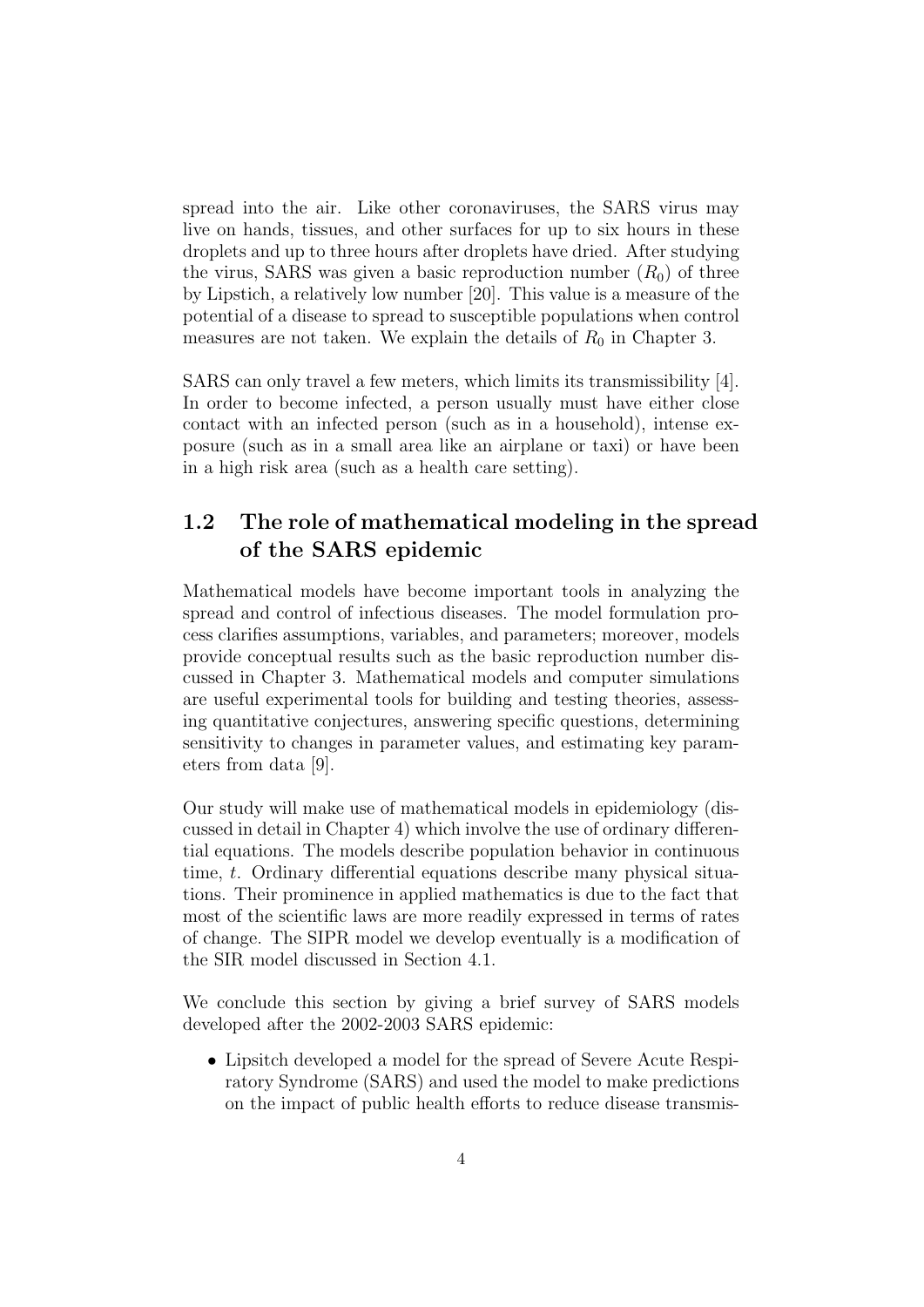sion [5]. Such efforts included quarantine of exposed individuals to separate them (perhaps by confinement to their homes) from the susceptible population, and isolation of those who had SARS in strictly supervised hospital areas with no contacts other than by healthcare personnel. The Lipsitch model is an extension of the SEIR model, which is an extension of the SIR model. Besides the populations considered by SIR, the SEIR Model (Susceptible-Exposeds-Infecteds-Removeds) has an intermediate Exposed (E) population of individuals who have the disease but are not yet infectious. The Lipsitch model modifies SEIR to allow for quarantine, isolation, and death [11].

- Riley, developed a stochastic metapopulation model with hospitalized and presymptom stages to study SARS in Hong Kong. The focus of the model was to estimate the basic reproduction number,  $R_0$ , discussed in Chapter 3, in the absence of superspreading events, control measures and nosocomial transmission. Riley concluded that the number of transmissions fell during the course of the outbreak as result of control measures and reduced contact; movement restrictions can be effective; and hospital transmission is significant [17].
- Wang developed a simplified deterministic compartment model to study the outbreak of SARS in Beijing. Their focus was parameter estimation and assessment of control measures. They concluded that applying control measures early is important, in order to avoid endemic persistence [19].
- Gumel, developed a deterministic model with quarantine, isolation to study the SARS outbreak in Toronto. Their focus was to assess the efficiency of control measures. They concluded that a perfect isolation policy alone is sufficient to control SARS, with or without quarantine; and that resources should be devoted disproportionately to isolation programs [7].

### 1.3 Super-spreading events in infectious diseases

Super-spreading events for a specific infectious disease occur when infected individuals infect more than the average number of secondary cases [10]. Super-spreading events pose a serious threat to public health and their influence on the course of diseases must be studied in order effectively control the spread of a disease characterized by SSEs. The 2002-2003 outbreak of severe acute respiratory syndrome (SARS)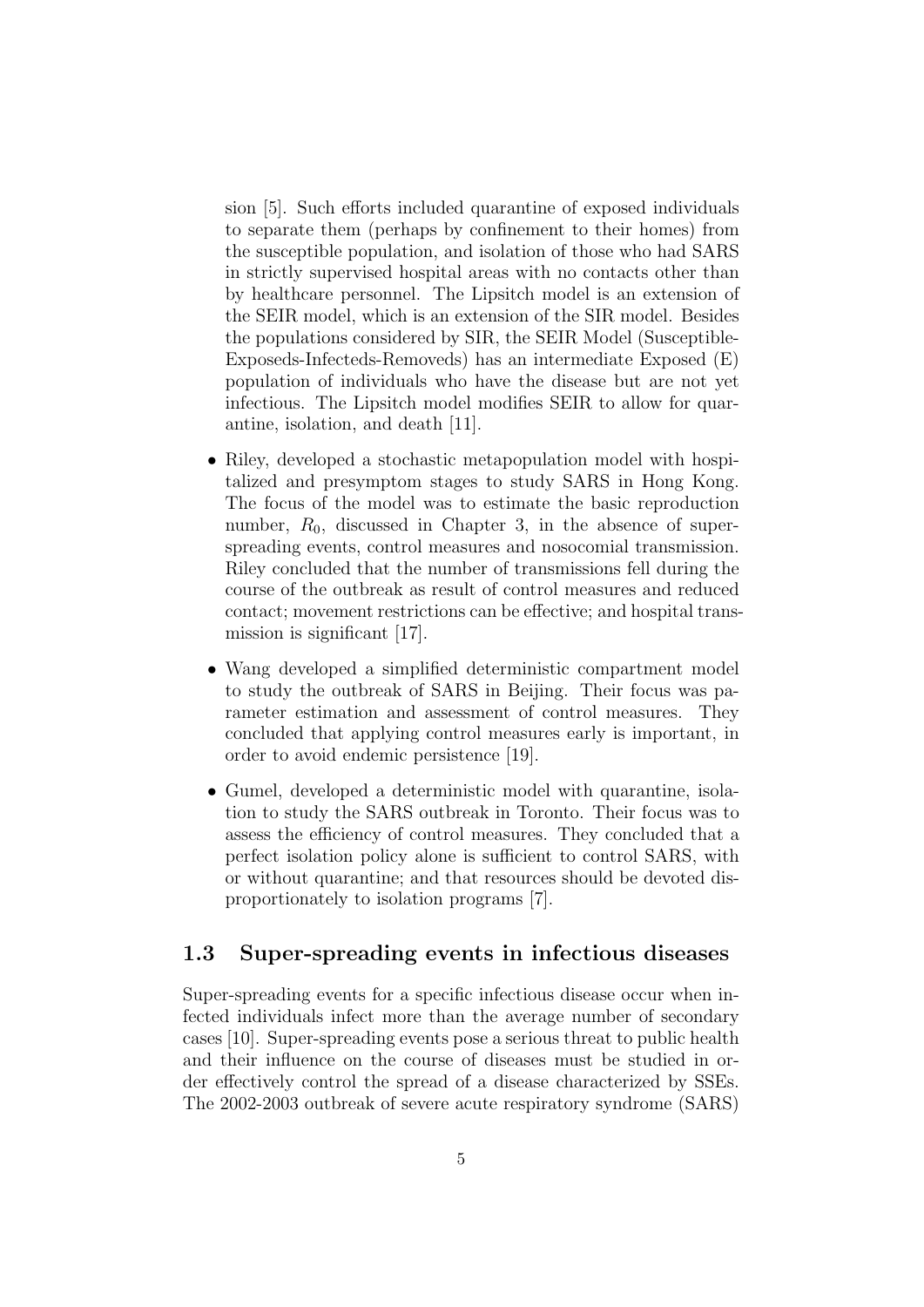brought the notion of super-spreading events to the forefront of epidemiological modeling simply because of the high numbers of secondary cases they caused.

In the following discussion we highlight two models that were developed to model super-spreading events for the SARS epidemic.

- Masuda, et al, developed a contact network model to study the outbreak of SARS. Their focus was to model super-spreading events, spatial effects, and social networks. They concluded that social network structure impacts spread; highly connected SSEs are crucial [13].
- Meyers, et al, also developed a network model specifically to study the outbreak of SARS in Vancouver. Their focus was to understand heterogeneity in SARS transmission (super-spreading events, geographic variation in outbreak occurrences). They concluded that network structure, and the location of index cases within a network, can influence size of outbreaks and chances of an epidemic occurring [15].

## 1.4 Aim and Objectives

The principal aim of this thesis is to construct the appropriate mathematical model in the form of a system of ordinary differential equations that captures the effect of super-spreading events for SARS. We then analyze the stability of the model. The main objectives of this thesis are:

- To develop a model for Severe Acute Respiratory Syndrome (SARS) that captures the effect the super-spreading events (SSEs)
- To analyze the stability of the SARS model which includes finding equilibria, showing that a unique global solution of the model exists. We also show that solutions for the constituent ODEs of the SIPR model stay positive for all time,  $t \geq 0$ .
- To present sample graphs to illustrate the behavior of solutions in continuous time of the SARS outbreak.
- To describe some benefits and limitations of the model.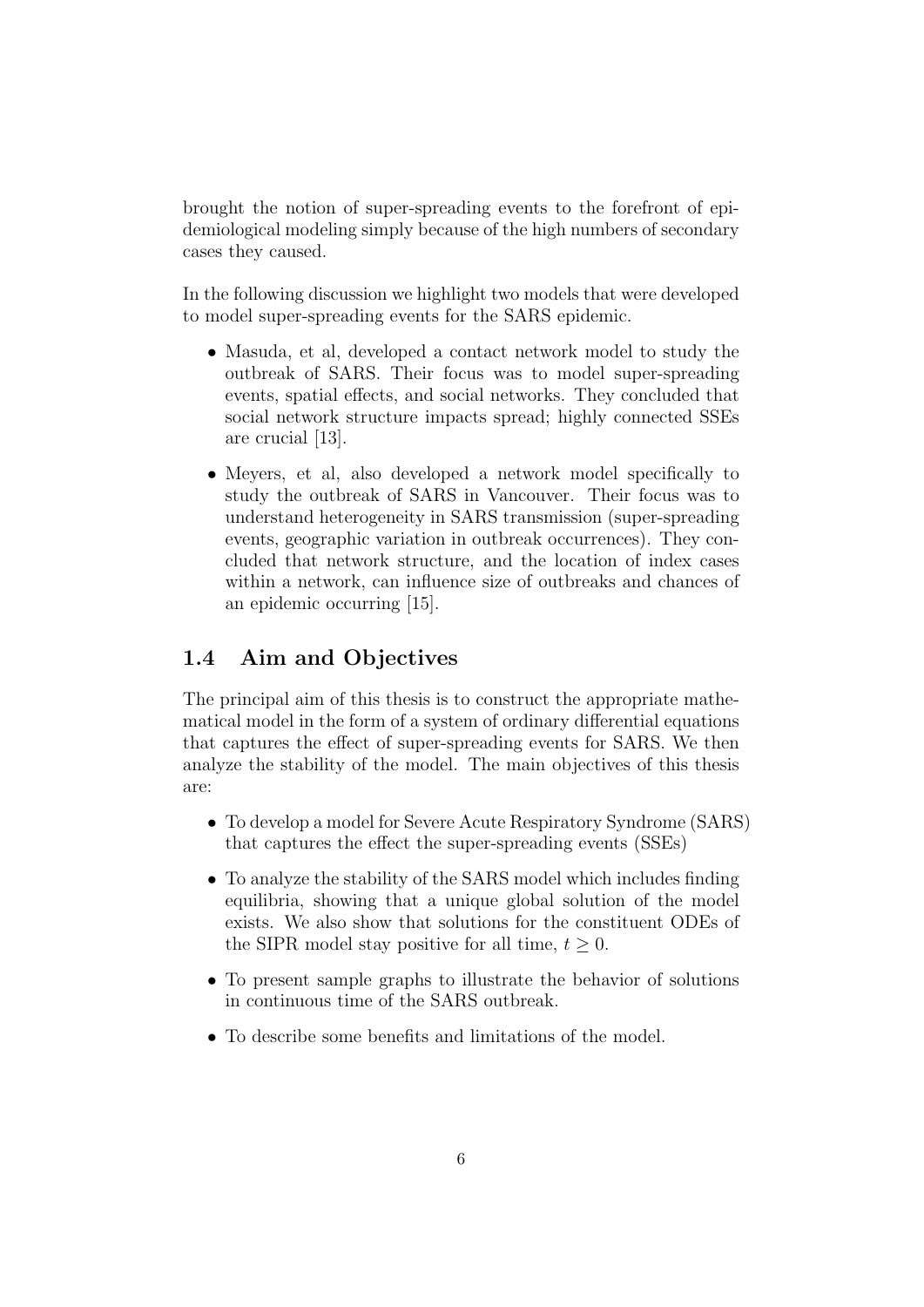# Chapter 2

# Basic population models

In this chapter we present a detailed explanation of two basic theoretical population models, the exponential growth model and the logistic growth model. Each subsection in this chapter includes an explanation of the model, the assumptions associated with the model, its analytical solution, an illustration of the behavior of the model and finally a discussion of its merits and shortcomings.

## 2.1 The exponential growth model

The exponential growth model, also called the Malthusian model, describes exponential growth (including exponential decay) based on a constant rate of population growth or decay. The model is named after the Reverend Thomas Malthus, who authored An Essay on the Principle of Population [12], one of the earliest and most influential books on population. We discuss the formulation of this model, its analytical solution, equilibrium solution, and finally its merits and limitations in the following subsections.

#### 2.1.1 Model formulation

In many natural phenomena, quantities grow or decrease at a rate that is proportional to their size. Human population growth is no exception to this phenomena. Precisely, if  $N = N(t)$  denotes the human population size in a particular location at time  $t$ , then it seems reasonable to expect that the population growth rate,  $\frac{dN}{dt}$  $\frac{d}{dt}$ , is directly proportional to the population size N, that is,  $\frac{dN}{dt} \propto N$ . This implies that  $\frac{dN}{dt} = rN$ , where  $r = b - d$  the difference between the constant birth rate b and the constant death rate  $d$ . The constant  $r$  is called the instantaneous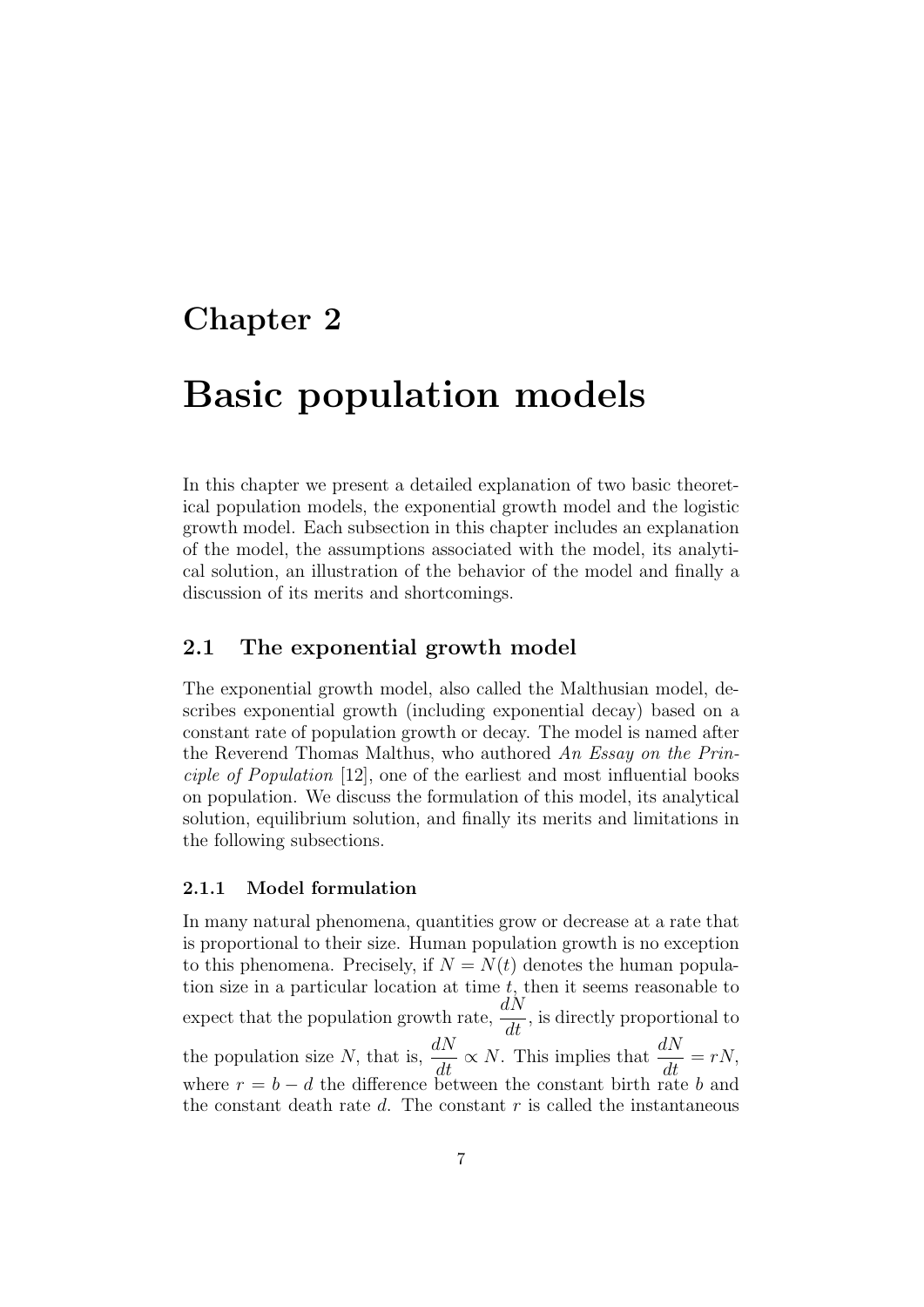rate of increase if  $b > d$  [6]. The value of r determines whether a population increases exponentially  $(r > 0)$  as shown in Figure 2.1, remains constant in size  $(r = 0)$  as shown in Figure 2.3 or declines to extinction  $(r < 0)$  as shown in Figure 2.2. The complete exponential growth model is given by the following equation:

$$
\frac{dN}{dt} = rN\tag{2.1}
$$

subject to the initial condition condition

$$
N(0) = N_0 \tag{2.2}
$$

where  $N(0) = N_0$  is the initial population size.

Equation 2.1 is a simple model of population growth. The simplicity of this model is due to the fact that  $r$ , the instantaneous rate of increase, is constant as a result of constant birth and death rates, b and d, respectively. Further simplification of the model is brought by the closure (immigration and emigration not taken into consideration) of the population.

#### 2.1.2 Analytical and equilibrium solutions of the exponential model

We proceed to find the exact solution of the first order linear ordinary differential equation, model 2.1 so to express the population size  $N$  as a function of time, t. To accomplish the latter, we use the method of separation of variables:

$$
\frac{dN}{dt} = rN
$$
\n
$$
\frac{dN}{N} = rdt
$$
\n
$$
\ln(N) = rt + c_1
$$
\n
$$
N(t) = \exp(rt + c_1)
$$
\n
$$
= c_2 \exp(rt)
$$
\n(2.3)

To obtain the actual value of the constant  $c_2$  we apply the initial condition 2.2 in equation 2.3 such that  $N(0) = N_0$  which implies that  $N(0) = c_2 \exp(r(0)) = c_2 \exp(0)$  so that  $c_2 = N_0$ . Hence the analytical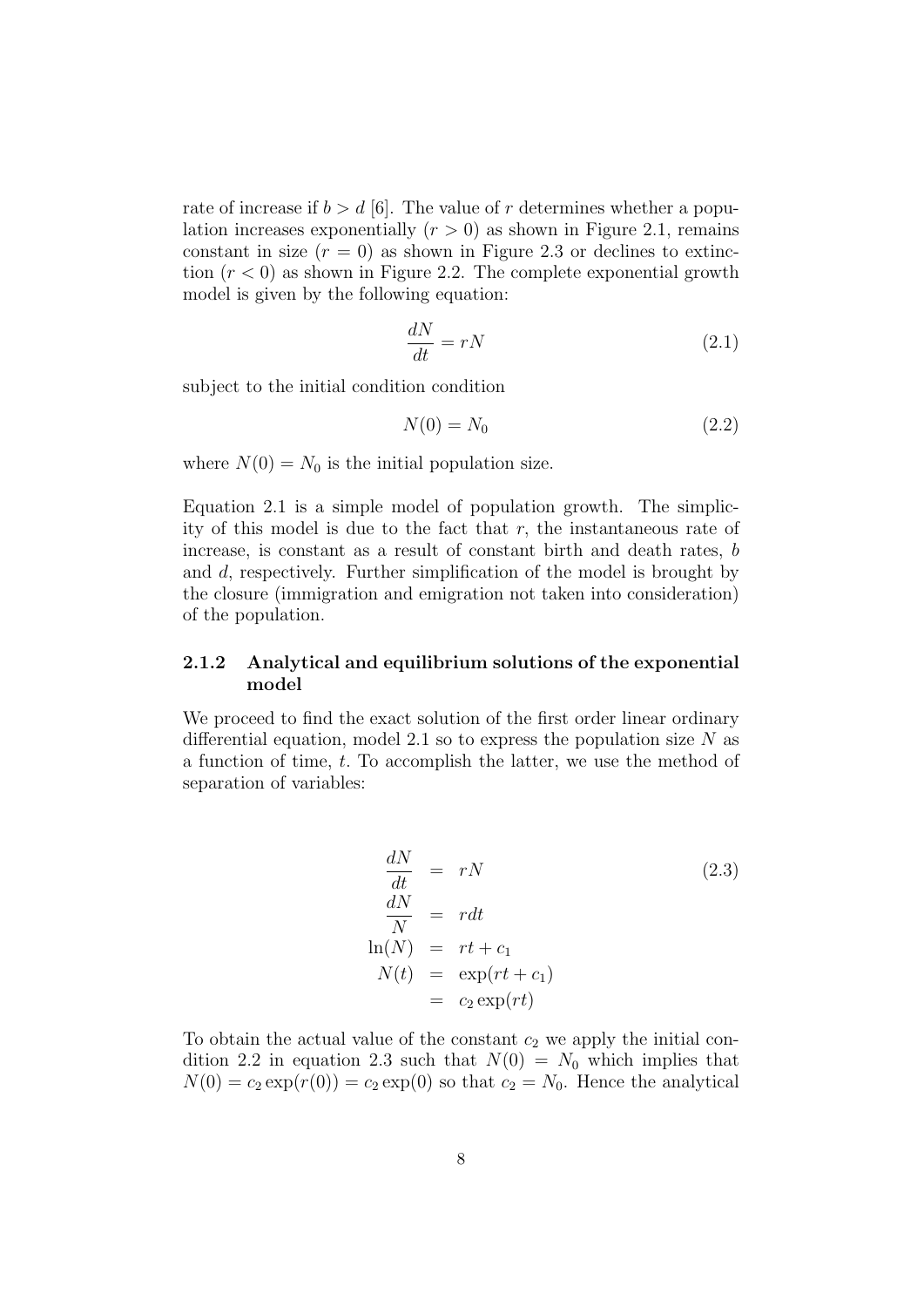

Figure 2.1: Population grows exponentially, using  $r = 0.5$  and  $N = 100$ 

solution of exponential growth model is given by:

$$
N(t) = N_0 \exp(rt) \tag{2.4}
$$

The equilibrium solution,  $N = 0$ , of this model is obtained by setting  $\frac{dN}{dt}$ = 0 in Equation 2.1 and solving for N when  $r \neq 0$ . For a population experiencing exponential growth/decay, the equilibrium solution means that in the long run population size will decrease to zero.

#### 2.1.3 Merits and limitations of the exponential model

The exponential model has the following benefits:

• Exponential growth (or decay) forms the cornerstone of population biology [6] in the sense that even though no population can increase forever without a limit as shown in Figure 2.1, all populations have the potential for exponential increase. This potential for exponential increase in population size is one of the key factors that can be used to distinguish living from non-living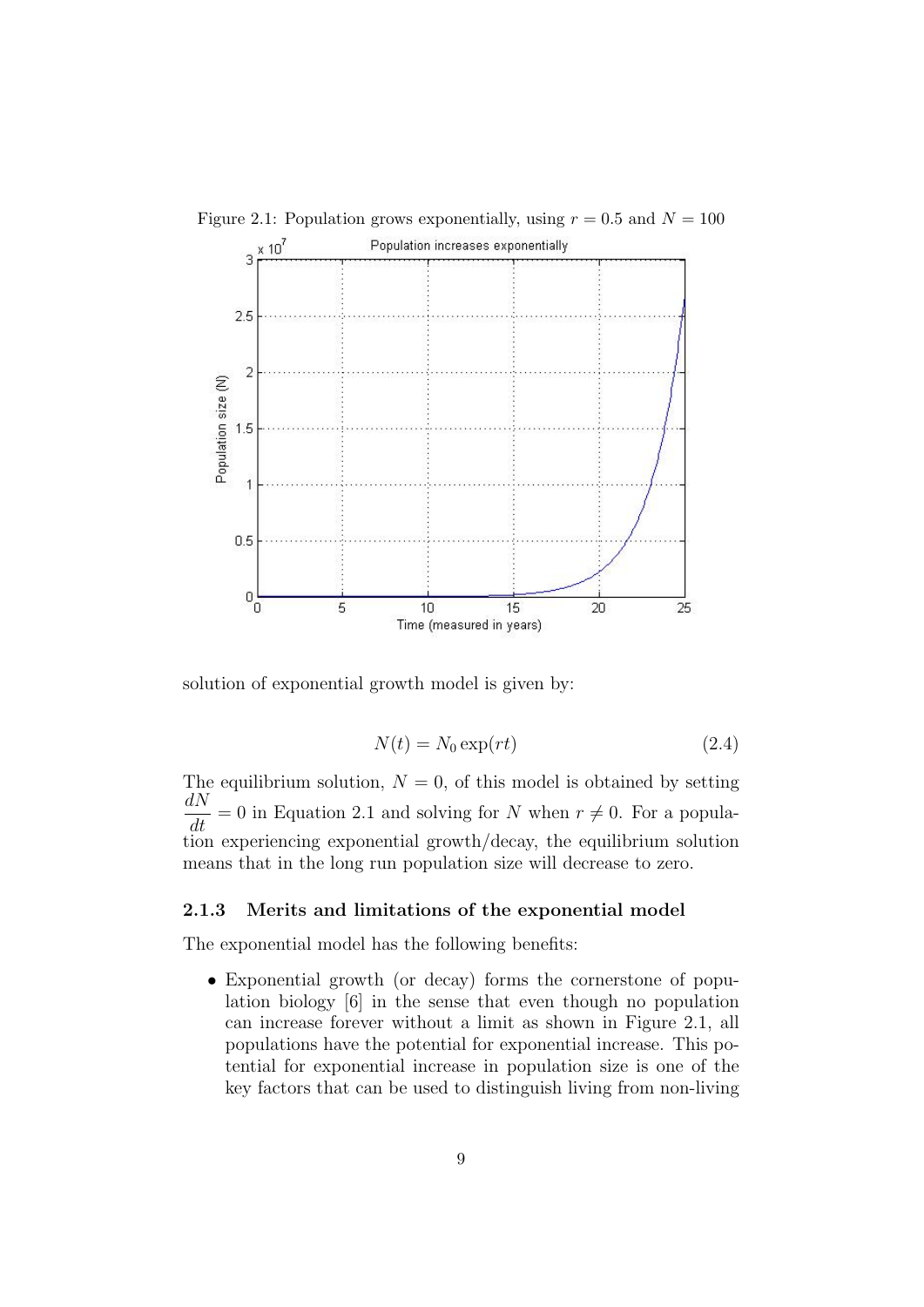

Figure 2.2: Population declines to extinction, using  $r = -0.5$  and  $N = 100$ 

Figure 2.3: Population size stays constant for all time, using  $r = 0$  and  ${\cal N}=100$ 

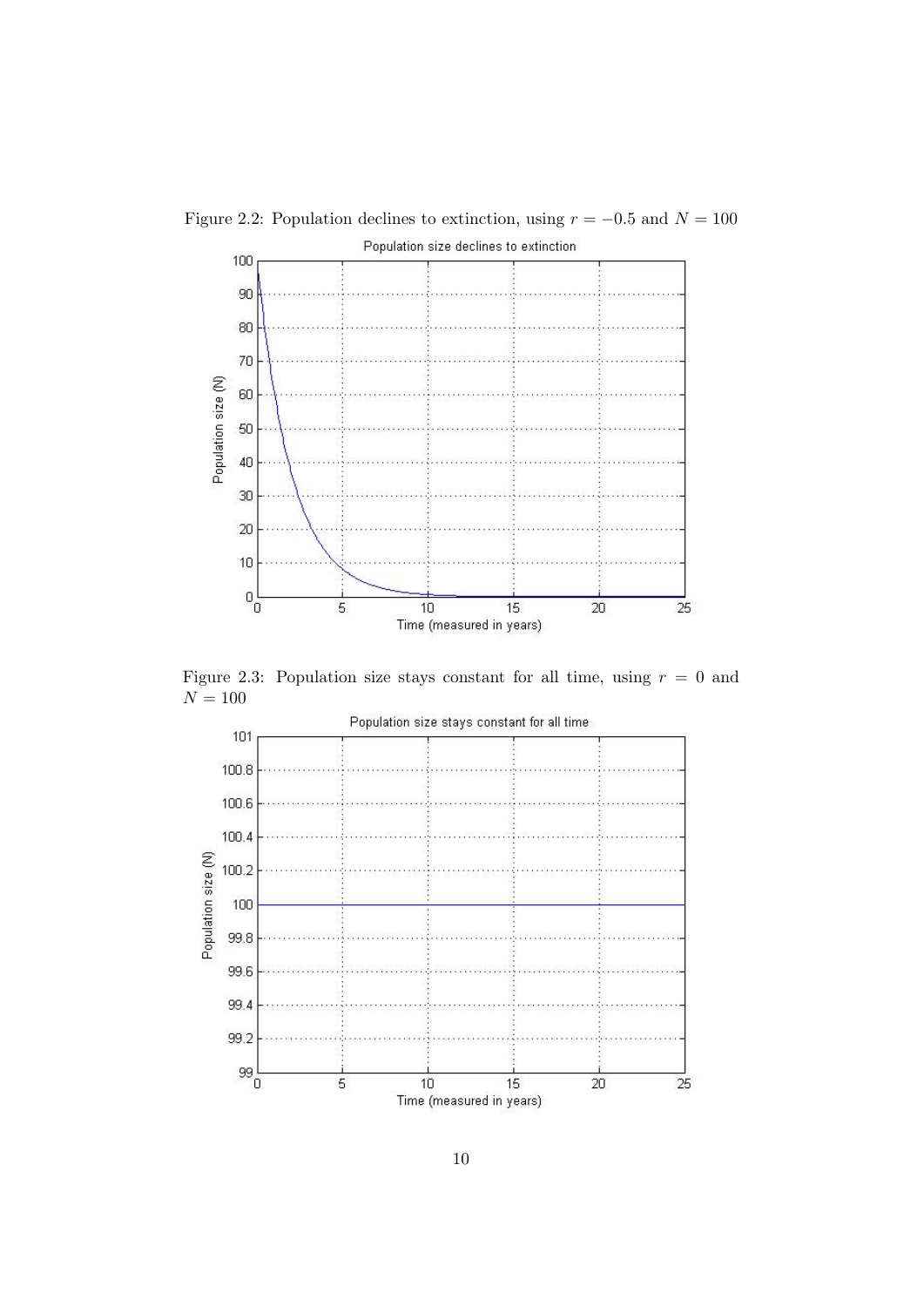organisms [6]. Exponential growth is observed in small populations with seemingly unlimited resources. Exponential decay is observed in large populations with limited resources.

- For  $r \neq 0$ , the exponential population model predicts either population growth without bound or inevitable extinction as shown in Figures 2.1 and 2.2. The difference is based on whether the growth rate r is positive or negative.
- The model is very simple with only one parameter, the intrinsic growth/decay rate, r.

The exponential model suffers from the following limitations:

- In reality, no population grows/decays indefinitely; i.e. from a biological point of view the missing feature of the exponential model is the idea of carrying capacity. The carrying capacity is the maximum size of the population that can be supported by the environment in terms of resources like availability of food. As the population increases in size the environment's ability to support the population decreases. As the population increases per capita food availability decreases, waste products may accumulate and birth rates tend to decline while death rates tend to increase. It seems reasonable to consider a mathematical model which explicitly incorporates the idea of carrying capacity.
- In the exponential model, we think of the population being closed i.e. we ignore immigration and emigration.
- Finally, the intrinsic growth/decay rate is constant. In reality the intrinsic growth/decay rate is more likely to be time dependent i.e. it changes over time.

## 2.2 The logistic growth model

In the following discussion, we discuss in detail the logistic growth model developed by a Belgian mathematician Pierre Verhulst (1838), who suggested that the rate of population increase may be limited by several factors such as availability of food, outbreak of diseases, etc. This model addresses the unbounded population growth behavior observed in the exponential model discussed in Section 2.1. We find its analytical solution, its equilibrium solution, and finally we discuss its merits and limitations.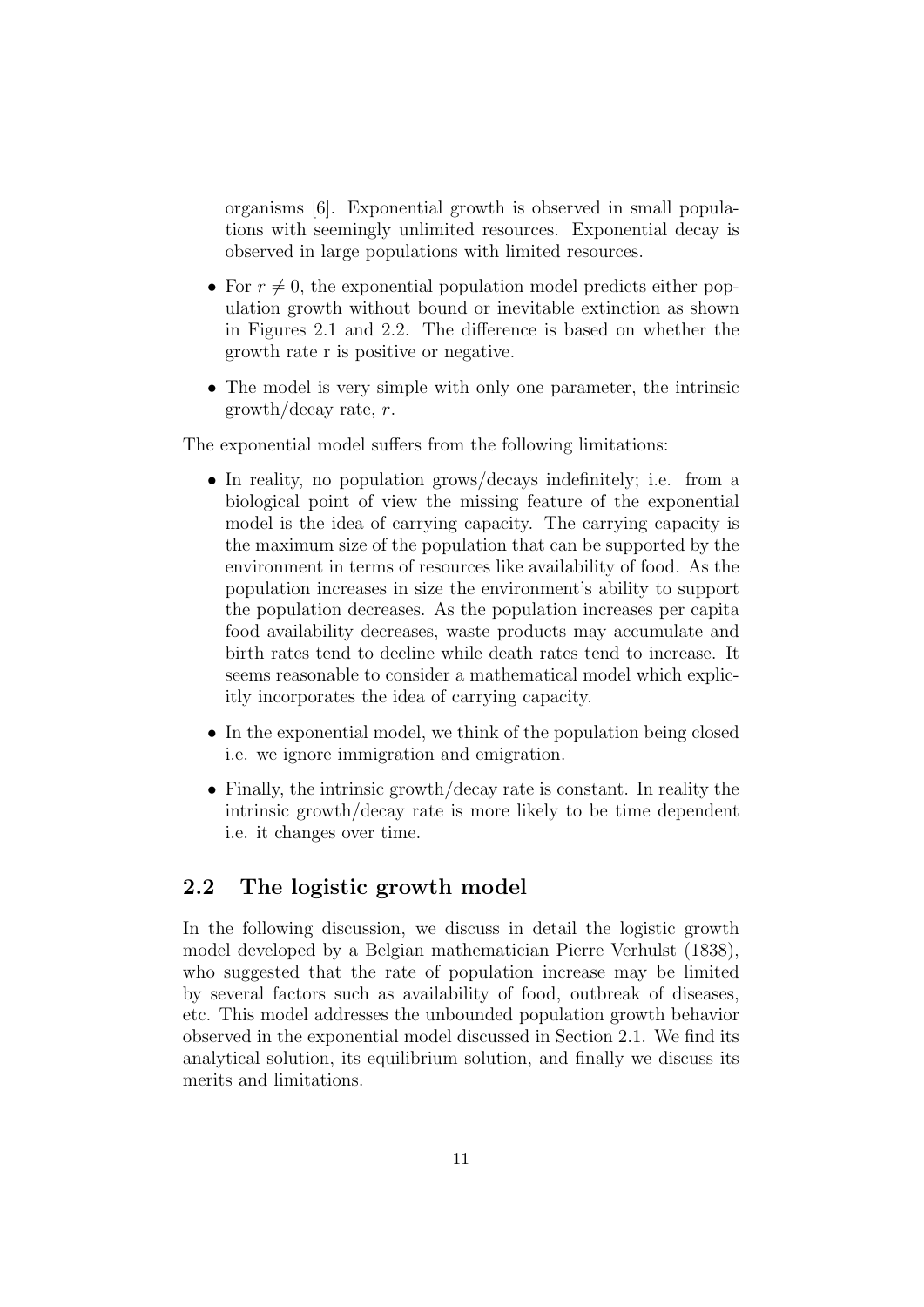#### 2.2.1 Model formulation

The logistic model is a modification of the exponential population model discussed in Section 2.1. As with the exponential population model, the logistic model includes a rate  $r$ . The constant  $r$  is called the instantaneous rate of increase/decrease [6]. The value of  $r$  determines whether a population grows logistically  $(N < K$  and  $r > 0$ ) as shown in Figure 2.4, remains constant in size  $(r = 0)$  or declines to carrying capacity  $(N > K$  and  $r < 0$ ) as shown in Figure 2.5 where K is the carrying capacity of the environment, a constant.

A second parameter, K, represents the carrying capacity of the system being studied. Carrying capacity is the population level at which the birth and death rates of a species precisely match, resulting in a stable population over time. In simple terms, for any particular species in a given environment, the carrying capacity is the maximum sustainable population. That is, the largest population the environment can support for extended periods of time.

When the population size is small relative to the carrying capacity, logistic growth is exponential with growth rate close to the rate  $r$ . As the population approaches the carrying capacity, the logistic growth rate approaches zero. Likewise, when the population size is large relative to the carrying capacity, the population size decreases exponentially and approaches the carrying capacity. The logistic growth/decay rate at any time depends on the population at that time, the carrying capacity, and the rate r.

Letting  $N = N(t)$  represent the population size at any time period t, the logistic model is:

$$
\frac{dN}{dt} = r\left(1 - \frac{N}{K}\right)N\tag{2.5}
$$

subject to the initial condition

$$
N(0)=N_0,
$$

where  $N(0) = N_0$  is the initial population size.

Equation 2.5 above is a separable ordinary differential equation which can be solved analytically using the method of separation of variables.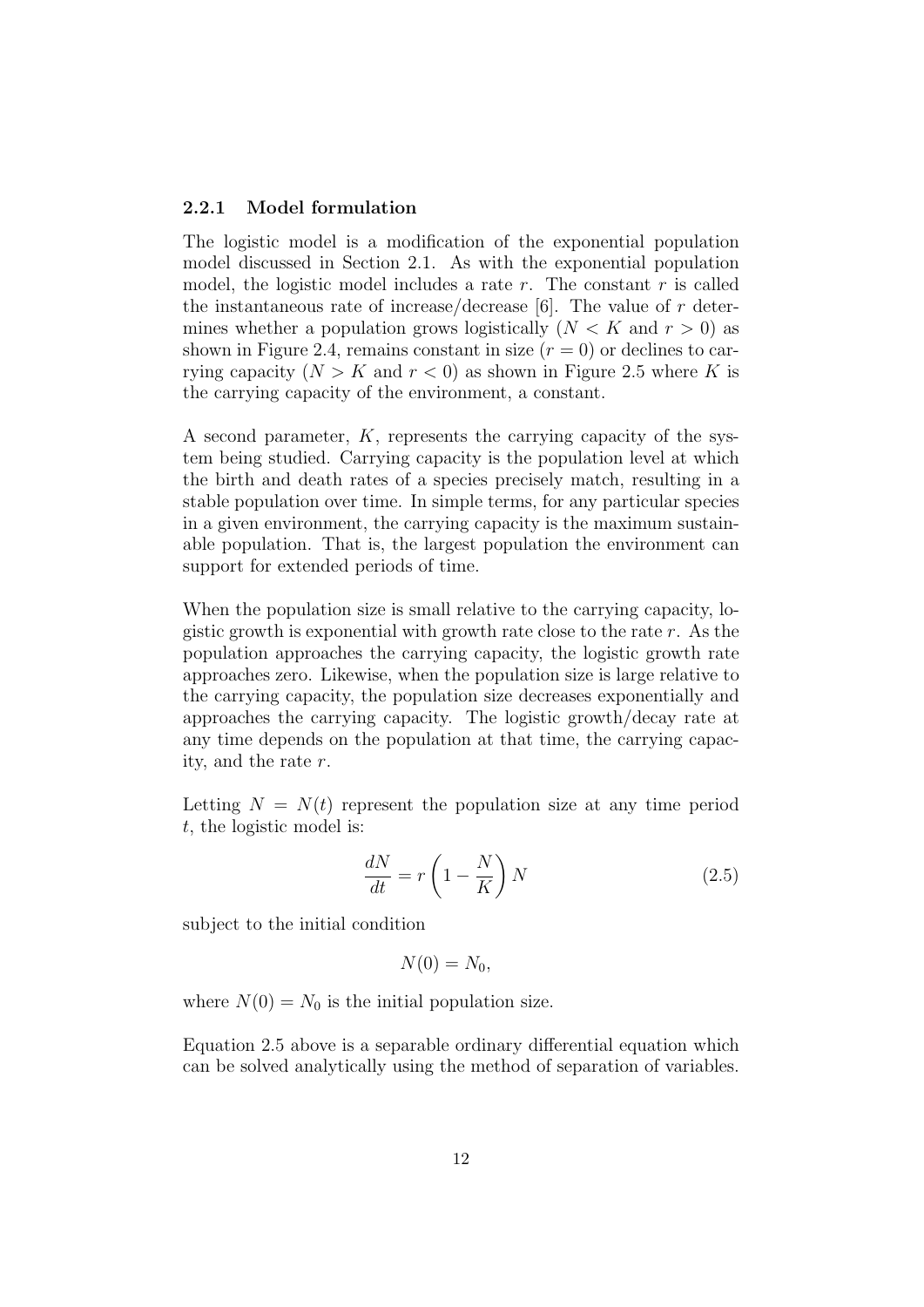#### 2.2.2 Analytical and equilibrium solutions for the logistic model

We proceed to find the exact solution of the first order non-linear ordinary differential equation 2.5 expressing the population size  $N$  as a function of time, t. To accomplish the latter, we use the method of separation of variables and the concept of partial fractions:

$$
\frac{1}{N}\frac{dN}{dt} = r\left(1 - \frac{N}{K}\right)
$$

$$
\frac{1}{N}\frac{dN}{\left(1 - \frac{N}{K}\right)} = rdt
$$

$$
\int \left(\frac{1}{N} + \frac{\frac{1}{K}}{1 - \frac{N}{K}}\right)dN = \int rdt
$$

$$
\ln\left(\frac{N}{1 - \frac{N}{K}}\right) = rt + C_1
$$

$$
N = \frac{C\exp(rt)}{1 + \frac{C}{K}\exp(rt)}
$$

Next we solve for the constant  $C$  by applying the initial condition in Equation 2.2:

$$
N(0) = N_0 = \frac{C}{1 + \frac{C}{K}}
$$

which implies that

$$
C = \frac{KN_0}{K - N_0}.
$$

Hence the exact solution of the logistic model is given by:

$$
N(t) = \frac{KN_0 \exp(rt)}{K + N_0(\exp(rt) - 1)}
$$
\n(2.6)

The equilibrium solutions  $N = 0$  and  $N = K$ , of this model are obtained by setting  $\frac{dN}{dt}$  $\frac{du}{dt} = 0$  in Equation 2.5 and solving for N when  $r \neq 0$ . These solutions play a crucial role in predicting the population growth behavior in continuous time.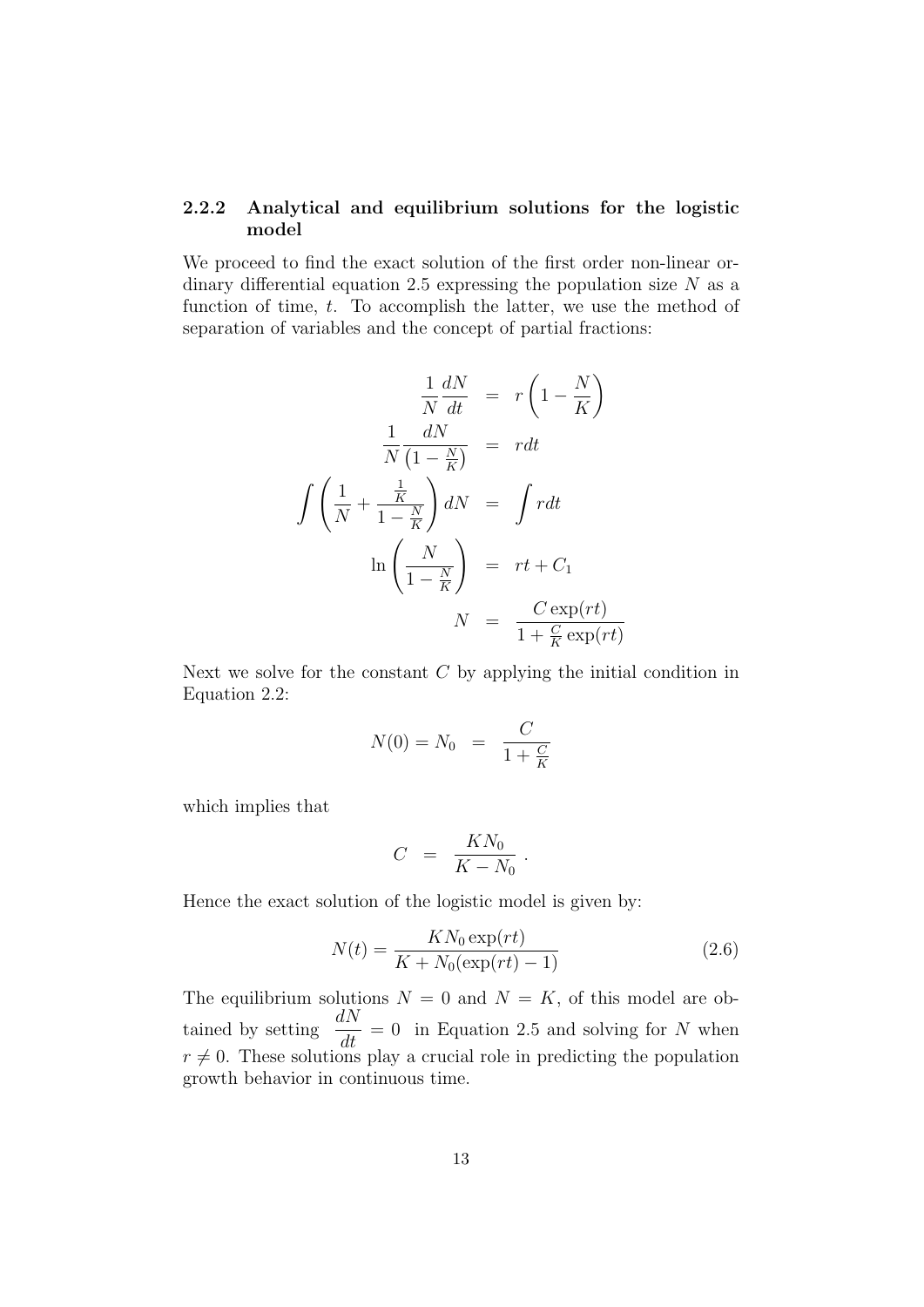Figure 2.4: Population increases and approaches the carrying capacity asymptotically, using  $N_0 = 4$  and  $K = 20$ 



#### 2.2.3 Merits and limitations of the logistic model

The logistic model has the following benefits:

- Unlike the exponential model, the logistic model takes into consideration the limited resources of the environment. This is done by introducing the carrying capacity  $K$  in the exponential model discussed in Section 2.1. Birth/death rates depend on population size.
- The general form of the logistic model prevents unbounded growth since the per capita growth rate drops to zero when  $N = K$ . Thus, the population asymptotically approaches  $K$  instead of growing indefinitely as shown in Figure 2.4. If  $N > K$  the population decreases and approaches the carrying capacity asymptotically as shown in Figure 2.5.
- The logistic model is suitable for both population growth and decay in environments with limited resources.
- The logistic model is simple with two parameters,  $K$ , the carrying capacity, and  $r$  the intrinsic growth/deacy rate.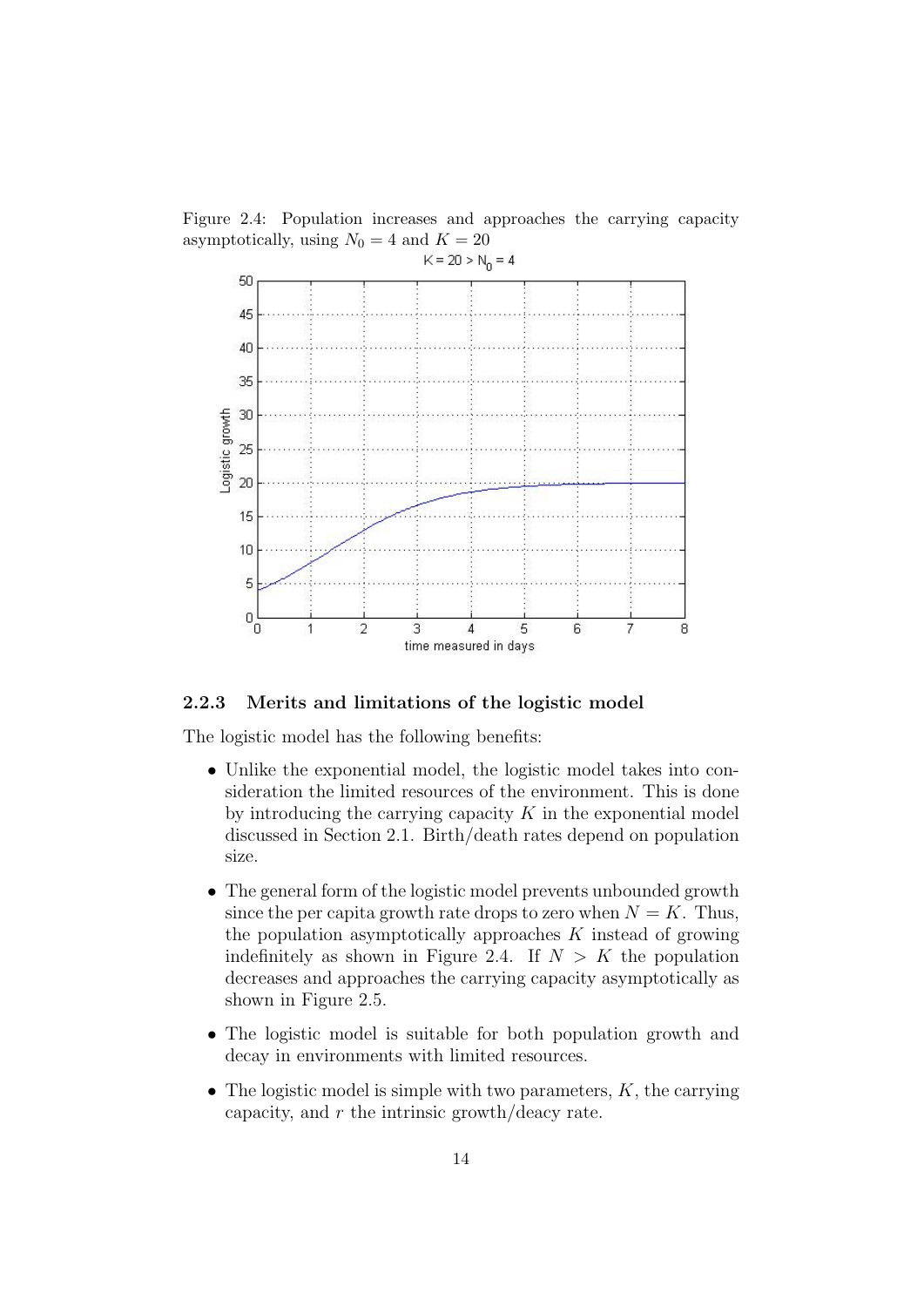Figure 2.5: Population decreases and approaches the carrying capacity asymptotically, using  $N_0 = 45$  and  $K = 20$ 



The logistic model suffers from the following limitations:

- We observe that the logistic model still exhibits similar problems as those of the exponential model. Precisely, the logistic model is also autonomous. Also, in reality environmental conditions influence the carrying capacity. As a consequence it can be timevarying, i.e.  $K = K(t) > 0$ , which is not so in the basic logistic model discussed in this section.
- Like the exponential model, we think of the population being closed; i.e. we ignore immigration and emigration.
- Finally, the intrinsic growth/decay rate is constant. In reality the intrinsic growth/decay rate is more likely to be time dependent, i.e. it changes overtime.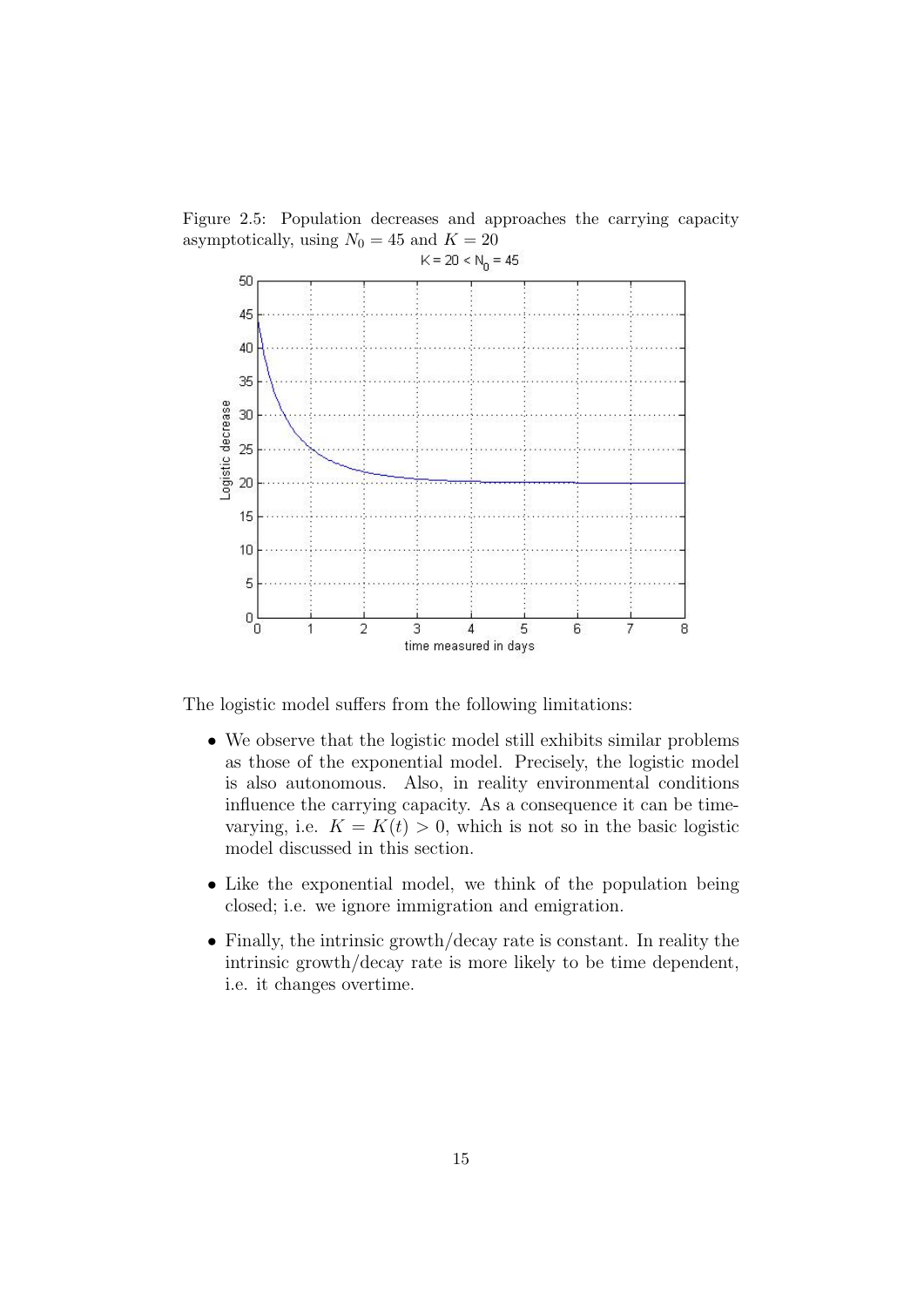# Chapter 3

# The basic reproduction number,  $R_0$

An important parameter when modeling diseases is the basic reproductive number, denoted as  $R_0$ . It is defined as the "average number of secondary infections caused by a single infectious individual during their entire infectious lifetime" in a fully susceptible population [18]. It's a measure of how quickly a disease spreads in its initial phase and can predict whether a disease will become endemic (prevalent) or will die out [18].

The basic reproductive number is an important threshold parameter because it tells us wether a population is at risk from a given disease or not [9]. When  $R_0 > 1$ , the occurrence of the disease will increase and when  $R_0 < 1$  the disease spreads slower than people recover. When  $R_0 = 1$ , the disease occurrence will be constant.  $R_0$  is affected by the infection and recovery rates. For example, the basic reproduction number for a measles epidemic in Niamey, Niger was found to be between 12 and 18 [3]. Table 3.1 shows reproduction numbers for well known diseases.

### 3.1 The Next Generation Method

The next generation method is a general method of deriving  $R_0$  in situations in which the population is divided into discrete, disjoint compartments discussed extensively in Chapter 4 [18].

In the next generation method,  $R_0$  is defined as the largest eigenvalue of the next generation matrix. The formulation of this matrix involves determining two classes, infected and non-infected, from the model.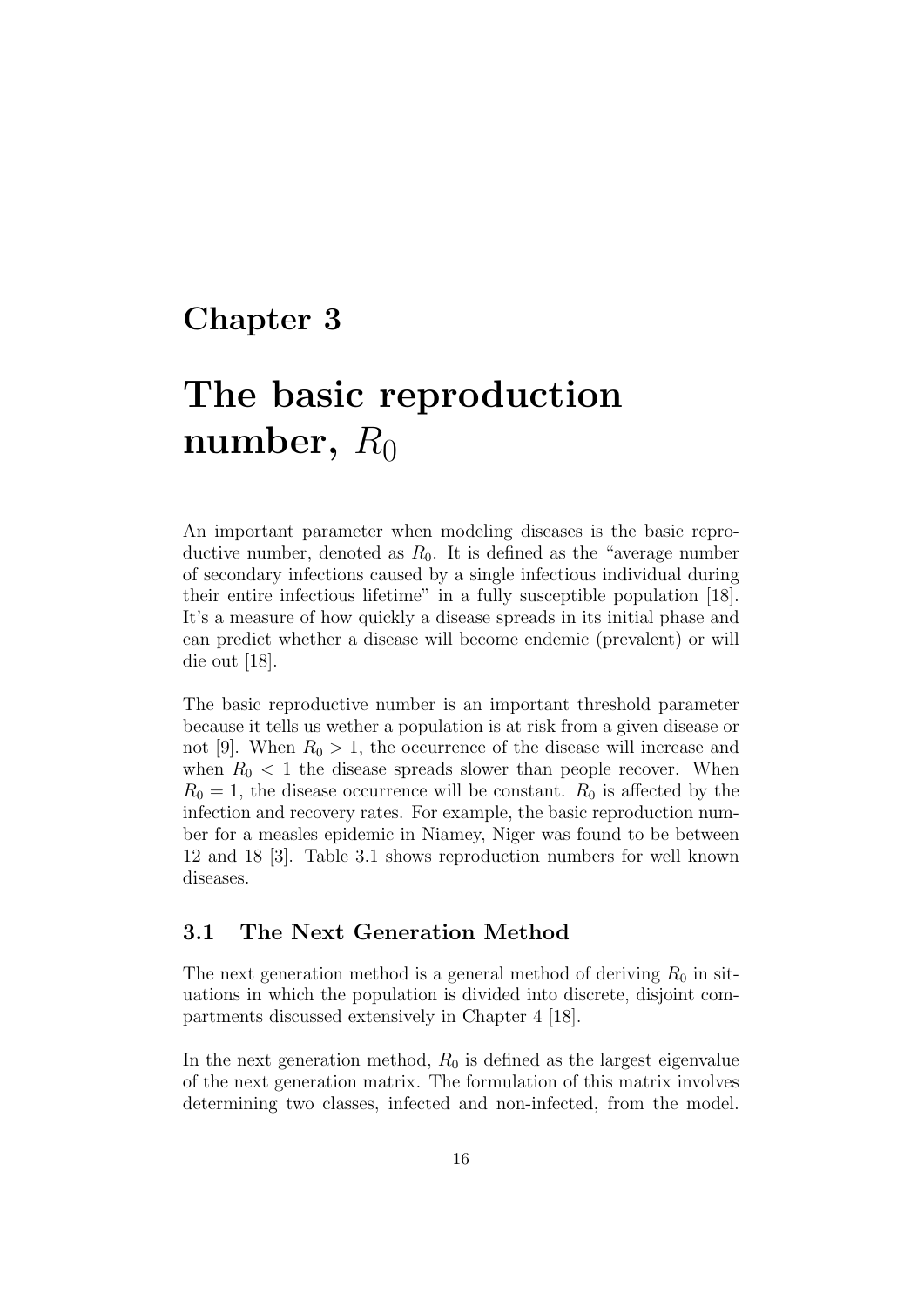|                  |            | $\sim$ 0.1. The value of $I_{0}$ for some well mown disease. |
|------------------|------------|--------------------------------------------------------------|
| Disease          | $R_0$      |                                                              |
| AIDS             | $2$ to $5$ |                                                              |
| Smallpox 3 to 5  |            |                                                              |
| Measles 16 to 18 |            |                                                              |
| Malaria          | >100       |                                                              |

Table 3.1: The value of  $R_0$  for some well-known diseases [9]

Assume that there are p compartments of which q are infected. We define the vector  $\bar{x} = x_i, i = 1, 2, ..., p$ , where  $x_i$  denotes the number of individuals in the *i*th compartment. Let  $F_i(\overline{x})$  be the rate of appearance of new infections in compartment i and let  $V_i(\overline{x}) = V_i^{-1}$  $i^{-}(\overline{x})-V_{i}^{+}$  $i^{+}(\overline{x}),$ where  $V_i^+$  $\chi_i^{\uparrow +}(\overline{x})$  is the rate of transfer of individuals into compartment i by all other means and  $V_i^ \chi_i^-(\overline{x})$  is the rate of transfer of individuals out of the *i*th compartment. The difference  $F_i(\overline{x}) - V_i(\overline{x})$ , gives the rate of change of  $x_i$ .  $F_i$  only includes infections that are newly arising, but does not include terms which describe the transfer of infectious individuals from one infected compartment to another.

The next generation matrix  $F V^{-1}$  is formed from partial derivatives of  $F_i$  and  $V_i$ .  $V^{-1}$  is the inverse of matrix V. We have  $F =$  $\big[ \partial F_i(x_0)$  $\partial x_j$ 1 and  $V =$  $\int \partial V_i(x_0)$  $\partial x_j$ 1 where  $i, j = 1, 2, ..., q$  and where  $x_0$  is the disease free equilibrium (when everyone remains susceptible which is to say that there are no infections at all). The entries of  $F V^{-1}$  give the rate at which infected individuals in  $x_j$  produce new infections in  $x_i$ , times the average length of time an individual spends in a single visit to compartment j.  $R_0$  is given by the largest eigenvalue of the matrix  $FV^{-1}$  [18] [3].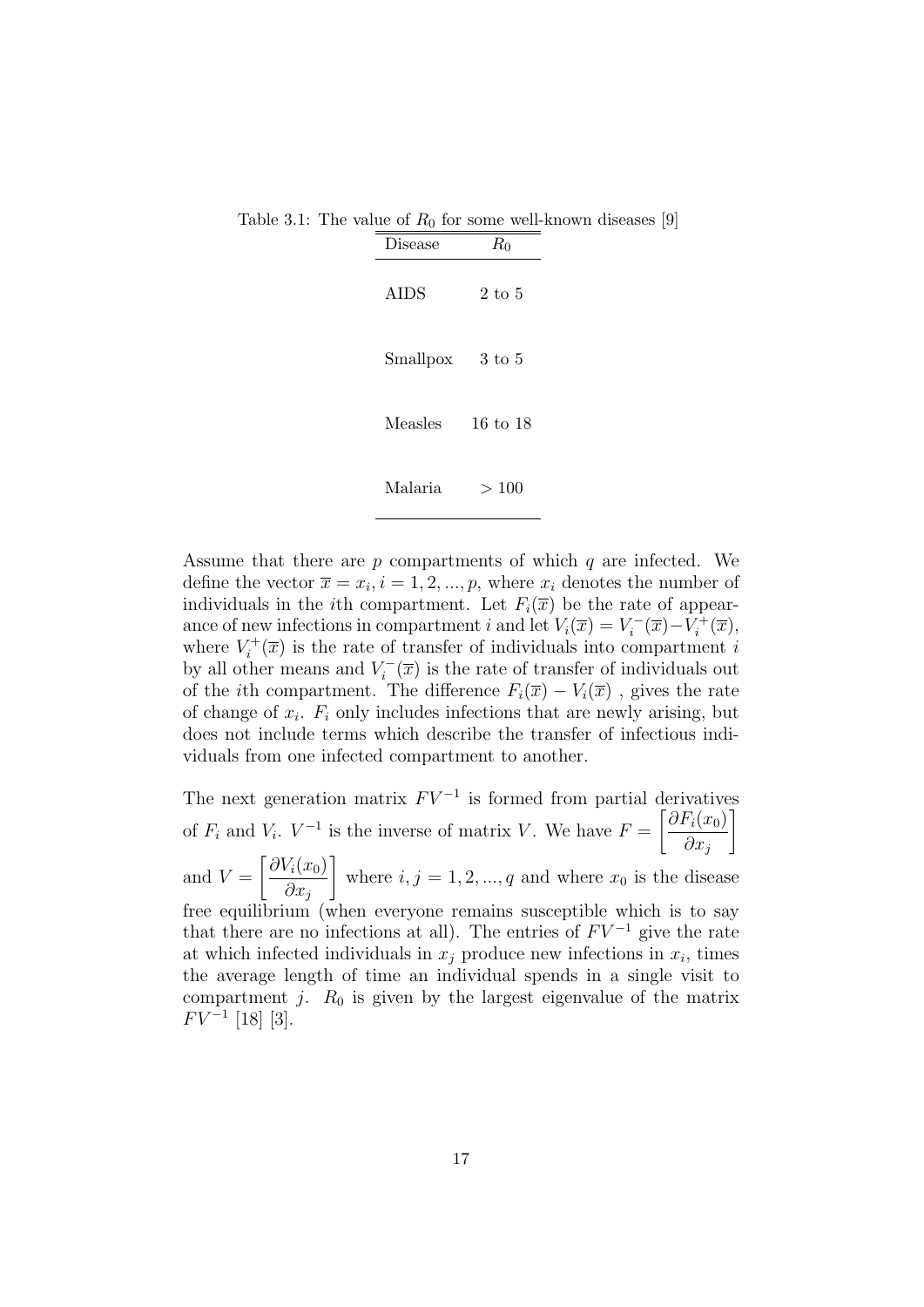# Chapter 4

# Compartmental models in epidemiology

In order to model the progress of an epidemic in a large population comprising of many different individuals with different characteristics, such a population diversity must be reduced to a few key characteristics which are relevant to the infection under consideration [1]. For example, for most common childhood diseases that confer long-lasting immunity it makes sense to divide the population into those who are susceptible to the disease, those who are infected and those who have recovered and are immune. These subdivisions of the population are called compartments.

A compartmental model is one for which the individuals in a population are classified into compartments depending on their status with regard to the infection under study. A person cannot be in more than one compartment at any given time during the course of the disease. However, a person can move from one compartment to another. The compartments are usually classified by a string of letters that provides information about the model structure. We consider two such compartment models in this chapter namely the SIR and  $SI<sub>1</sub>I<sub>2</sub>R$  compartment models.

### 4.1 The standard SIR epidemic model

The SIR model is a classical model used to study diseases including SARS [14]. In an SIR model, the population is divided into three compartments namely:

• Susceptible individuals,  $S(t)$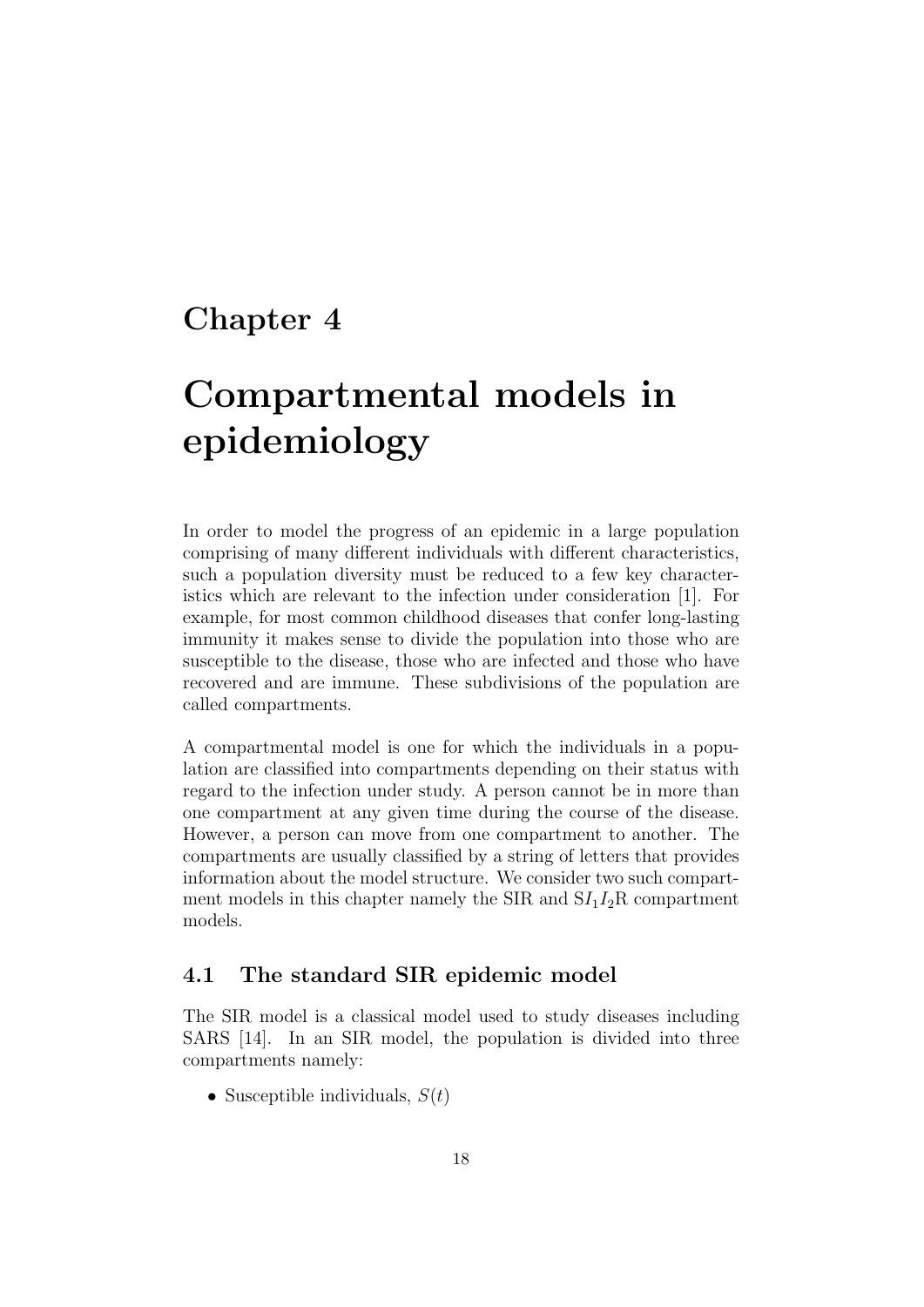- Infected individuals,  $I(t)$
- Removed individuals,  $R(t)$

Schematically, we can think of the model as:



where  $\beta$  is the transmission rate and  $\gamma$  is the recovery rate. We describe the variables  $S, I$ , and  $R$  in detail as follows:

- $S = S(t)$ , denotes the number of susceptible individuals at any given time, t. Susceptible people are those who are not infected but they can contract the disease if they they come in contact with infected people. Under normal circumstances, we would expect the number of susceptible people to decrease in continuous time during a disease outbreak.
- $I = I(t)$ , denotes the number of infected individuals who also have the potential to infect others at any time,  $t$ . At the initial stages of the outbreak, we would expect the number of infected people to increase (if  $R_0$  discussed in Chapter 3 is greater than one). This is because many people would be susceptible and probably less informed about the disease in the early stages of the outbreak. I will also decrease as S gets small.
- $R = R(t)$ , denotes the number of individuals leaving the infected class I who become permanently immune (typically because of immunological response, but "immunity" may also include permanent quarantine or even death [10].

The only way an individual leaves the susceptible group is by becoming infected. The only way a person leaves the infected group is by being moved to a quarantine camp, isolation (home) or death. If a person recovers from the disease, he does not become susceptible again but rather remains in the removed compartment forever.

#### 4.1.1 SIR model assumptions

The following assumptions are made for the SIR model: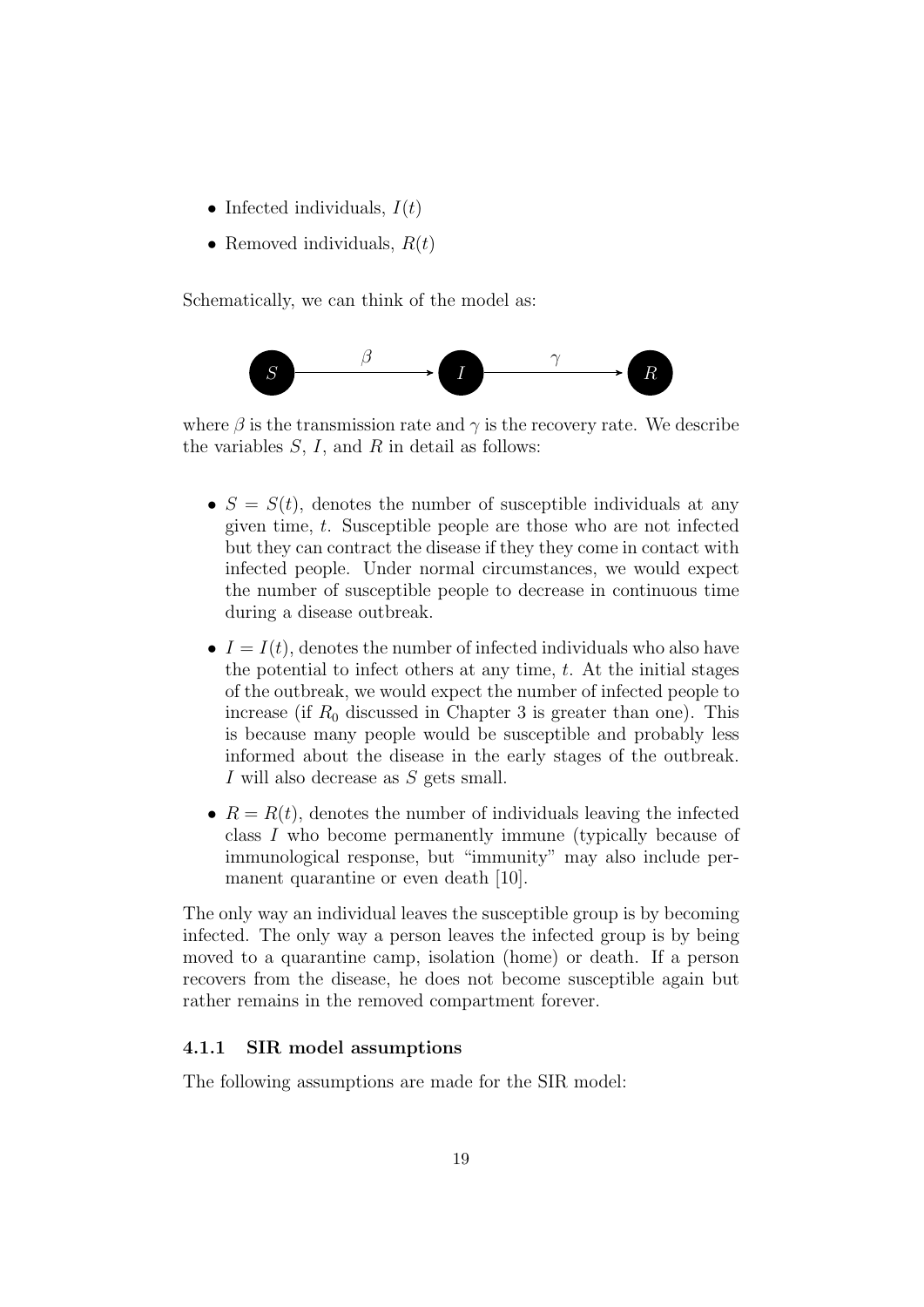- The population size  $N$ , is large enough and fixed. It is also closed i.e. there is neither emigration nor immigration taking place.
- The population consists of susceptible, infected, and removed individuals at all times with population size, N, defined by  $N =$  $N(t) = S(t) + I(t) + R(t).$
- We assume that the population is subject to homogeneous mixing, which is to say the individuals (susceptible and infected) of the population under study make contacts at random.
- Contacts between either two susceptible people or two infected people are considered as 'waste' since they do not result in a new infection (even though not all contacts between S and I result in a new infection) and hence do not contribute toward the spread of the disease.
- A susceptible joins the infected compartment if he acquires an infection by being in contact with an infected person. In the SIR model, the latter statement is represented by the term, SI.
- Infected people are produced by the infection of susceptible people, S, by infected people, I, with constant transmission rate  $\beta$ .
- An infected person joins the removed compartment through isolation, quarantine or death at a constant rate proportional to the size of the infected population I.
- Infected people who recover on any given day leave the infected compartment with constant recovery rate  $\gamma$  and join the removed compartment. For example, if the average duration of the infection period is three days, then on average, one third of the currently infected population recovers each day, i.e.  $\gamma =$ 1 3 .
- $\beta$  and  $\gamma$  are average rates for the population.
- We do not take birth and death rates into consideration.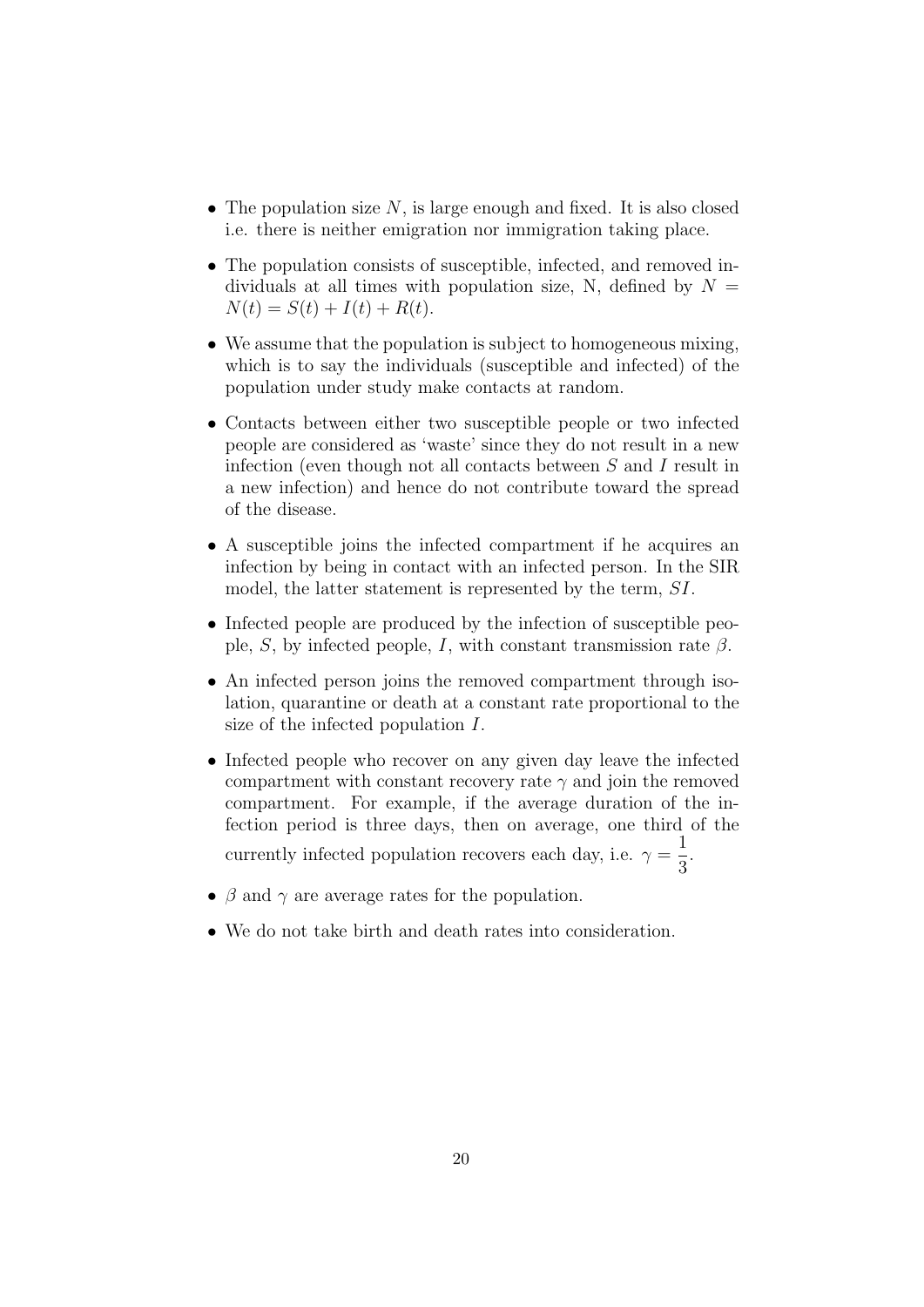#### 4.1.2 The governing equations

We formulate a system of three ordinary differential equations which best describe the SIR model:

$$
\begin{aligned}\n\frac{dS}{dt} &= -\beta SI \\
\frac{dI}{dt} &= \beta SI - \gamma I \\
\frac{dR}{dt} &= \gamma I\n\end{aligned} (4.1)
$$

 $\beta$  denotes the transmission rate, between susceptible people and infected people, which is expected to result in a new infection; and  $\gamma$  is the recovery rate.

Adding the above three equations we have that

$$
S'(t) + I'(t) + R'(t) = 0.
$$
\n(4.2)

This, after integration, gives

$$
S(t) + I(t) + R(t) = N \quad \forall t \ge 0,
$$
\n
$$
(4.3)
$$

where  $N$ , the integration constant, defines our fixed population size assumed earlier in Section 4.1.1.

#### 4.1.3 Initial conditions

At time  $t = t_0$ , (i.e. at the outbreak of the epidemic) we have a relatively small group of infected individuals,  $I = I_0 > 0$ , in the infected group of the population. They are allowed to move and interact freely with the individuals in the susceptible group as a result of the population being subjected to homogenous mixing. Also, at time  $t = t_0$ , there are no individuals in the removed group (i.e.  $R(t_0) = 0$ ) and everybody is susceptible excluding the the small group of infected people,  $I_0$ . We therefore formulate initial conditions for the SIR model as follows:

$$
S(t_0) = N - I_0 = S_0
$$
  
\n
$$
I(t_0) = I_0
$$
  
\n
$$
R(t_0) = 0,
$$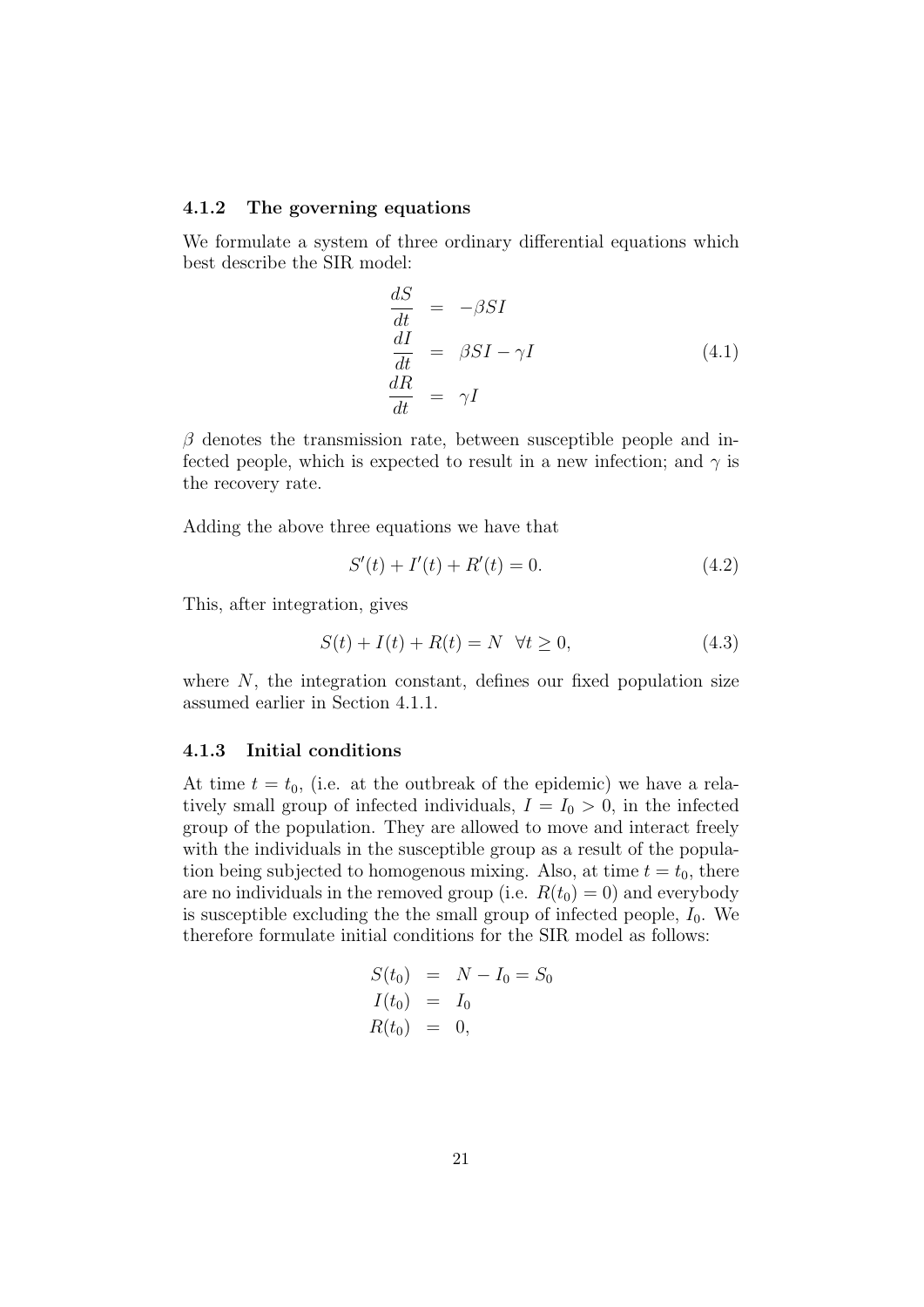where  $S_0 > 0$  and  $I_0 > 0$ . When  $S_0$  and  $I_0$  are added, N is obtained. Therefore our complete SIR model is

$$
\begin{aligned}\n\frac{dS}{dt} &= -\beta SI \\
\frac{dI}{dt} &= \beta SI - \gamma I \\
\frac{dR}{dt} &= \gamma I\n\end{aligned} \tag{4.4}
$$

subject to the following initial conditions

$$
S(t_0) = S_0
$$
,  $I(t_0) = I_0$ , and  $R(t_0) = 0$ .

#### 4.1.4 The SIR model analysis

In the following subsections, we not only show that a global solution to the SIR model exist but also that it is unique. We further show that the number of people in each compartment is nonnegative and it stays finite for all time  $t > 0$ . We also present solution graphs, calculate the basic reproduction number,  $R_0$ , using the next generation method discussed in Section 3.1 and further analyze the equilibrium points of the model. Finally we highlight some of the benefits and limitations of the SIR model.

#### Existence and uniqueness of a global solution

The system of equations given in Section 4.1.2, which best describes the SIR model, can be written in the form:

$$
y' = f(t, y), y(t_0) = y_0
$$
 where  $y = \begin{bmatrix} S(t) \\ I(t) \\ R(t) \end{bmatrix}$ . The function  $f(t, y)$  is

continuous everywhere on  $\mathbb{R}^3$  and its partial derivatives are continuous. The function  $f(t, y)$  is bounded (since all solutions are bounded). Hence Peano's existence theorem in conjunction with Theorem 8.1 (on page 441) in Philip Hartman's book [8] guarantees the existence of a unique global solution for the SIR model.

#### Positivity and boundedness of solutions

The SIR model in Section 4.1 describes a human population, and, therefore, it is very important to prove that all quantities (susceptible, infected and removed) will be positive for all time,  $t > 0$ . In other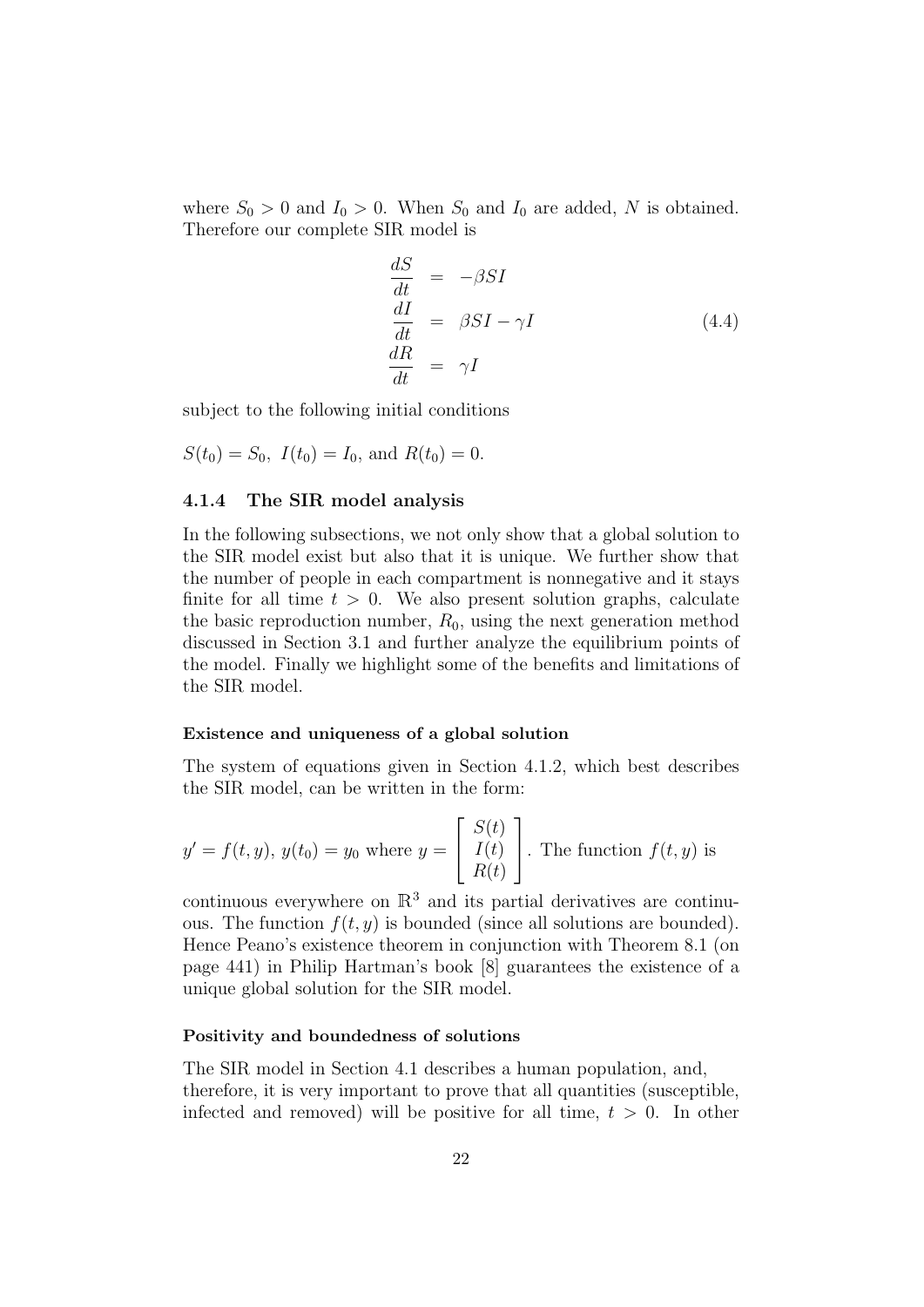words, we want to prove that all solutions of system (given by Equation 4.4 with nonnegative initial data) will remain positive for all times  $t > 0$ .

**Theorem 4.1.1.** Let the initial data be  $S(0) = S_0 > 0$ ,  $I(0) = I_0 > 0$  and  $R(0) = 0$ . Then the components of the solution  $S(t)$ ,  $I(t)$  and  $R(t)$  of Equation 4.4 are positive for all time,  $t > 0$ .

Proof. In this proof we try to show that if we start with nonnegative initial conditions (as indicated by our initial conditions given in Section 4.1.3) of the SIR model given by equation 4.4, we also end up with nonnegative solutions.

To see this, we assume that  $S(t) = 0$  for some time  $t > t_0$ ,  $I(t) \geq 0$ ,  $R(t) \geq 0$  and show that  $\frac{dS}{dt} \geq 0$ . Clearly in view of the SIR model given by Equation 4.4,  $\frac{dS}{dt} = -\beta SI = 0$  when  $S(t) = 0$  which shows that the component of the solution  $S(t)$  will be nonnegative for all time  $t > 0$ .

To show that the component of the solution  $I(t)$  will be nonnegative for all time,  $t > 0$  we assume that  $I(t) = 0$  for some time  $t > t_0$ ,  $S(t) \geq$ 0,  $R(t) \geq 0$  and show that  $\frac{dI}{dt} \geq 0$ . Looking at the system of equations in the SIR model given by Equation 4.4,  $\frac{dI}{dt} = \beta SI - \gamma I = 0$  when  $I(t) = 0$  which shows that the component of the solution  $I(t)$  will be nonnegative for all time  $t > 0$ .

Finally, to show that the component of the solution  $R(t)$  stays positive for all time we assume that  $R(t) = 0$  for some time  $t > t_0$ ,  $S(t) \geq$ 0,  $I(t) \geq 0$  and show that  $\frac{dR}{dt} \geq 0$ . Looking at the SIR model given by Equation 4.4,  $\frac{dR}{dt} = \gamma I \geq 0$  when  $I(t) \geq 0$  since the constant recovery rate  $\gamma$  is positive which shows that the solution  $R(t)$  will be nonnegative for all time  $t > 0$  which completes the proof.  $\Box$ 

The boundedness of the components of the solution  $S(t)$ ,  $I(t)$  and  $R(t)$ follows from the fact that  $N = S(t)+I(t)+R(t)$  and that  $S(t)$ ,  $I(t)$  and  $R(t) \geq 0$  for all time  $t > 0$ . Therefore we have that each component of the solution is at most equal to N. That is  $S(t)$ ,  $I(t)$ ,  $R(t) \le N \forall t \ge 0$ . It was shown in Section 4.1.3 that each component of the solution is nonnegative at the outbreak of the disease  $(t = 0)$ . This shows that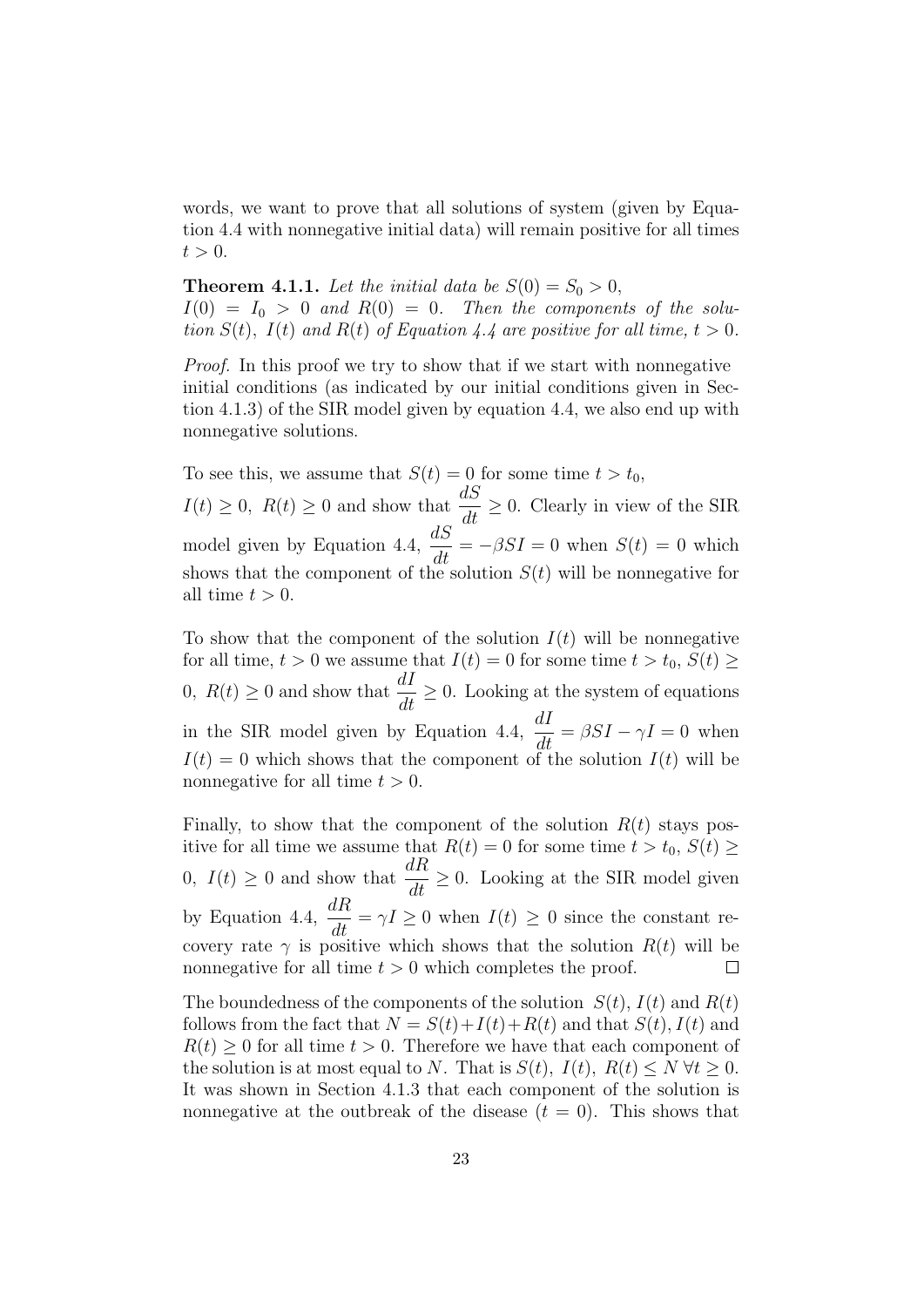Figure 4.1: SIR solutions behavior in continuous time of disease outbreak, using  $\beta = 0.1$  and  $\gamma = 0.7$ 



each component of the solution  $S(t)$ ,  $I(t)$  and  $R(t)$  is bounded between zero and the total population size, N.

#### Equilibrium solutions and their stability analysis

In this section we analyze the SIR model shown in Equation 4.4 by finding its equilibria. Steady states (equilibrium solutions) of the system in 4.4 satisfy the following system of equations:

$$
-\beta SI = 0
$$
  
\n
$$
\beta SI - \gamma I = 0
$$
  
\n
$$
\gamma I = 0
$$
\n(4.5)

It is easy to check that 4.4 has the disease free equilibrium  $E = (N, 0, 0)$ and,  $Q = (S^*, 0, R^*)$  for any  $S^*$  (based on initial condition) and  $R^*$  $N - S^*$ . We can see from Figure 4.1 that when the transmission rate is small, not every body gets sick. However, if the transmission rate is high, almost everybody gets sick in the population as it can seen from Figures 4.2 and 4.3.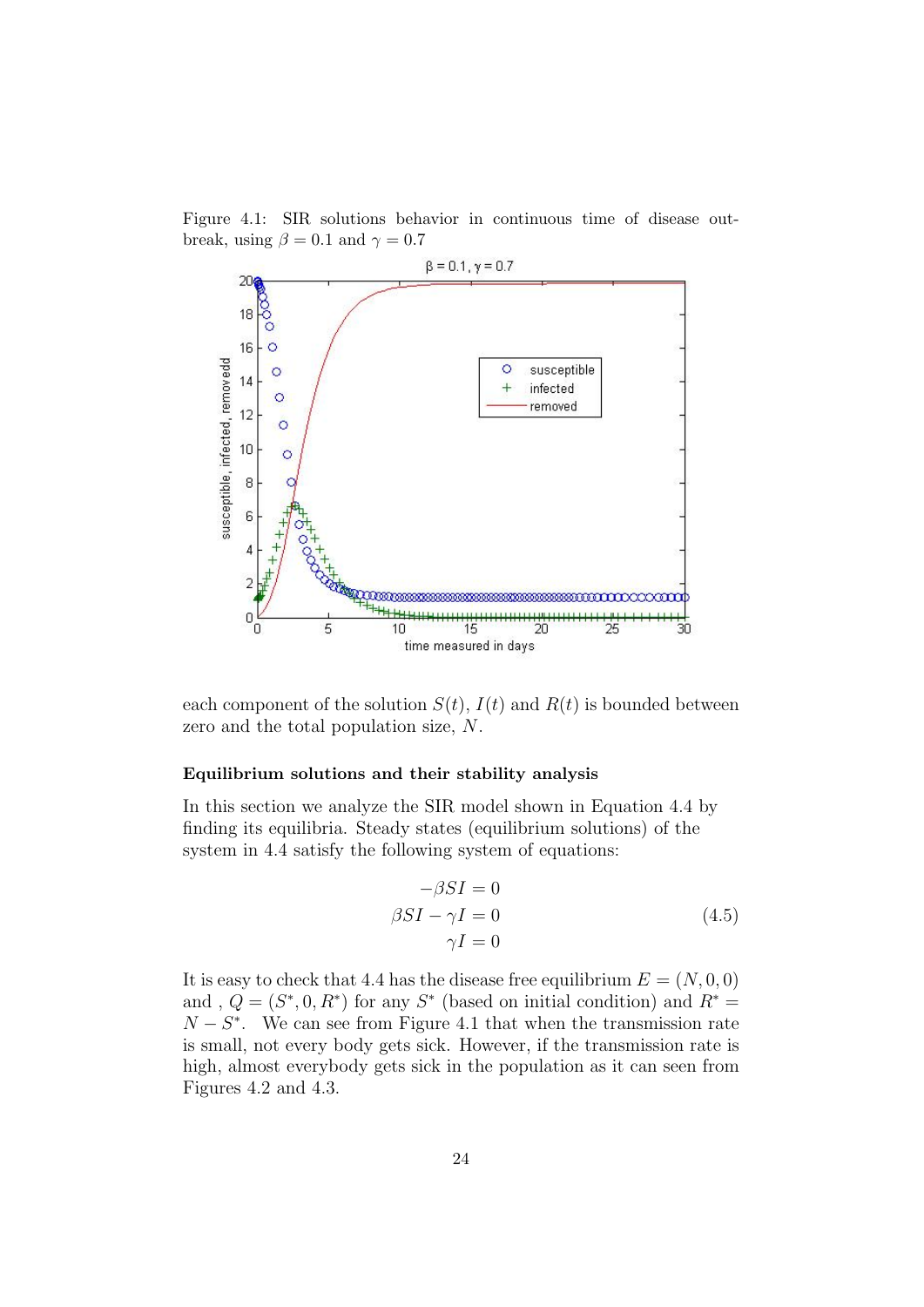Figure 4.2: SIR solutions behavior in continuous time of disease outbreak, using  $\beta = 0.4$  and  $\gamma = 0.4$ 

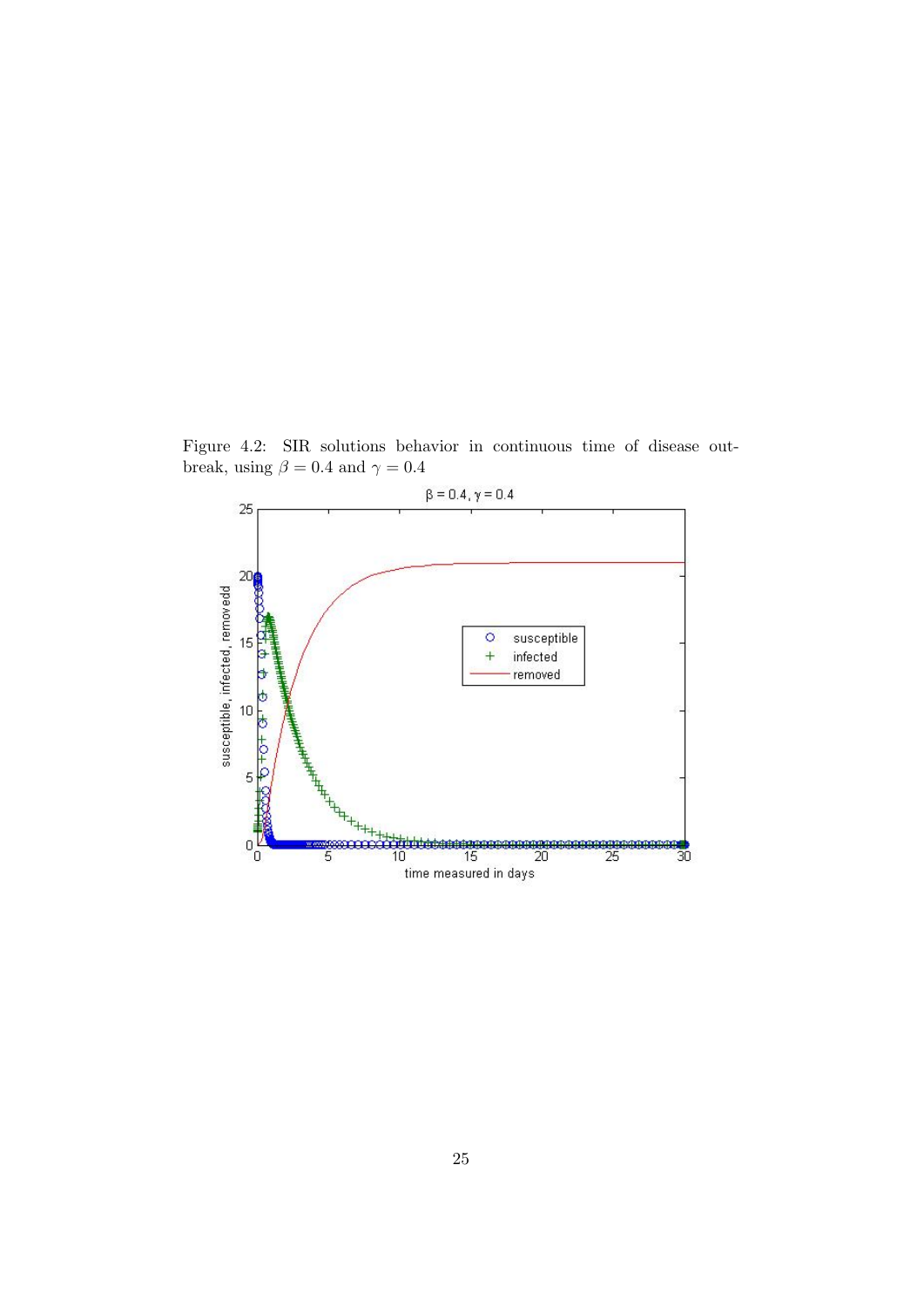Figure 4.3: SIR solutions behavior in continuous time of disease outbreak, using  $\beta = 0.2$  and  $\gamma = 0.3$ 

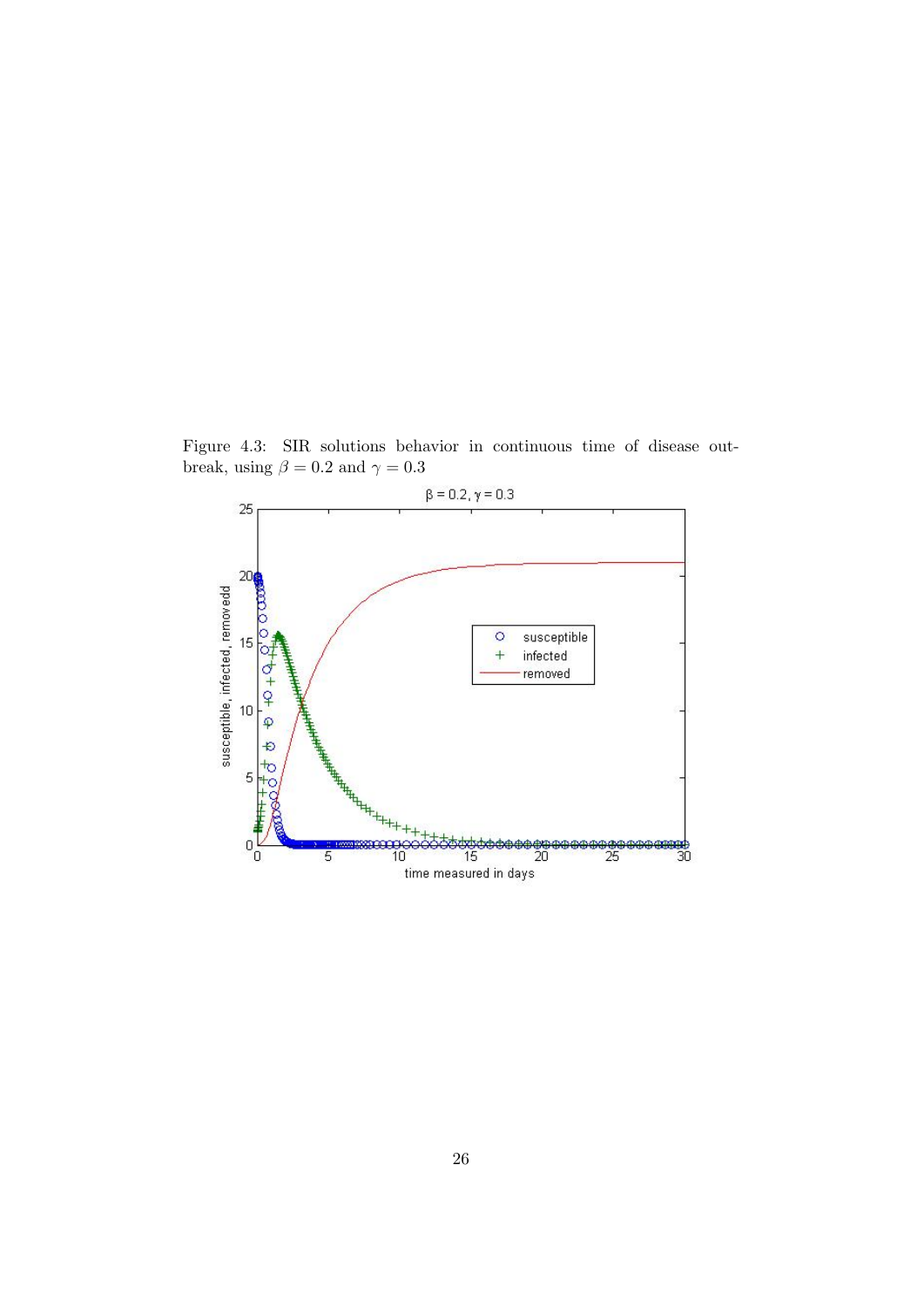#### $R_0$  for SIR using The Next Generation method

The SIR model has only one class of the infected population, I. We describe the rate of change of the infected population,  $I$ , by the following equation:

$$
\frac{dI}{dt} = \beta SI - \gamma I \tag{4.6}
$$

New infections are produced by the infection of susceptible people, S, by infected people, I, with transmission rate,  $\beta$ . We further assume that infected people recover from the infection with rate  $\gamma$ . For the SIR model shown in Equation 4.6 above, we find that

 $F = (\beta S)$  and  $V = (\gamma)$ , where F and V were defined in Section 3.1, and where there is only one infected compartment.

Since the determinant of  $V$  is not equal to 0, we can determine the inverse of  $V, V^{-1}$ :

$$
V^{-1} = \left(\frac{1}{\gamma}\right),
$$
  
\n
$$
FV^{-1} = \left(\frac{\beta S}{\gamma}\right), \text{ and}
$$
  
\n
$$
\det(FV^{-1} - \lambda I_0) = \det\left(\frac{\beta S}{\gamma} - \lambda\right) = \frac{\beta S}{\gamma} - \lambda.
$$

Setting det( $F V^{-1} - \lambda I_0$ ) equal to 0, and solving for  $\lambda$  we obtain one eigenvalue:

 $\lambda =$  $\int$   $\beta S$  $\gamma$  $\setminus$ . Since  $\lambda$  is the only eigenvalue obtained, it is the largest eigenvalue of  $F V^{-1}$ . We conclude by the next generation method described in Section 3.1 that  $\lambda =$  $\int$   $\beta S$  $\gamma$  $\setminus$ is the basic reproduction number of the SIR model where  $S = S_0 = N - I_0$ , the population size. That is  $R_0 =$  $\beta S$  $\gamma$ .

#### 4.1.5 Benefits and limitations of the SIR model

The SIR model is a good, simple, model for many infectious diseases including measles, SARS, foot and mouth, influenza,  $H_1N_1$ , mumps and rubella [2]. The SIR model is dynamic in the following way: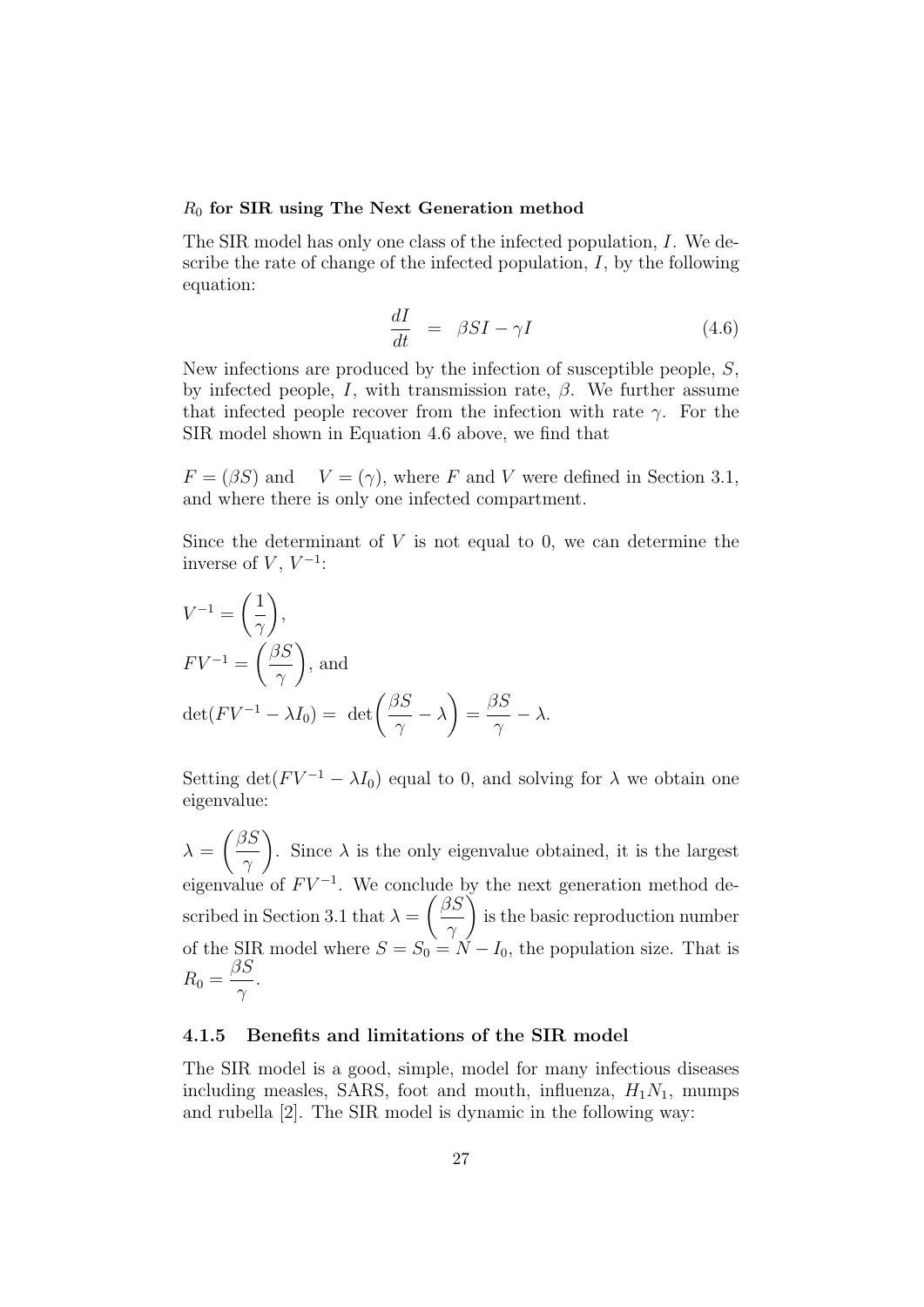- The population size, N, is fixed making the model relatively simple to use. A model with fixed population size is good for modeling short-term outbreaks.
- The SIR model is dynamic in the sense that a majority of the whole population start susceptible at the outbreak of a disease, some or all them may acquire the infection (move into the infectious compartment) and finally die or recover (move into the removed compartment). Thus each member of the population typically progresses from susceptible to infectious and finally to the removed compartment.

The SIR model suffers from the following limitations:

- We assume that the transmission and recovery rates ( $\beta$  and  $\gamma$ ) are fixed. However, in the practical sense these rates are more likely to vary with time. For example, if there is an outbreak of smallpox in a particular community there would be more transmission of the disease among students at school than there probably would when school is not in session.
- Many diseases, such as measles or chickenpox, are primarily disease of children. By further subdividing the population into differing age-classes researchers have been able to capture agestructured transmission in more detail [9].
- For childhood infections, such as those diseases stated above, there is greater mixing (the contact rate is larger) during school terms. Such seasonal dependence leads to regular epidemics or more complex dynamics, as the disease oscillates between the high-contact and low-contact solutions [9].
- For some diseases, other organisms are involved in the transmission, e.g. the mosquito is essential for transmission of malaria, and, together, rats and fleas are responsible for the majority of bubonic plague cases [9]. For such diseases we need to couple an SIR model for humans with an SIR model for the other organisms.
- Finally, we ignore immigration and emigration which has a great influence in the outbreak of an epidemic, as was the case in the outbreak of the 2002 - 2003 SARS epidemic and the recent  $H_1N_1$ flu.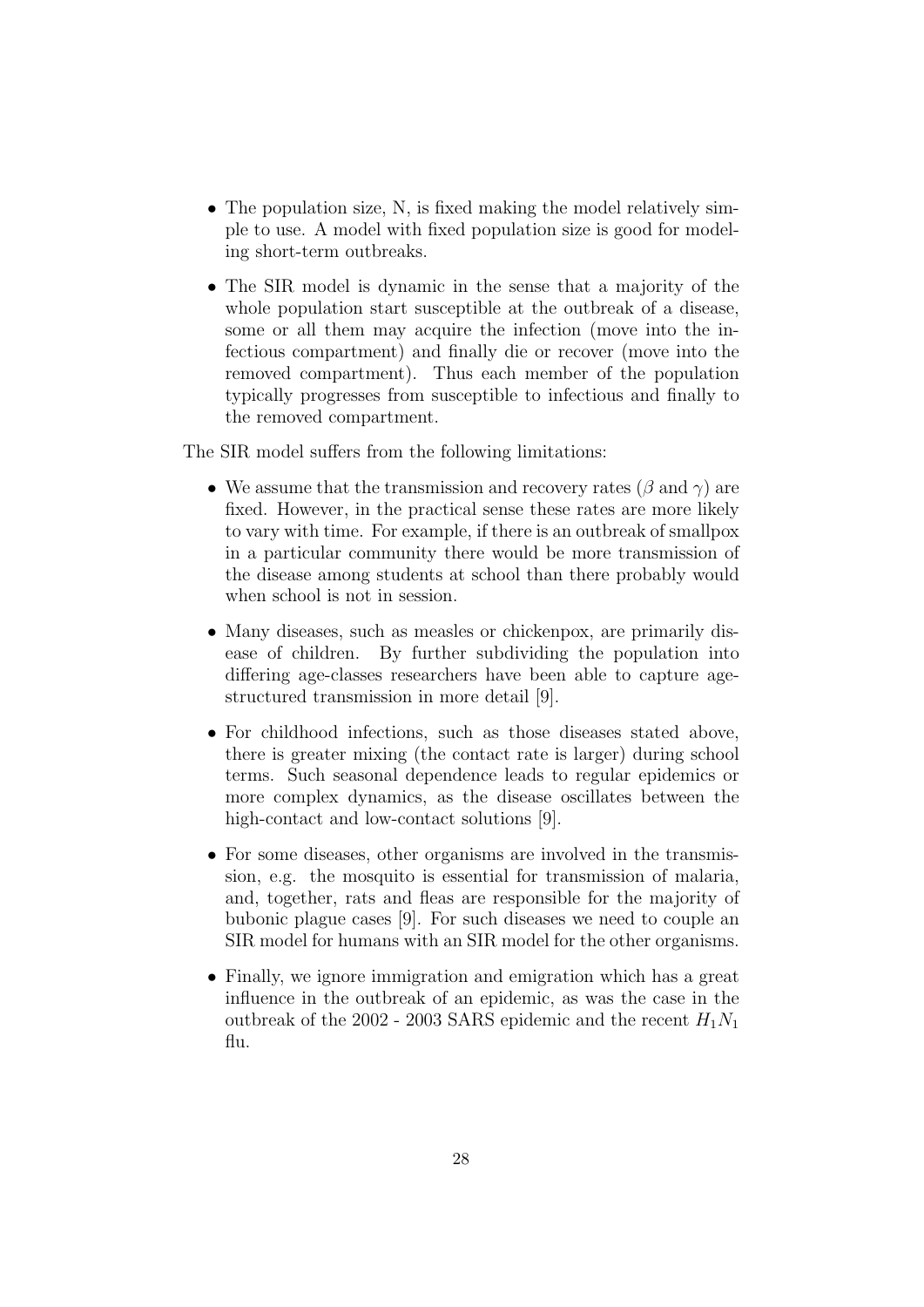### 4.2 The  $S/I_1I_2R$  model

The  $SI_1I_2R$  model was developed by John T. Kemper [10]. This model incorporates the existence of super-spreaders for a disease without immunity. In the  $SI_1I_2R$  model, the population is divided into four compartments namely:

- Susceptible individuals,  $S(t)$
- First class of infected individuals,  $I_1(t)$
- Second class of infected individuals,  $I_2(t)$
- Removed (immune) individuals,  $R(t)$

Schematically, we can think of the model as:



where  $\beta$  in this model is a fraction of all infections who result in an I<sub>1</sub> infective and  $1-\beta$  is a fraction of all infections who result in an I<sub>2</sub> infective. The constants  $r_1$  and  $r_2$  are two different transmission rates and  $\gamma$  is the recovery rate. We explain the variables S,  $I_1$ ,  $I_2$  and R in the discussion that follows:

•  $S = S(t)$ , denotes the number of susceptible people at any given time, t. Susceptible people are those who are not infected but they can contract the disease if they they come in contact with infected people (people from class  $I_1$  or  $I_2$ ).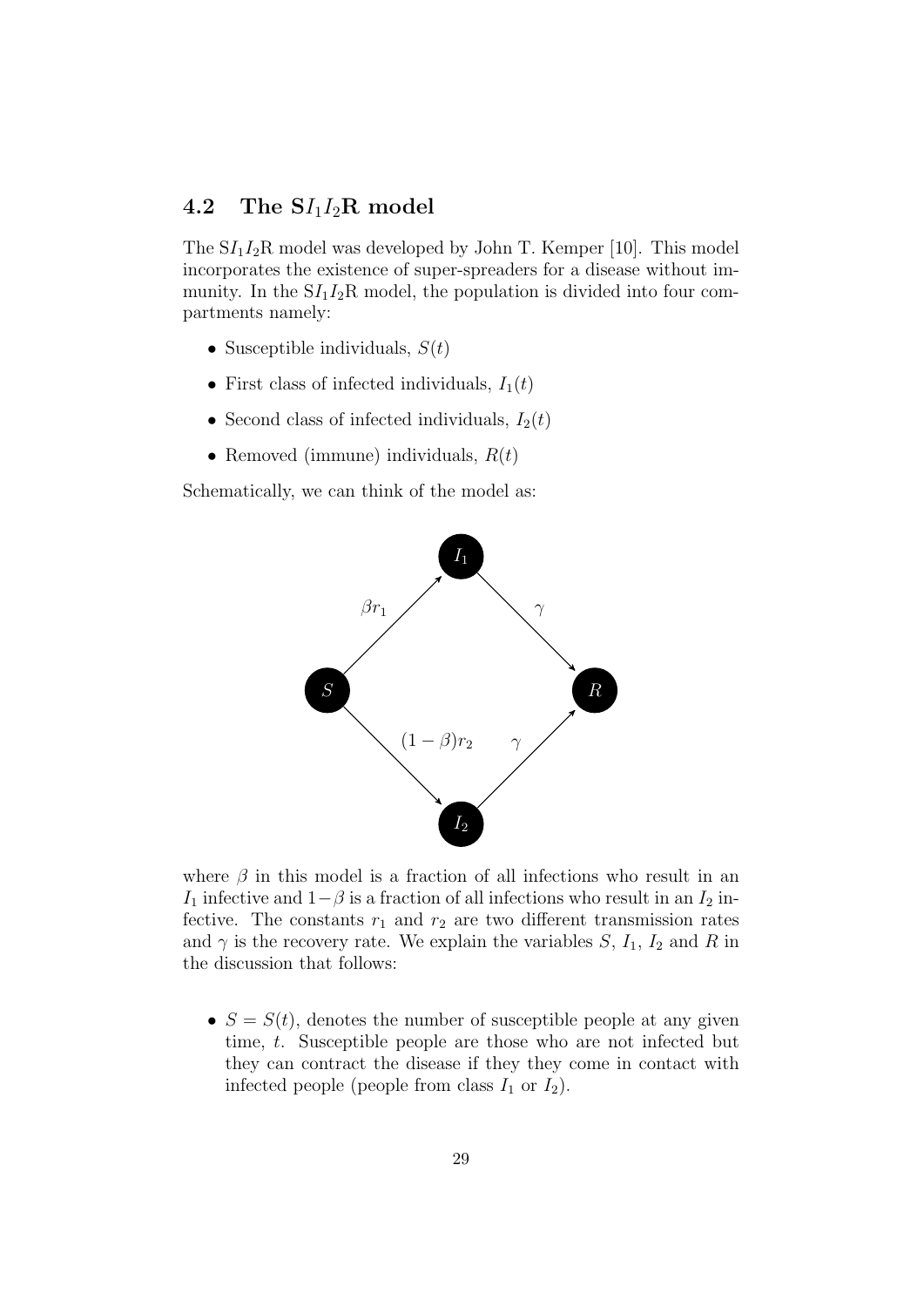- $I = I_1(t)$  and  $I_2(t)$ , denotes two classes of infected people differing only in their transmission rates,  $r_1$  and  $r_2$  respectively [10]. Higher (than normal) transmission rates indicate the presence of superspreading events in the  $SI_1I_2R$  model.
- $R = R(t)$ , this is a class of people leaving the infected classes  $(I_1 \text{ and } I_2)$  become permanently immune (typically because of immunological response, but "immunity" may also include permanent quarantine or even death) [10].

The only way an individual leaves the susceptible group is by becoming infected and hence either join  $I_1$  class or  $I_2$  class. The only way a person leaves the infected groups is through permanent immunity which also includes permanent quarantine or even death.

#### 4.2.1 The  $SI<sub>1</sub>I<sub>2</sub>R$  model assumptions

The following assumptions were made for the  $SI_1I_2R$  model:

- The population size  $N$ , is large enough and fixed. It is also closed i.e. there is neither emigration nor immigration taking place.
- There are two classes of infected people,  $I_1$  and  $I_2$ , differing only in their transmission rates,  $r_1$  and  $r_2$  respectively.
- We assume that the population is subject to homogeneous mixing which is to say the individuals (susceptible and infected) of the population under scrutiny make contacts at random.
- The population consists of susceptible, infected, and recovered people at all times with population size, N, defined  $N = N(t)$  $S(t) + I_1(t) + I_2(t) + R(t).$
- Contacts between either two susceptible people or two infected people are considered as 'waste' since they do not result in a new infection and hence do not contribute to the spread of the disease.
- A susceptible joins the infected compartment if he acquires an infection through being in contact with an infected person from class  $I_1$  or class  $I_2$ .
- Also, an infected person joins the removed compartment through permanent immunity defined in Section 4.2 [10].
- A fraction,  $\beta$ , of all infections result in an  $I_1$  infective, all others being  $I_2$  infectives [10].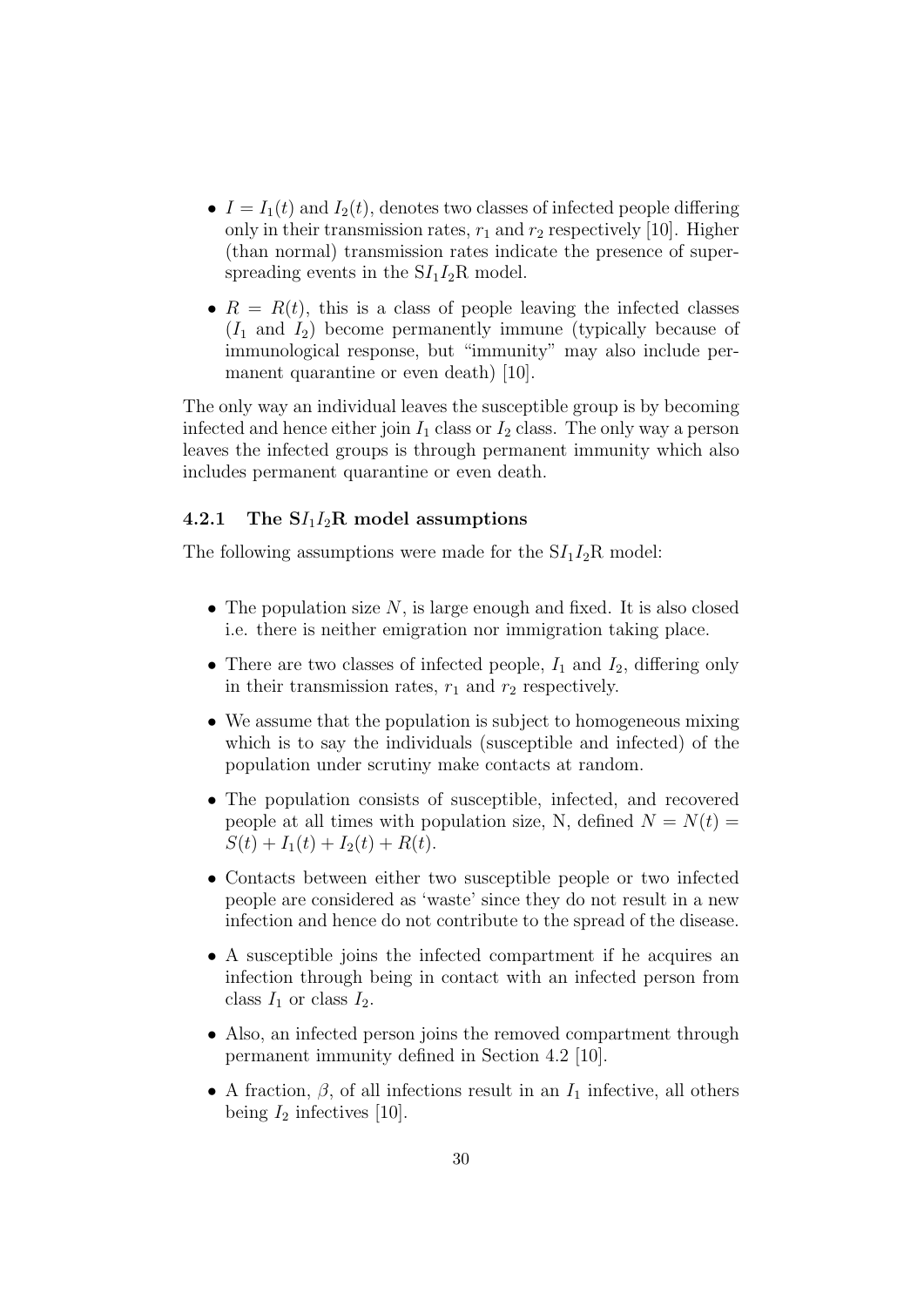- Infection terminates in permanent immunity (or some other kind of removal) [10].
- $\gamma$  is the removal rate from  $I_1$  and  $I_2$  [10].
- We do not take birth and death rates into consideration.

#### 4.2.2 The governing equations

Based on the previous description of Section 4.2.1, the  $SI_1I_2R$  model was formulated by the following system of equations:

$$
\begin{aligned}\n\frac{dS}{dt} &= -(r_1I_1 + r_2I_2)S \\
\frac{dI_1}{dt} &= \beta(r_1I_1 + r_2I_2)S - \gamma I_1 \\
\frac{dI_2}{dt} &= (1 - \beta)(r_1I_1 + r_2I_2)S - \gamma I_2 \\
\frac{dR}{dt} &= \gamma(I_1 + I_2)\n\end{aligned} \tag{4.7}
$$

with initial conditions  $S(0) = S_0 > 0$ ,  $I_1(0) \ge 0$ ,  $I_2(0) \ge 0$ ,  $I_1(0)+I_2(0) = N-S_0$ , and  $R(0) = 0$ , where  $\beta \in (0,1)$ , and  $\gamma$ ,  $r_1$ , and  $r_2$  are positive [10].

The constant  $\beta$  is the fraction of all infections who result in an  $I_1$  infective, all others being  $I_2$  infectives [10]. There are two classes of infected people,  $I_1$  and  $I_2$ , differing only in their transmission rates,  $r_1$  and  $r_2$ respectively.  $\gamma$  is the removal rate from  $I_1$  and  $I_2$  to R [10].

#### 4.2.3  $SI_1I_2R$  model analysis

In the following subsections, we not only show that a global solution of the  $SI_1I_2R$  model exist but also that it is unique. We further show that the number of people in each compartment is nonnegative and it stays finite for all time  $t > 0$ . We then compute and analyze the equilibrium solutions for the  $SI_1I_2R$  model. We also present solution graphs and calculate the basic reproduction number,  $R_0$  for the  $SI_1I_2R$  model using the next generation method discussed in Section 3.1. Finally we highlight some of the benefits and limitations of the  $SI_1I_2R$  model.

#### Existence and uniqueness of a global solution

The system of equations given in Section 4.2.2 which best describe the  $SI<sub>1</sub>I<sub>2</sub>R$  model can be written in the form: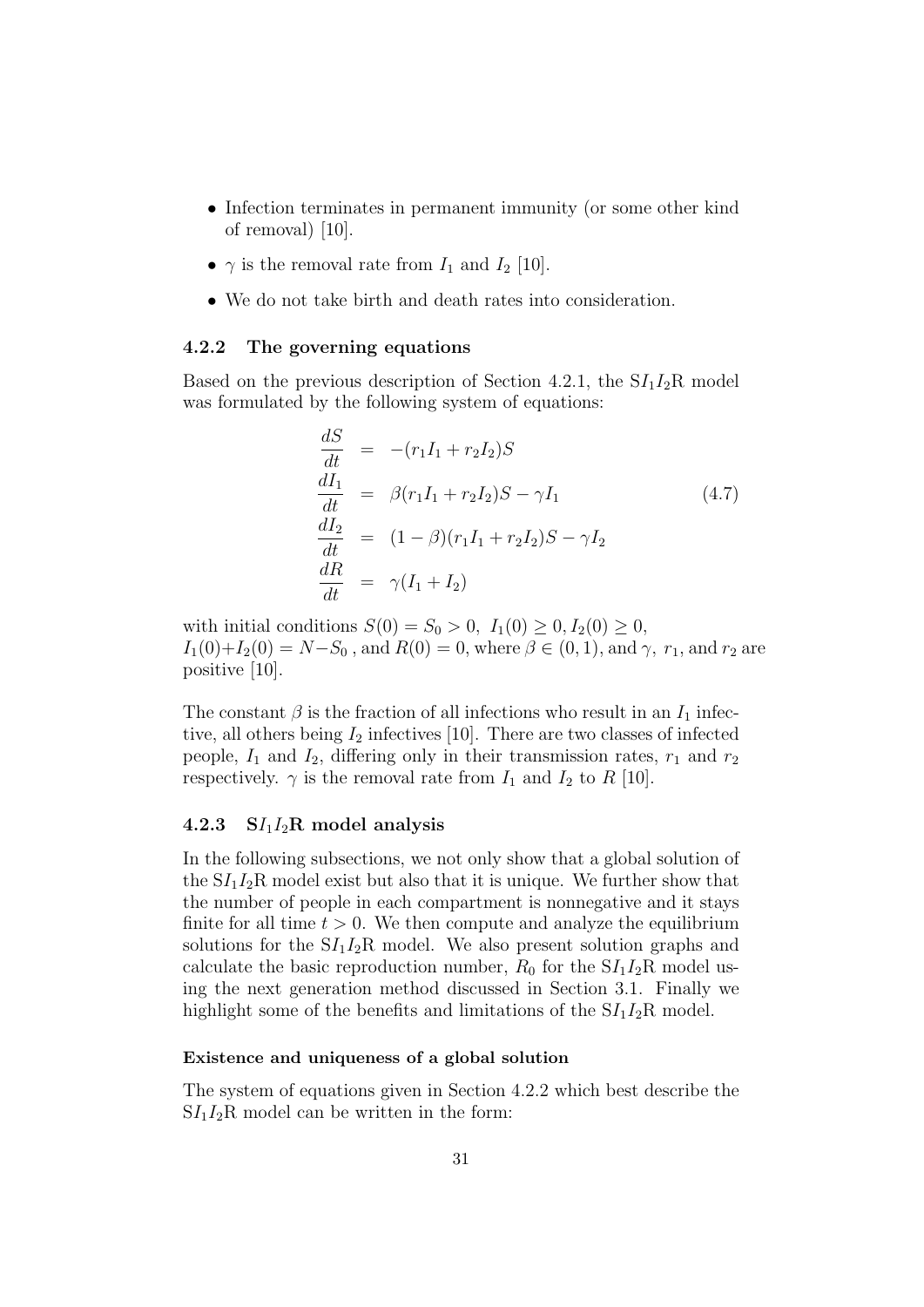$$
y' = f(t, y), \ y(t_0) = y_0 \text{ where } y = \begin{bmatrix} S(t) \\ I_1(t) \\ I_2(t) \\ R(t) \end{bmatrix}. \text{ The function } f(t, y) \text{ is}
$$

continuous everywhere on  $\mathbb{R}^4$ . The function  $f(t, y)$  is continuous everywhere on  $\mathbb{R}^4$  and its partial derivatives are continuous. The function  $f(t, y)$  is bounded (since all solutions are bounded). Hence Peano's existence theorem in conjunction with Theorem 8.1 (on page 441) in Philip Hartman's book [8] guarantees the existence of a unique global solution for the  $SI_1I_2R$  model.

#### Positivity and boundedness of solutions

The  $SI_1I_2R$  model discussed in Section 4.2 describes a human population, and, therefore, it is very important to prove that all quantities (susceptible, regularly infected, super-spreading events, and removed) will be positive for all time. In other words, we want to prove that all components of the solution of system 4.2 with nonnegative initial data will remain positive for all times  $t > 0$ .

**Theorem 4.2.1.** Let the initial data be  $S(0) = S_0 > 0$ ,  $I_1(0) \ge 0$ ,  $I_2 \geq 0$  and  $R(0) = 0$ . Then the components of the solution  $S(t)$ ,  $I_1(t)$ ,  $I_2(t)$ , and  $R(t)$  of system 4.2.2 are positive for all time,  $t > 0$ .

Proof. In this proof we show that if we start with nonnegative initial conditions of the  $SI_1I_2R$  model, given by the equations in Section 4.2.2, we also end up with nonnegative solutions.

To see this, we assume that  $S(t) = 0$  for some time  $t > t_0$ ,  $I_1(t) \geq 0$ ,  $I_2(t) \geq 0$ ,  $R(t) \geq 0$  and show that  $\frac{dS}{dt} \geq 0$ . Clearly in view of the system in Section 4.2.2,  $\frac{dS}{dt}$  $\frac{dS}{dt} = 0$  when  $S(t) = 0$  which shows that the component of the solution  $S(t)$  will be nonnegative for all time  $t > 0$ .

To prove that the component of the solution  $I_1(t)$  will be nonnegative for all time  $t > 0$ , we assume that  $I_1(t) = 0$  for some time  $t > t_0$ ,  $S(t) \geq$  $0, I_2(t) \geq 0, R(t) \geq 0$  and show that  $\frac{dI_1}{dt} \geq 0$ . Looking at the  $SI_1I_2R$ system of equations discussed in Section 4.2.2,  $\frac{dI_1}{dt} = \beta r_2 I_2 S \ge 0$  when  $I_1(t) = 0$  which shows that the solution  $I_1(t)$  will be nonnegative for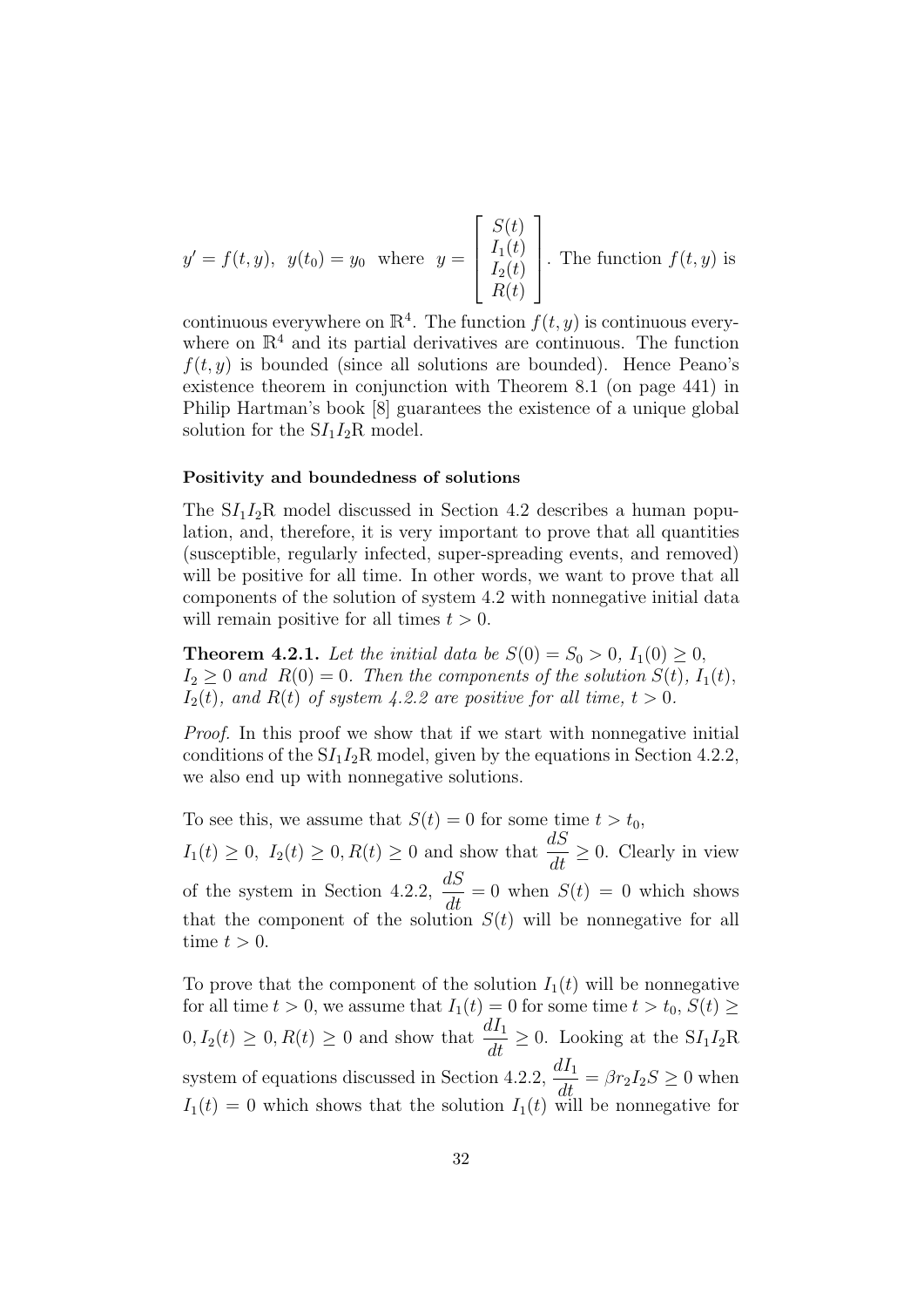all time  $t > 0$ .

To prove that the component of the solution  $I_2(t)$  will be nonnegative for all time  $t > 0$ , we assume  $I_2(t) = 0$  for some time  $t > t_0$ ,  $S(t) \geq$  $0, I_1(t) \geq 0$ ,  $R(t) \geq 0$  and show that  $\frac{dI_2}{dt} \geq 0$ . Looking at the  $SI_1I_2R$ system of equations discussed in Section 4.2.2,  $\frac{dI_2}{dt} = (1 - \beta)r_1I_1S \ge 0$ when  $I_2(t) = 0$  which shows that the solution  $I_2(t)$  will be nonnegative for all time  $t > 0$ .

Finally, to prove that the component of the solution  $R(t)$  will be nonnegative for all time  $t > 0$ , we assume that  $R(t) = 0$  for some time  $t > t_0$ ,  $S(t) \geq 0$ ,  $I_1(t) \geq 0$ ,  $I_2 \geq 0$  and show that  $\frac{dR}{dt} \geq 0$ . Looking at the  $SI_1I_2R$  system of equations discussed in Section 4.2.2,  $\frac{dR}{dt} = \gamma(I_1 + I_2) \geq 0$  when  $R(t) = 0$  which shows that the solution  $R(t)$ will be nonnegative for all time  $t > 0$  which completes the proof.

The boundedness of the components of the solution  $S(t)$ ,  $I_1(t)$ ,  $I_2(t)$ and  $R(t)$  follows from the fact that  $N = S(t) + I_1(t) + I_2(t) + R(t)$  and that  $S(t)$ ,  $I_1(t)$ ,  $I_2(t)$ ,  $R(t) \geq 0$  for all time  $t > 0$ . Therefore we have that each component of the solution is at most equal to N. That is  $S(t)$ ,  $I_1(t)$ ,  $I_2(t)$ ,  $R(t) \leq N$ . It was shown in Section 4.2.1 that each component of the solution is nonnegative at the outbreak of the disease  $(t = t_0)$ . This shows that each of the components of the solution  $S(t)$ ,  $I_1(t)$ ,  $I_2(t)$  and  $R(t)$  is bounded between zero and the total population size, N.

#### Equilibrium solutions and their stability analysis

In this Section we analyze the SIPR model shown in Equation 4.7 by finding the equilibria. Steady states (equilibrium solutions) of Equation 4.7 satisfy the following system of equations:

$$
-(r_1I_1 + r_2I_2)S = 0
$$
  
\n
$$
\beta(r_1I_1 + r_2I_2)S - \gamma I_1 = 0
$$
  
\n
$$
(1 - \beta)(r_1I_1 + r_2I_2)S - \gamma I_2 = 0
$$
  
\n
$$
\gamma I_1 + \gamma I_2 = 0
$$
\n(4.8)

It is easy to check that Equation 4.8 above has the disease free equilibrium  $E = (N, 0, 0, 0)$  and  $Q = (S^*, 0, 0, R^*)$  for any  $S^*$  (based on the initial condition) and  $R^* = N - S^*$ . We can see from Figure 4.4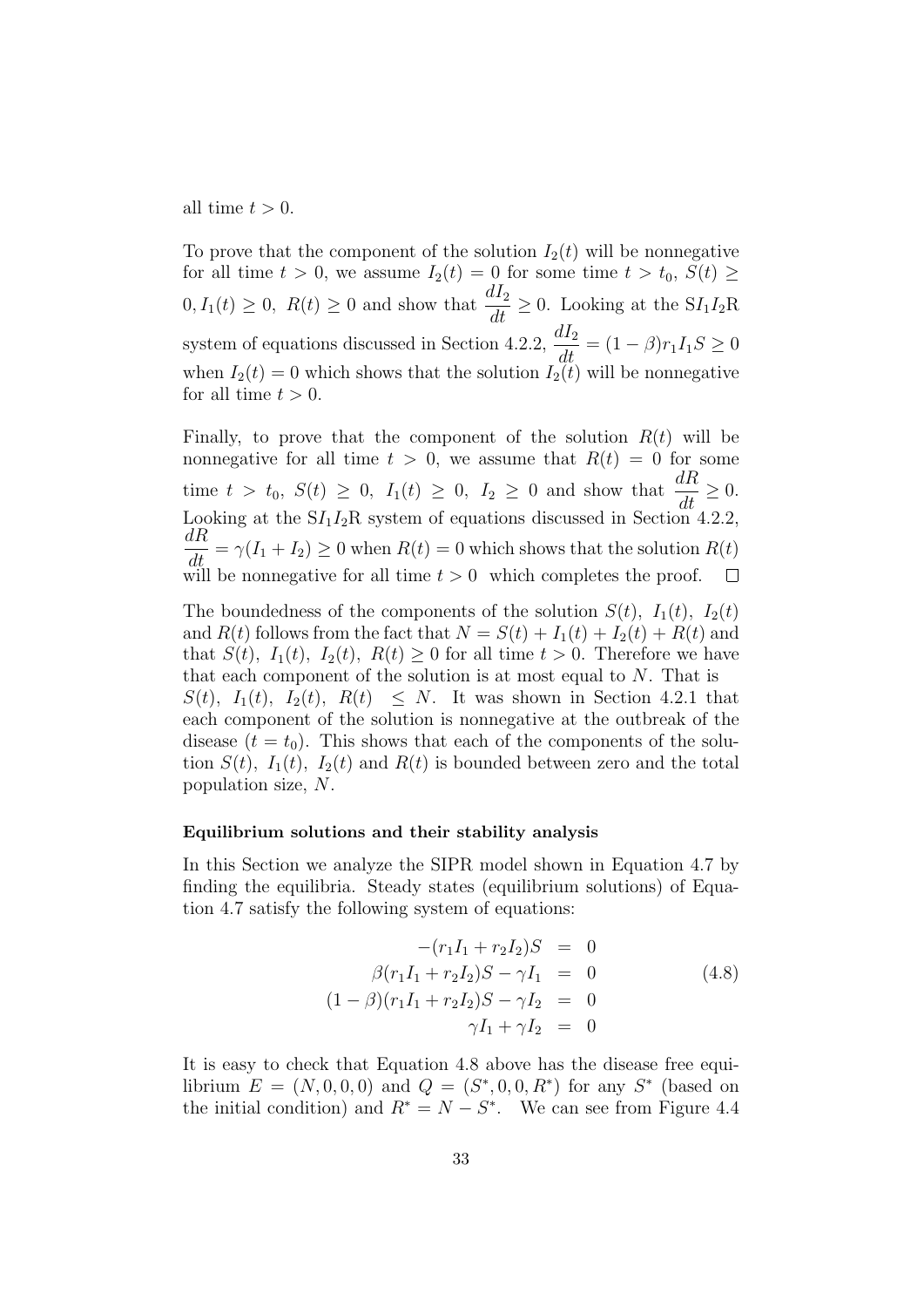Figure 4.4:  $SI_1I_2R$  solutions behavior in continuous time for a generic epidemic disease outbreak, using  $\beta = 0.2$ ,  $r_1 = 0.1$ ,  $r_2 = 0.3$  and  $\gamma = 0.3$ <br> $\beta = 0.2$ ,  $r_1 = 0.1$ ,  $r_2 = 0.3$ ,  $\gamma = 0.3$ 

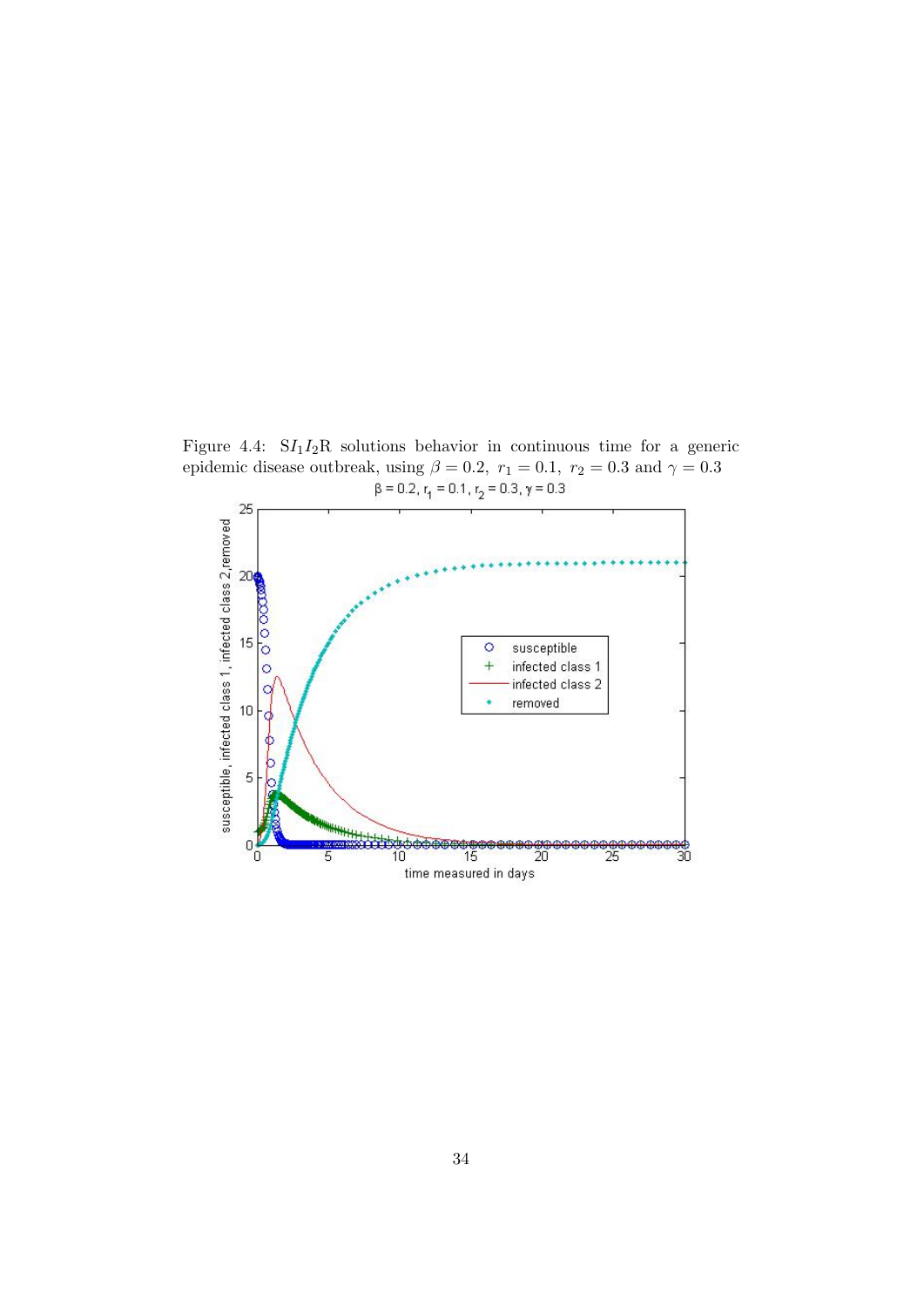Figure 4.5:  $SI_1I_2R$  solutions behavior in continuous time for a generic epidemic disease outbreak, using  $\beta = 0.3$ ,  $r_1 = 0.275$ ,  $r_2 = 0.3$  and  $\gamma = 0.3$ <br> $\beta = 0.3$ ,  $r_1 = 0.275$ ,  $r_2 = 0.3$ ,  $\gamma = 0.3$ 

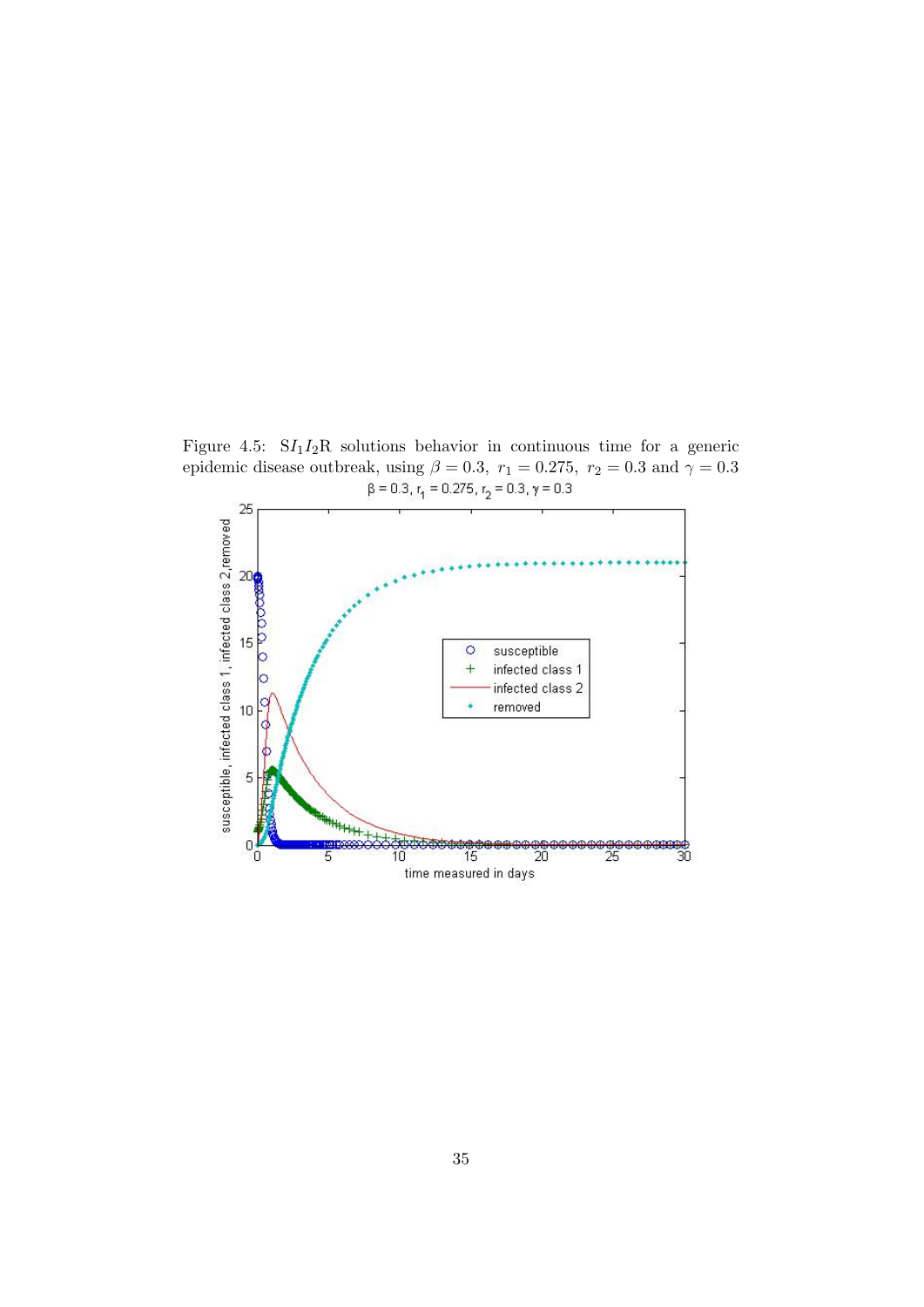that when the transmission rates are small, not everybody gets sick. However, if the transmission rate is high, almost everybody gets sick in the population as it can seen from Figure 4.5.

#### $R_0$  for  $\mathbf{S}I_1I_2\mathbf{R}$  using The Next Generation method

We describe the rate of change of the first class of infected people,  $I_1$ , and the second class of infected people,  $I_2$ , by the following equations:

$$
\frac{dI_1}{dt} = \beta (r_1 I_1 + r_2 I_2) S - \gamma I_1
$$
\n
$$
\frac{dI_2}{dt} = (1 - \beta)(r_1 I_1 + r_2 I_2) S - \gamma I_2
$$
\n(4.9)

New cases are produced by the infection of susceptible people, S, by an infected person who is either from the first class of infected individuals or the second class of individuals with contact rates  $\beta r_1$  and  $(1-\beta)r_2$  respectively. We further assume that people from both infected classes  $(I_1 \text{ or } I_2)$  recover from the infection with with the same rate  $\gamma$ . For the  $SI_1I_2R$  model shown in Equation 4.9 above, we find that

$$
F = \begin{pmatrix} \beta r_1 S & \beta r_2 S \\ (1 - \beta) r_1 S & (1 - \beta) r_2 S \end{pmatrix} \text{ and } V = \begin{pmatrix} \gamma & 0 \\ 0 & \gamma \end{pmatrix}
$$

Since the determinant of V is not equal to 0, we can determine  $V^{-1}$ :

$$
V^{-1} = \begin{pmatrix} \frac{1}{\gamma} & 0 \\ 0 & \frac{1}{\gamma} \end{pmatrix},
$$
  
\n
$$
FV^{-1} = \begin{pmatrix} \frac{\beta r_1 S}{\gamma} & \frac{\beta r_2 S}{\gamma} \\ \frac{(1 - \beta)r_1 S}{\gamma} & \frac{(1 - \beta)r_2 S}{\gamma} \end{pmatrix}, \text{ and}
$$
  
\n
$$
\det(FV^{-1} - \lambda I_2) = \det \begin{pmatrix} \frac{\beta r_1 S}{\gamma} & \frac{\beta r_2 S}{\gamma} \\ \frac{(1 - \beta)r_1 S}{\gamma} & \frac{(1 - \beta)r_2 S}{\gamma} \end{pmatrix}.
$$

Setting det( $F V^{-1} - \lambda I_2$ ) equal to 0, and solving for  $\lambda$  we obtain two eigenvalues:

 $\lambda_1 = 0$  and  $\lambda_2 =$  $(1 - \beta)r_2S$  $\gamma$  $+\frac{\beta r_1 S}{r_1}$  $\frac{\gamma_1 \nu}{\gamma}$  where  $S = S(0) = S_0$ . Clearly  $\lambda_2$  is the largest eigenvalue of  $F V^{-1}$  and so we conclude, by the next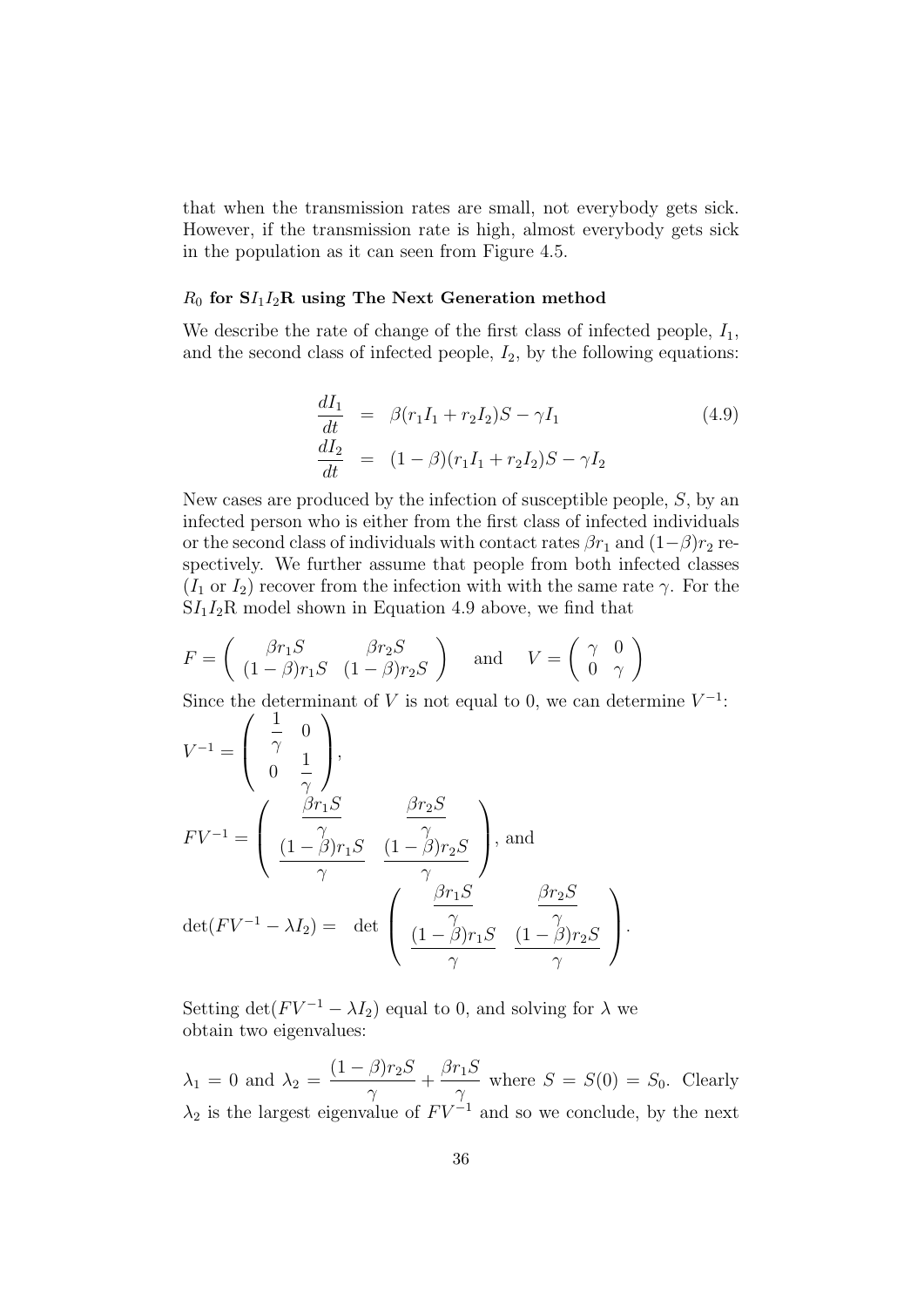generation method described in Section 3.1, that  $\lambda_2$  is the basic reproduction number of the  $SI_1I_2R$  model. We note that

 $R_0 = \lambda_2 =$  $(1 - \beta)r_2S$  $\gamma$  $+\frac{\beta r_1 S}{r_1}$  $\gamma$ is composed of the  $\frac{r_i s}{r_i}$  $\gamma$ multiplied by their respective probabilities  $\beta$ ,  $(1 - \beta)$  and then added together.

#### Benefits and limitations of the  $SI_1I_2R$  model

Like the SIR model, the  $SI_1I_2R$  is a good, simple, model for many infectious diseases including SARS, measles, foot and mouth, influenza,  $H_1N_1$ , mumps and rubella [10]. The  $S_I I_2R$  model is dynamic in the following ways:

- As implied by the variable function of t, the  $SI_1I_2R$  model is dynamic in that the numbers in each compartment may fluctuate over time.
- When an epidemic occurs, the number of susceptible individuals fall rapidly as more of them get infected and thus enter the infectious compartments  $(I_1 \text{ and } I_2)$  and eventually the removed compartment R.
- The  $SI_1I_2R$  is also dynamic in the sense that a much higher proportion of individuals are susceptible at the outbreak of an epidemic. They may acquire the infection (move into  $I_1$  or  $I_2$ ) and finally die, go to a quarantine camp, or recover (move into the removed compartment  $R$ ). Thus each member of the population typically progresses from susceptible to infectious  $(I_1 \text{ or } I_2)$  and finally to the removed compartment, R.
- The  $SI_1I_2R$  model has two compartments of infectious people  $(I_1 \text{ and } I_2)$  to facilitate a better understanding of the spread of any epidemic disease.

Despite all the the benefits of the the  $SI_1I_2R$ , it still suffers from the following limitations.

- We ignore immigration and emigration; which sometimes has a great influence in the outbreak of an epidemic, as was the case in the outbreak of the 2009  $H_1N_1$  flu.
- The  $SI_1I_2R$  model is an autonomous system. In mathematics, a system of autonomous differential equations is a system of ordinary differential equations which does not depend on the independent variable.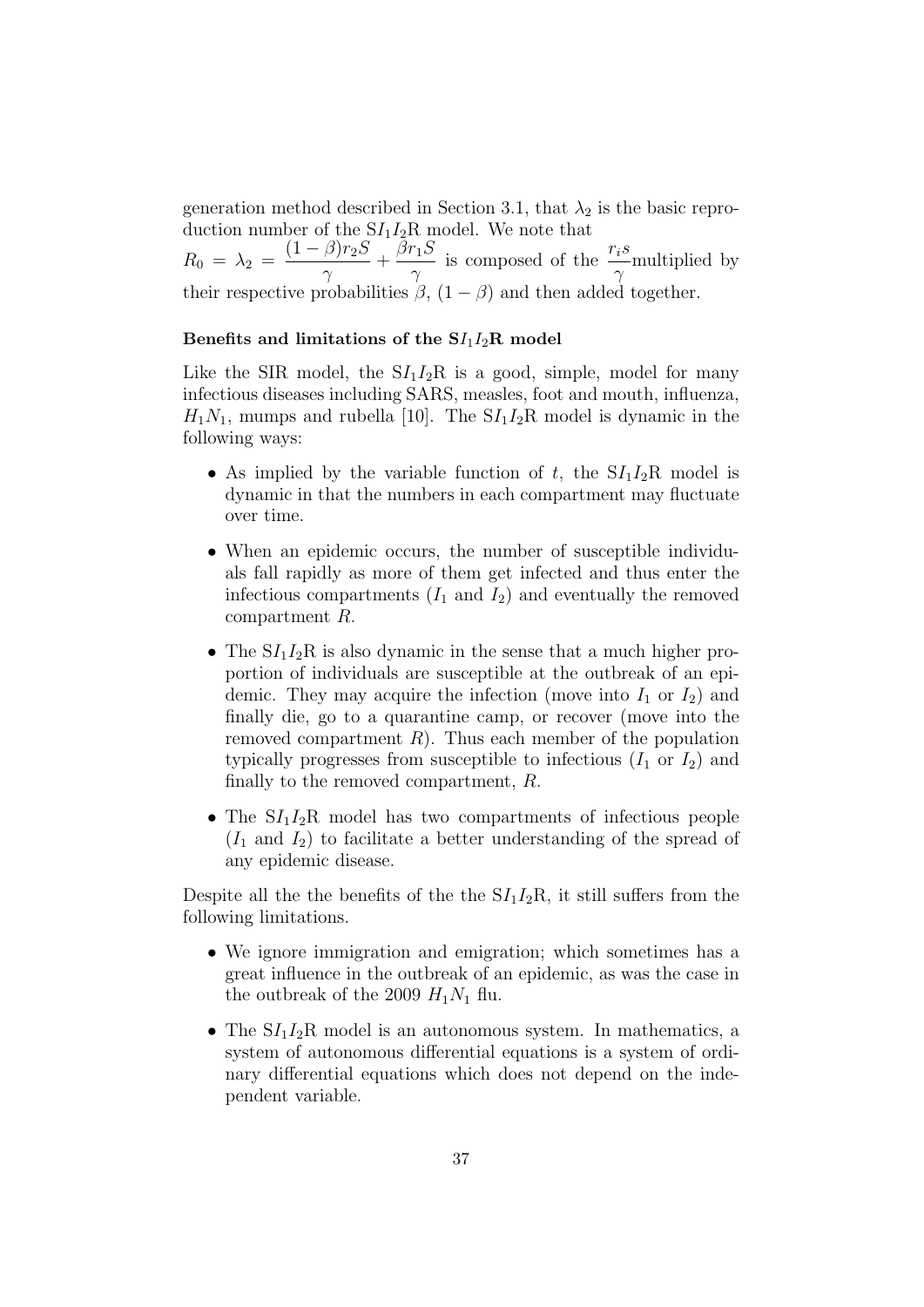# Chapter 5

# The SIPR epidemic model

This chapter is devoted to the formulation and analysis of an SIPR model that captures one of the several main features which enhanced the progression and transmission of the SARS epidemic. In particular, this model captures super-spreading events, infected individuals who in turn had an extra ordinary number of secondary cases. In the SIPR model we divide the population size  $N$ , into four groups namely:

- Susceptible individuals,  $S(t)$
- Regular infected individuals,  $I(t)$
- Super-spreading events,  $P(t)$
- Removed individuals,  $R(t)$

Schematically, we can think of the model as:

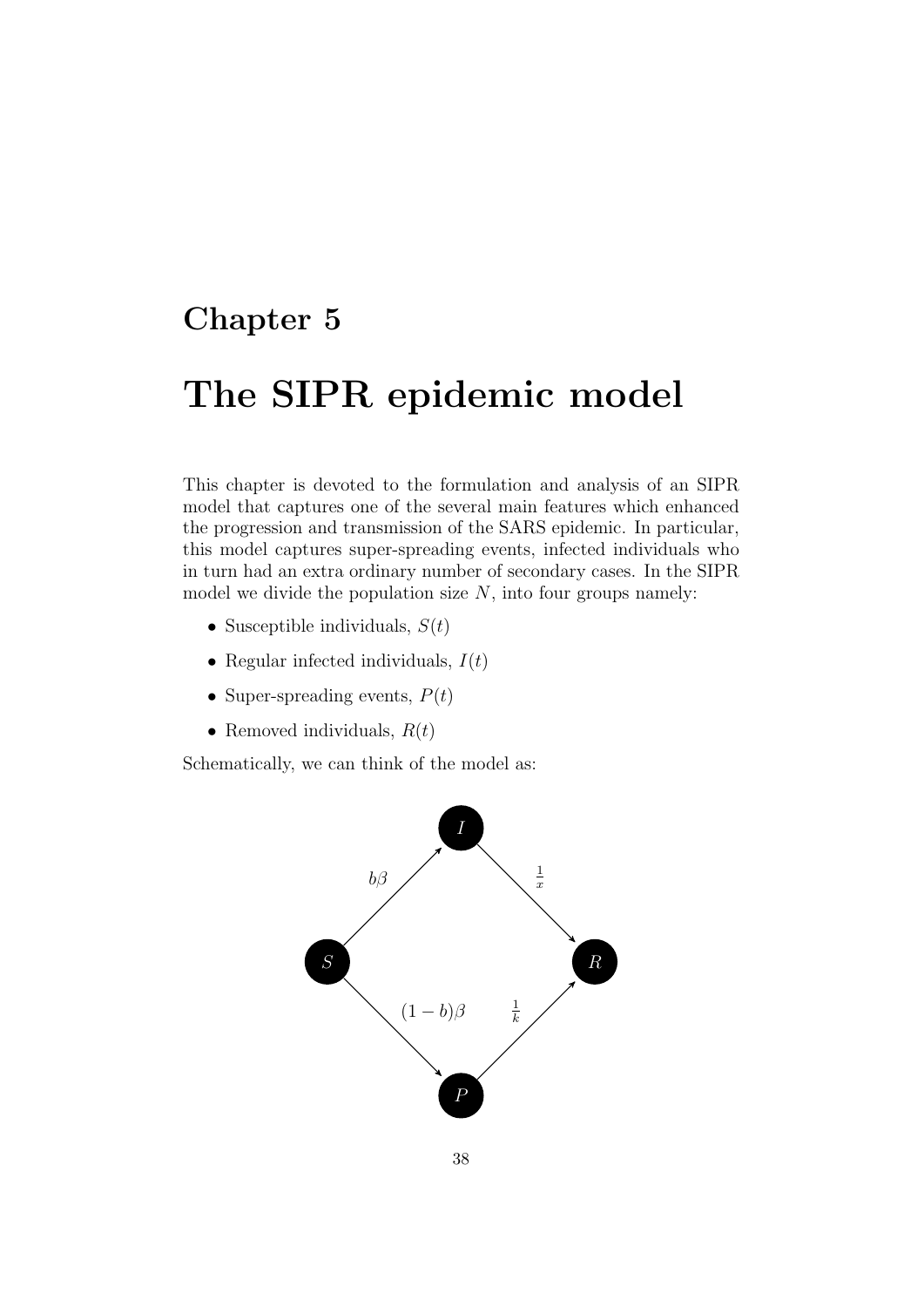where  $\beta$  is the transmission rate and b the probability that a new infection will be a regular infected person. On the other hand,  $1 - b$  is the probability that a new infection will be a super-spreading event. The constant x denotes the average number of days spent by a regularly infected person outside isolation. The constant  $k$  denotes the average number of days spent by a super-spreading event outside isolation. We explain the variables  $S, I, P$ , and  $R$  in detail in the following piece of writing:

- $S = S(t)$ , denotes the number of susceptible people at any given time, t. Susceptible people are those who are not infected but they can contract the disease if they they come in contact with infected people (from either I or  $P$ ). Under normal circumstances, we would expect the number of susceptible people to decrease in continuous time during a disease outbreak.
- $I = I(t)$ , denotes the number of regularly infected people (infected people who are not super-spreading events) who also have the potential to infect others at any time, t. At the initial stages of the outbreak, we would expect the number of infected people to increase (if  $R_0$  discussed in Chapter 3 is greater than one). This is because many people would be susceptible and probably less informed about the disease in the early stages of the outbreak. As the people get informed and control measures are imposed such as isolation, quarantine, and medication is available, the number of infected people is expected to decrease. That is, if the latter control measures are effective enough.
- $P = P(t)$ , denotes the number of super-spreading events at any given time, t. This is a group of infected people that would normally generate a larger number of secondary cases than a regularly infected person would. More super spreaders would mean that the disease would spread quickly. The class of super-spreading events forms a small proportion of the infected class.
- $R = R(t)$ , denotes the number of people (regular infected and super-spreading events) who have been removed, recovered or died at any given time, t during a disease outbreak. Precisely, the removed people are those who are kept in isolation such as in quarantine camps, and maybe at home. Recovered people are those who receive treatment and hence become immune to the disease. They are then kept in isolation (asked to stay at home).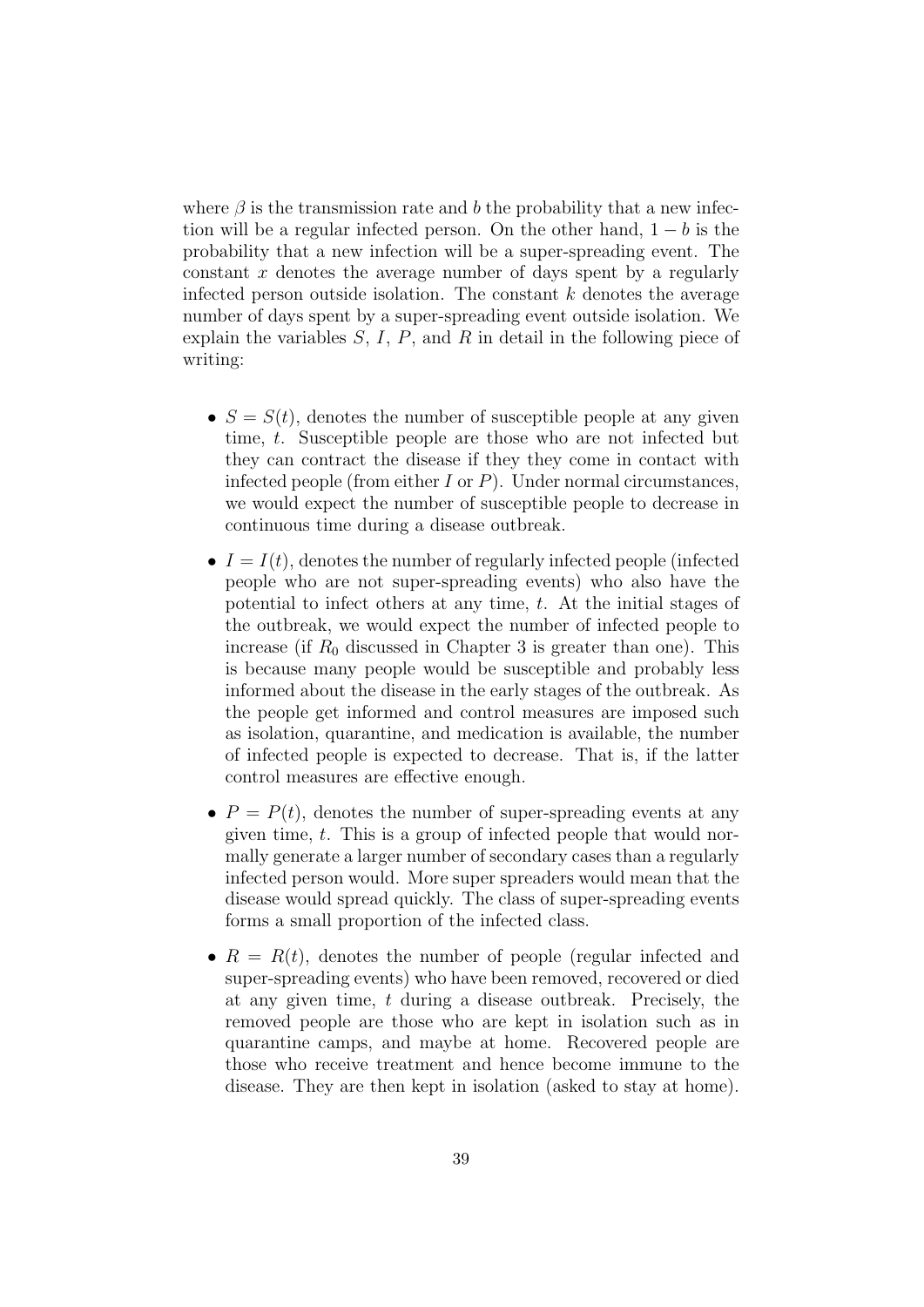It is worth mentioning that the class,  $I = I(t)$  now has a slightly different meaning than the one defined in Sections 4.1 and 4.1.1. This is because it no longer refers to the entire class of infected people but a specific class of infected people, called regularly infected people i.e. infected people who are not super-spreading events.

The only way an individual leaves the susceptible group is by becoming infected and hence moves either into the regularly infected compartment or the super-spreading event compartment. The only way a person leaves either the regularly infected class or super-spreading events compartment is by being moved to a quarantine camp, isolation (home) or death. If a person recovers from the disease, he does not become susceptible again but rather remains in the removed compartment forever.

## 5.1 The SIPR model assumptions

The following assumptions are made for the SIPR model:

- The population size  $N$ , is large enough and fixed. It is also closed, i.e. there is neither emigration nor immigration taking place.
- We assume that the population is subject to homogeneous mixing which is to say the individuals (susceptible, regularly infected, and the super-spreading events) of the population under scrutiny will assort and make contacts at random.
- The populations consists of susceptible, regular infected, superspreaders, and recovered people at all times such that the population size  $N = N(t) = S(t) + I(t) + P(t) + R(t)$ . Also, a person cannot be in more than one compartment at the same time.
- Contacts between either two regular infected people, two superspreading events or between a regular infected person and a super spreader are considered as 'waste' since they do not contribute towards the spread of the disease.
- We do not take birth and death rates into consideration in view of the short duration of the outbreak.
- Super-spreading events spend more time outside quarantine than regularly infected people.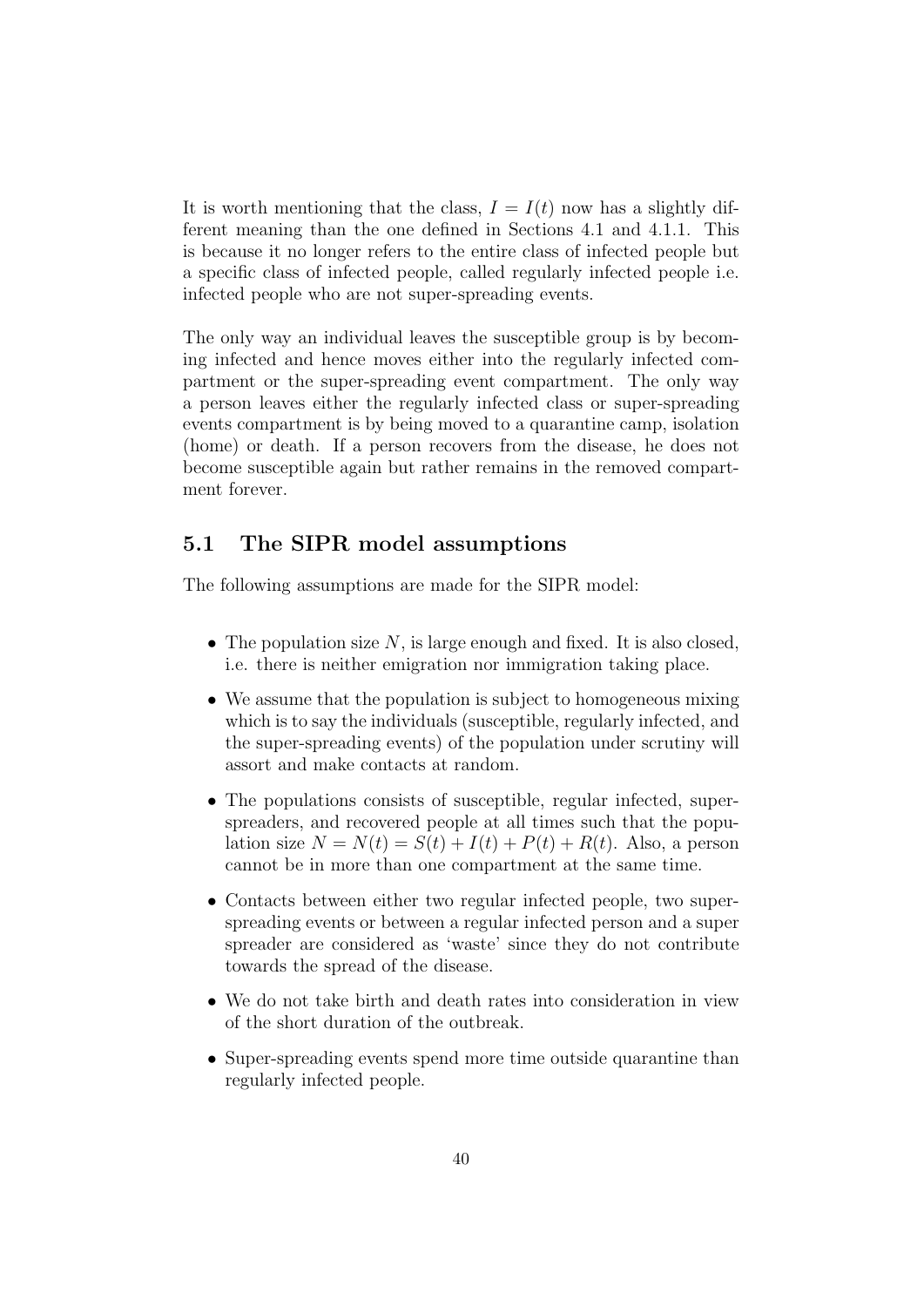- A susceptible person joins either the regularly infected compartment or the super-spreading event compartment if he acquires an infection through being in contact with a person who is in any of the infected compartments (regularly infected or super-spreading events).
- Also, an infected person (regular or super-spreader) joins the removed compartment through isolation, quarantine or death.
- Each time there is an interaction between the infected compartments  $(I \text{ or } P)$  and the susceptible population  $S$ , there is a probability b that the new infection will be regularly infected  $(I)$  and a probability  $(1-b)$  that the new infection will be a super spreading event  $(P)$ .
- Infected people (regularly infected or super-spreading events) are produced by the infection of susceptible people, S, by either regularly infected people,  $I$ , or super-spreading events,  $P$ , with transmission rate  $\beta$ .
- Regularly infected people who recover on any given day leave the regularly infected compartment with recovery rate  $\frac{1}{2}$  $\overline{x}$ and join the removed compartment. The constant  $x$  denotes the average number of days spent by a regularly infected person outside isolation.
- Super-spreading events who recover on any given day leave the super-spreading events compartment with recovery rate  $\frac{1}{7}$  and k join the removed compartment. The constant  $k$  denotes the average number of days spent by a super-spreading event outside isolation.

## 5.2 Governing equations of the SIPR model

Based on the previous descriptions and assumptions we formulate a system of four ordinary differential equations which best describe the SIPR model: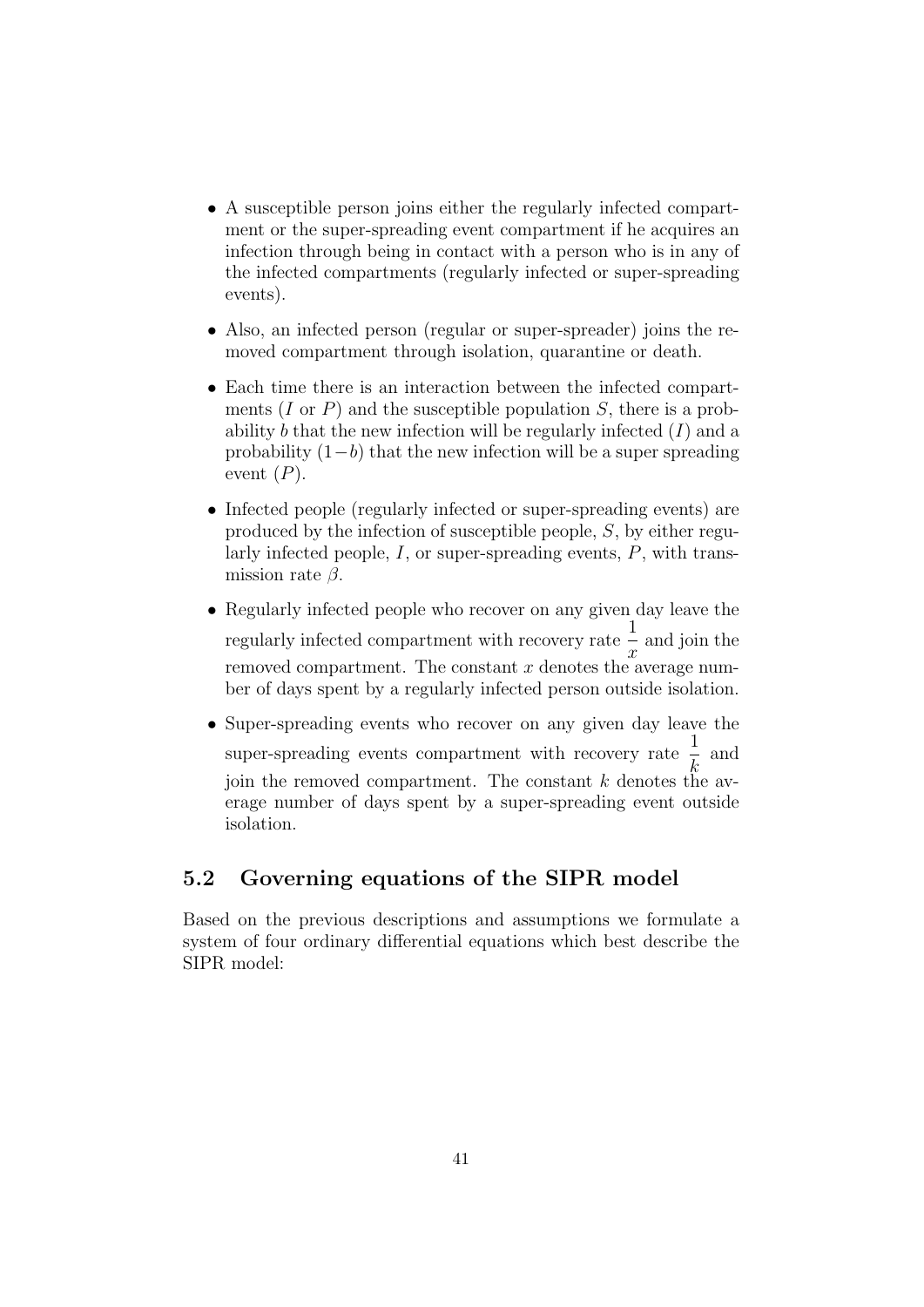$$
\begin{aligned}\n\frac{dS}{dt} &= -\beta (I+P)S\\
\frac{dI}{dt} &= b\beta (I+P)S - \frac{1}{x}I\\
\frac{dP}{dt} &= (1-b)\beta (I+P)S - \frac{1}{k}P\\
\frac{dR}{dt} &= \frac{1}{x}I + \frac{1}{k}P\n\end{aligned} \tag{5.1}
$$

where b is the probability of having contacts between super-spreading events and regular infected peoples at any given day,  $x$  is a constant with units of time in days which is a measure of the average number of days spent by a regularly infected person outside isolation, and  $k$  is a constant with units of time in days which is a measure of the average number of days spent by a person who is a super-spreading event outside isolation.

Adding these four equations we have that

$$
S' + P' + I' + R' = 0 \tag{5.2}
$$

This upon integration gives

$$
S + P + I + R = N,\t(5.3)
$$

where  $N$ , the integration constant, is the fixed population size.

#### 5.3 Initial conditions

Assuming that at time,  $t = t_0$ , of the outbreak of the SARS epidemic there were no super-spreading events, we formulate the initial condition  $P(t_0) = 0$ . Also, at the outbreak of the SARS epidemic there was a relatively small number of regularly infected people,  $I = I_0 > 0$ . They are allowed to move and interact freely with the individuals in the susceptible group as a result of the population being subjected to homogenous mixing.

At the outbreak of the SARS epidemic, there were no people in the removed compartment, i.e.  $R(t_0) = 0$ . Thus everybody is susceptible, excluding the the small group of regularly infected people,  $I_0$ . We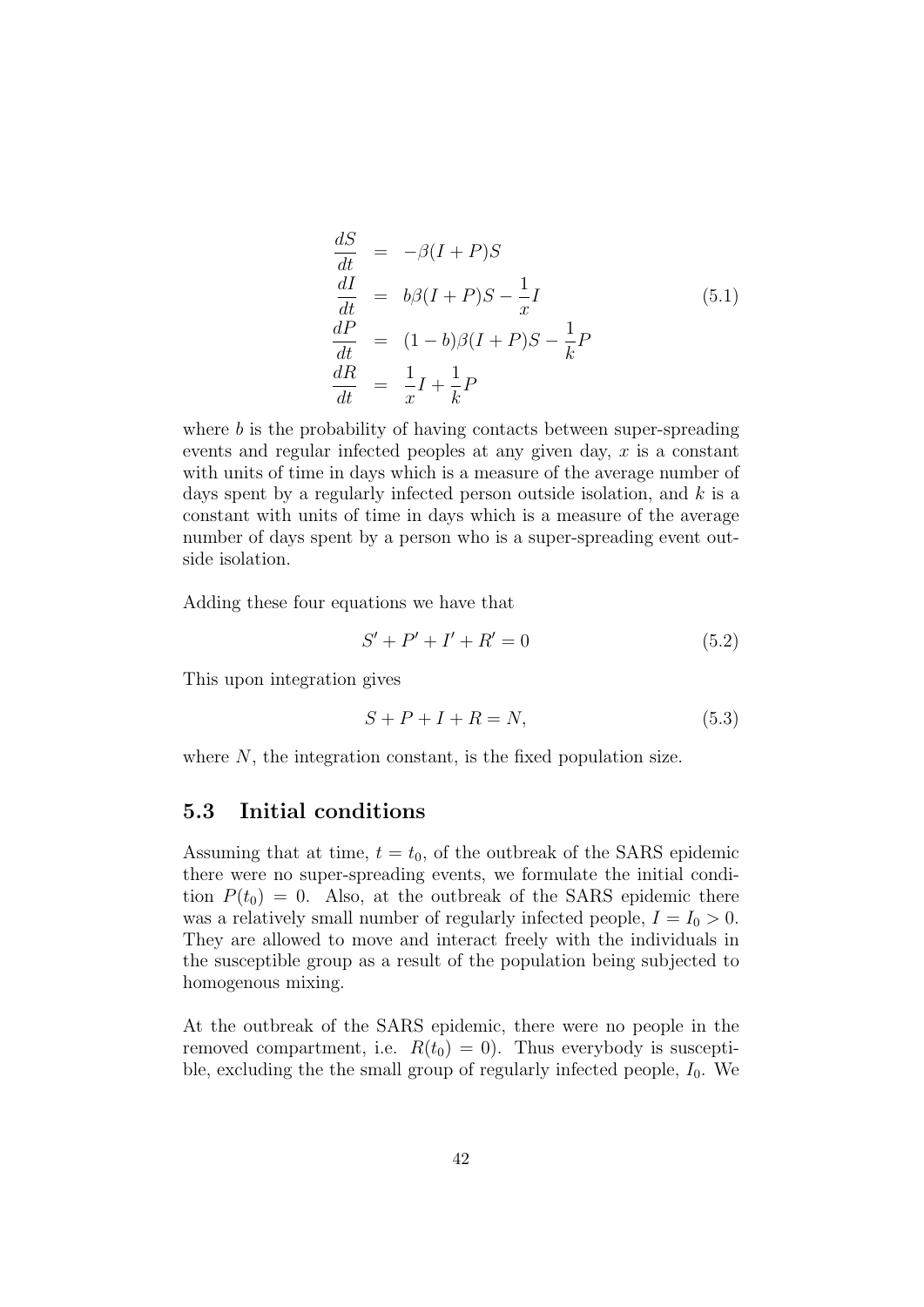therefore formulate initial conditions for the SIPR model as follows:

$$
S(t_0) = N - I_0 = S_0
$$
  
\n
$$
I(t_0) = I_0
$$
  
\n
$$
P(t_0) = 0
$$
  
\n
$$
R(t_0) = 0
$$

where  $S_0 > 0$  and  $I_0 > 0$ . When  $S_0$  and  $I_0$  are added, N is obtained. Therefore our complete SIPR model is

$$
\begin{aligned}\n\frac{dS}{dt} &= -\beta SI - \beta PS \\
\frac{dI}{dt} &= b\beta SI + b\beta PS - \frac{1}{x}I \\
\frac{dP}{dt} &= (1 - b)\beta PS + (1 - b)\beta SI - \frac{1}{k}P \\
\frac{dR}{dt} &= \frac{1}{x}I + \frac{1}{k}P\n\end{aligned}
$$

subject to the following initial conditions

 $S(t_0) = N - I_0 = S_0$ ,  $I(t_0) = I_0$ ,  $P(t_0) = 0$ , and  $R(t_0) = 0$ 

#### 5.4 Relationships between the variables

- We assume that  $I > P$  and  $k > x \Rightarrow SI > SP$ . This means that since we have more regularly infected people than superspreading events at the outbreak of the disease, we expect in the long run to have more contacts between between the susceptible population and the regularly infected people than we would with the susceptible people with the super-spreading events [5].
- We also assume that  $b > 0.5 \Rightarrow b > 1 b$  which implies that  $\beta SI > (1-b)\beta SI$ . This means that each time there is an interaction between an infected person (either  $I$  or  $P$ ) and a susceptible person, there is a high likelihood that the resulting infected will be join the regularly infected population. The "20/80" rule states that 20% of cases cause 80% of transmission.

## 5.5 SIPR model analysis

In the following subsections, we not only show that a global solution to the SIPR model exists but also that it is unique. We further show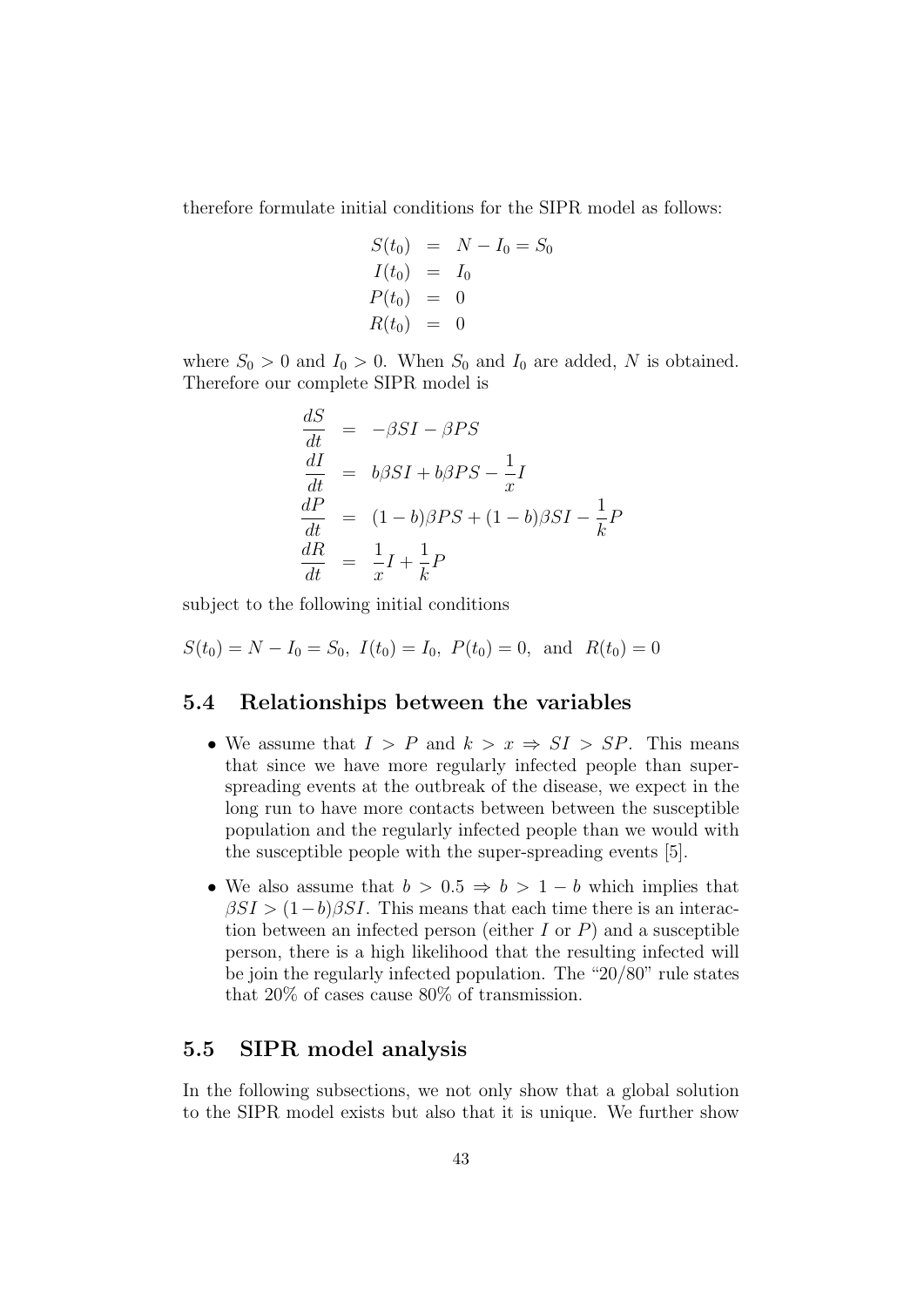that the number of people in each compartment is nonnegative and it stays finite for all time  $t > 0$ . We then compute and analyze the equilibrium solutions of the SIPR model. We also present solution graphs and calculate the basic reproduction number,  $R_0$ , using the next generation method discussed in Section 3.1. Finally we highlight some of the benefits and limitations of the SIPR model.

#### 5.5.1 Existence and uniqueness of a global solution

The system of equations given in Section 5.1 which best describe the SIPR model can be written in the form:

$$
y' = f(t, y), y(t_0) = y_0
$$
 where  $y = \begin{bmatrix} S(t) \\ I(t) \\ P(t) \\ R(t) \end{bmatrix}$ . The function  $f(t, y)$  is

continuous everywhere on  $\mathbb{R}^4$  and its partial derivatives are continuous. The function  $f(t, y)$  is bounded (since all solutions are bounded). Hence Peano's existence theorem in conjunction with Theorem 8.1 (on page 441) in Philip Hartman's book [8] guarantees the existence of a unique global solution for the SIPR model.

#### 5.5.2 Positivity and boundedness of solutions

The SIPR model discussed in Section 5.1 describes a human population, and, therefore, it is very important to prove that all quantities (susceptible, regularly infected, super-spreading events, and removed) will be positive for all time. In other words, we want to prove that all components of the solution of system 5.1 with nonnegative initial data will remain positive for all times  $t > 0$ .

**Theorem 5.5.1.** Let the initial data be  $S(0) = S_0 > 0$ ,  $I(0) = I_0 > 0$ ,  $P(0) = P_0 = 0$  and  $R(0) = 0$ . Then the components of the solution  $S(t)$ ,  $I(t)$ ,  $P(t)$ , and  $R(t)$  of the SIPR model are positive for all time,  $t > 0$ .

Proof. In this proof we show that if we start with nonnegative initial conditions (given in Section 5.3) of the SIPR model given by Equation 5.1, we also end up with nonnegative solutions.

To see this, we assume that  $S(t) = 0$  for some time  $t > t_0$ ,  $I(t) \geq 0$ ,  $P(t) \geq 0$ ,  $R(t) \geq 0$  and show that  $\frac{dS}{dt} \geq 0$ . Clearly in view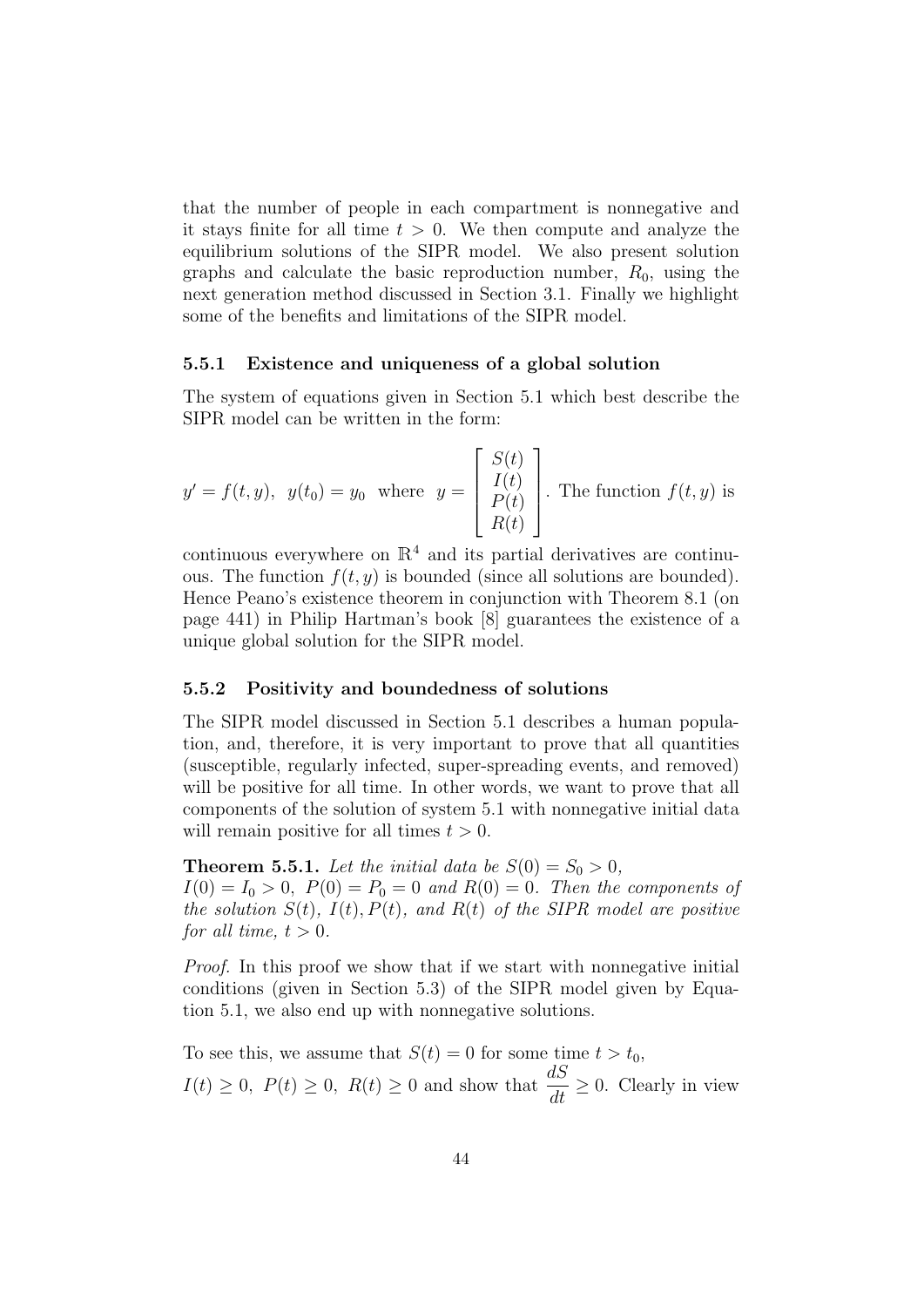of the SIPR model,  $\frac{dS}{dt}$  $\frac{dS}{dt} = 0$  when  $S(t) = 0$  which shows that the solution  $S(t)$  will be nonnegative for all time  $t > 0$ .

To prove that the component of the solution  $I(t)$  will be positive for all time  $t > 0$ , we assume that  $I(t) = 0$  for some time  $t > t_0$ ,  $S(t) \geq$ 0,  $P(t) \ge 0$ ,  $R(t) \ge 0$  and show that  $\frac{dI}{dt} \ge 0$ . Looking at the SIPR system of equations,  $\frac{dI}{dt} = b\beta PS \ge 0$  when  $I(t) = 0$  which shows that the component of the solution  $I(t)$  will be nonnegative for all time  $t > 0$ .

To prove that the component of the solution  $P(t)$  will be positive for all time  $t > 0$ , we assume  $P(t) = 0$  for some time  $t > t_0$ ,  $S(t) \geq 0$ ,  $I(t) \geq 0$ 0,  $R(t) \geq 0$  and show that  $\frac{dP}{dt} \geq 0$ . Looking at the SIPR system of equations,  $\frac{dP}{dt} = (1 - b)\beta IS \geq 0$  when  $P(t) = 0$  which shows that the component of the solution  $P(t)$  will be nonnegative for all time  $t > 0$ .

Finally, to prove that the component of the solution  $R(t)$  will be positive for all time  $t > 0$ , we assume that  $R(t) = 0$  for some time  $t > t_0, S(t) \geq 0, I(t) \geq 0, P(t) \geq 0$  and show that  $\frac{dR}{dt} \geq 0$ . Looking at the SIPR system of equations,  $\frac{dR}{dt}$ 1 1  $\frac{d\mathbf{r}}{dt}$  =  $I +$  $P \geq 0$  which shows that  $\overline{x}$ k the component of the solution  $\ddot{R}(t)$  will be nonnegative for all time  $t > 0$  which completes the proof.  $\Box$ 

The boundedness of the components of the solution  $S(t)$ , I(t), P(t) and  $R(t)$  follows from the fact that  $N = S(t) + I(t) + P(t) + R(t)$  and that  $S(t)$ ,  $I(t)$ ,  $P(t)$ ,  $R(t) \geq 0$  for all time  $t > 0$ . Therefore we have that each component of the solution is at most equal to  $N$ . That is  $S(t)$ ,  $I(t)$ ,  $P(t)$ ,  $R(t) \leq N$ . It was shown in Equation 5.1 that each component of the solution is nonnegative at the outbreak of the disease  $(t = t_0)$ . This shows that each of the components of the solution  $S(t)$ ,  $I(t)$ ,  $P(t)$  and  $R(t)$  is bounded between zero and the total population size, N.

#### 5.5.3 SIPR Equilibrium points and their stability analysis

In this section we analyze the SIPR model shown in Equation 5.1 by finding the equilibria. Steady states (equilibrium solutions) of Equa-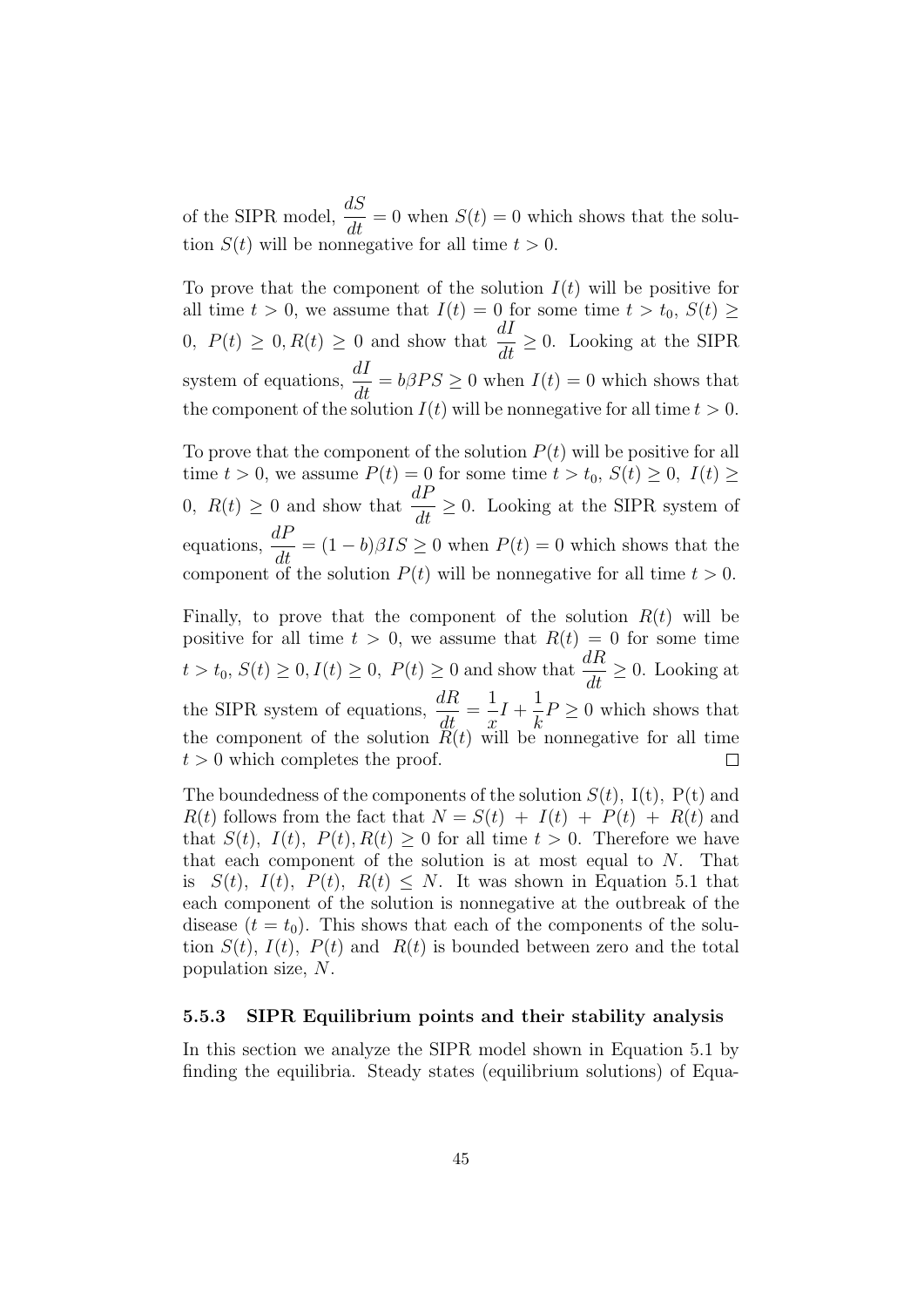

Figure 5.1: SIPR solutions behavior in continuous time of SARS outbreak, using  $\beta = 0.1$ ,  $b = 0.8$ ,  $x = 4$  and  $k = 9$ 

tion 5.1 satisfy the following system of equations:

$$
-\beta SI - \beta PS = 0
$$
  

$$
b\beta SI + b\beta PS - \frac{1}{x}I = 0
$$
  

$$
(1 - b)\beta PS + (1 - b)\beta SI - \frac{1}{k}P = 0
$$
  

$$
\frac{1}{x}I + \frac{1}{k}P = 0
$$
  
(5.4)

It is easy to check that Equation 5.4 has the disease free equilibrium  $E = (N, 0, 0, 0)$  and  $Q = (S^*, 0, 0, R^*)$  for any  $S^*$  (based on the initial condition) and  $R^* = N - S^*$ . We can see from Figure 5.1 that when the transmission rate is small, not every body gets sick. However, if the transmission rate is high, almost everybody gets sick in the population as it can seen from Figures 5.2 and 5.3.

#### 5.5.4  $R_0$  for SIPR using The Next Generation method

We describe the rate of change of the regularly infected individuals,  $I$ , and the super-spreading events, P, populations by the following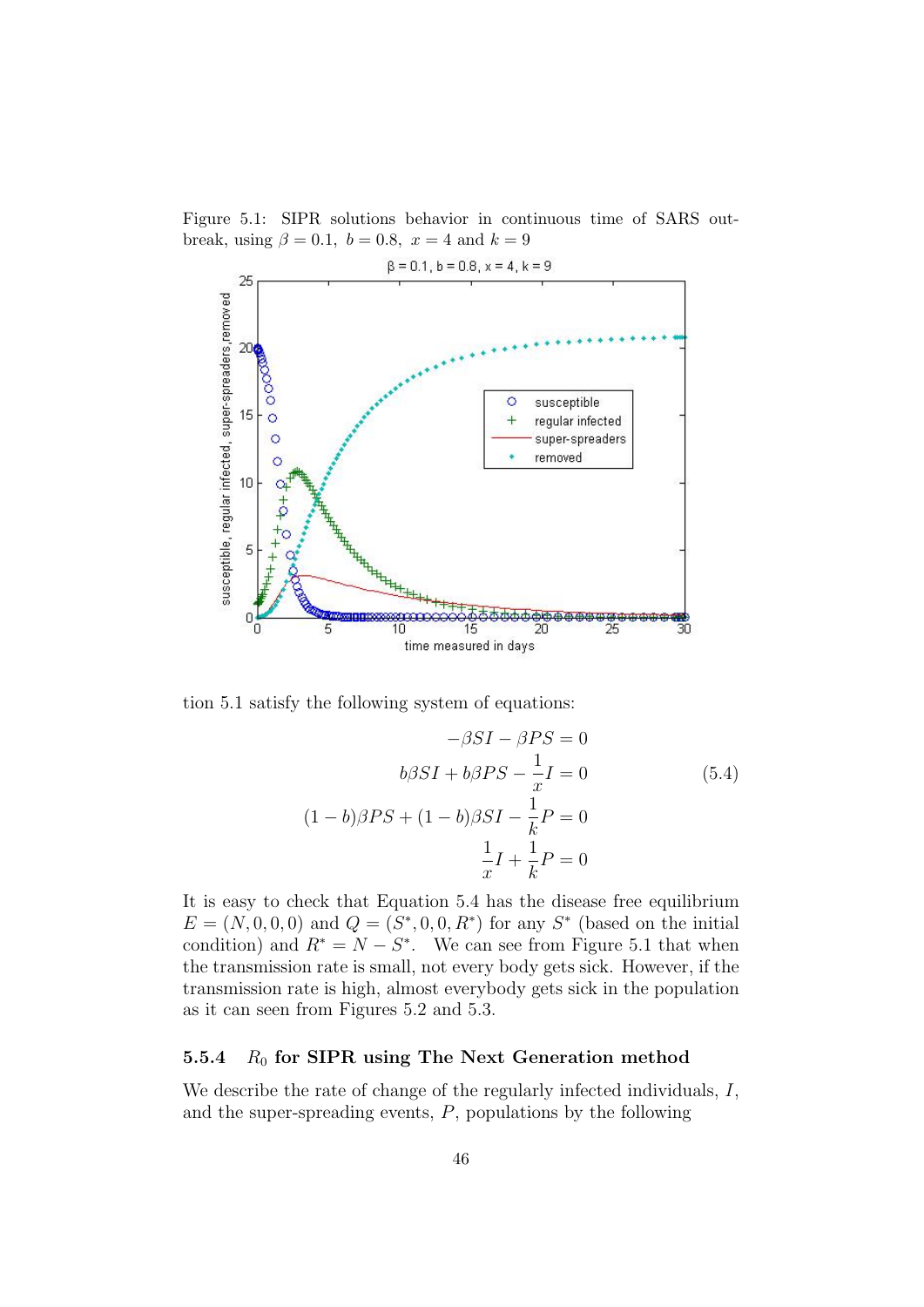Figure 5.2: SIPR solutions behavior in continuous time of SARS outbreak, using  $\beta = 0.1$ ,  $b = 0.8$ ,  $x = 2$  and  $k = 3$ 

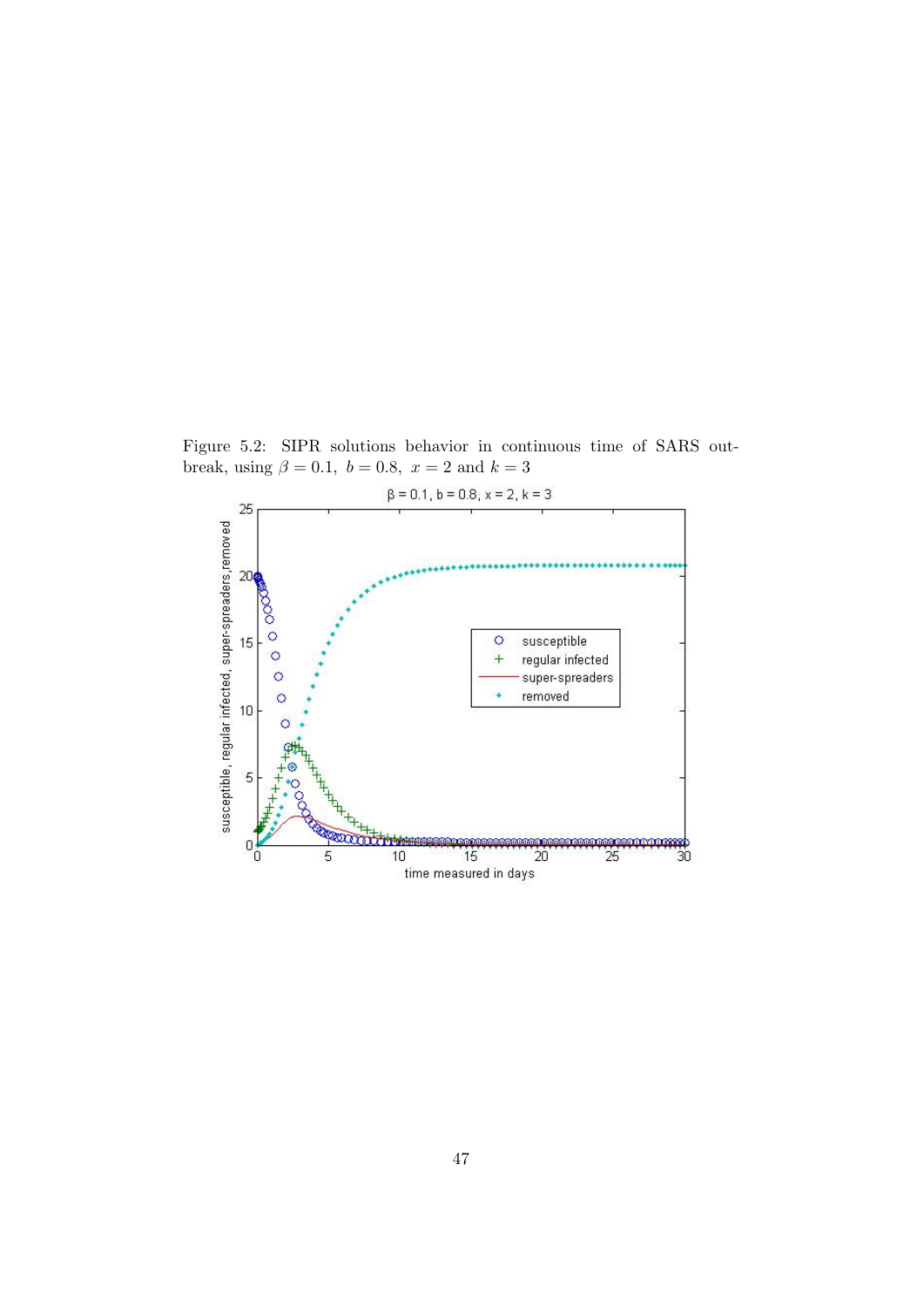Figure 5.3: SIPR solutions behavior in continuous time of SARS outbreak, using  $\beta = 0.3$ ,  $b = 0.8$ ,  $x = 4$  and  $k = 9$ 

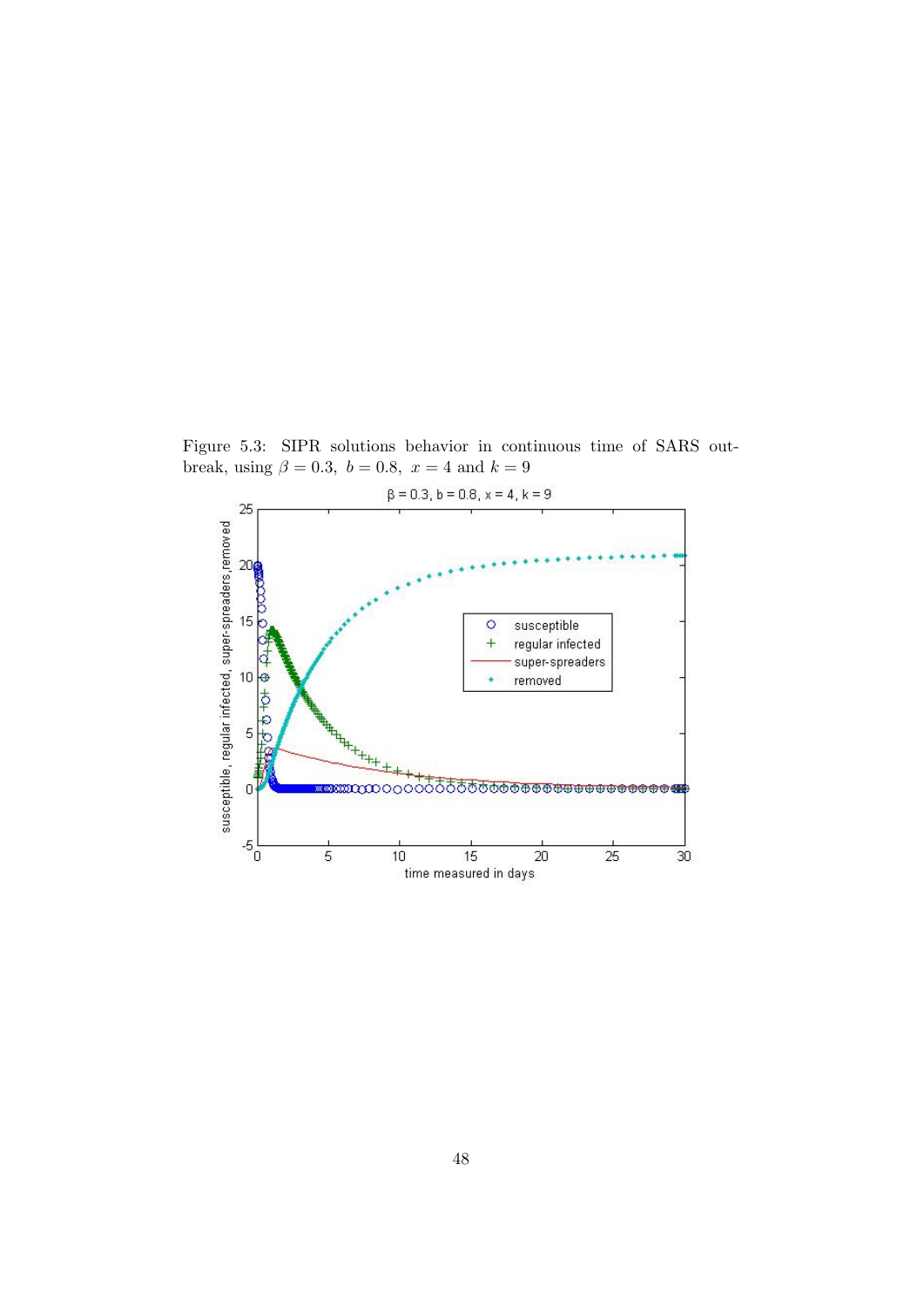equations:

$$
\begin{aligned}\n\frac{dI}{dt} &= b\beta SI + b\beta PS - \frac{1}{x}I\\
\frac{dP}{dt} &= (1 - b)\beta PS + (1 - b)\beta SI - \frac{1}{k}P\n\end{aligned} \tag{5.5}
$$

New cases are produced by the infection of susceptible people, S, by an infected person who is either regularly infected or a super-spreading event with contact rates  $b\beta$  and  $(1-b)\beta$  respectively. We further assume that regularly infected people recover from the infection with rate 1  $\ddot{x}$ and super-spreading events recover from the infection with rate  $\tilde{1}$ k . For the SIPR model shown in Equation 5.5 above, we find that

$$
F = \begin{pmatrix} b\beta S & b\beta S \\ (1-b)\beta S & (1-b)\beta S \end{pmatrix} \text{ and } V = \begin{pmatrix} \frac{1}{x} & 0 \\ 0 & \frac{1}{k} \end{pmatrix}
$$

Since determinant of V is not equal to 0 we can determine  $V^{-1}$ :  $V^{-1} = \left( \begin{array}{cc} x & 0 \\ 0 & k \end{array} \right)$  $0 \kappa$  $\setminus$ ,  $F V^{-1} = \begin{pmatrix} bx\beta S & bk\beta S \\ (1-b)x\beta S & (1-b)k\beta S \end{pmatrix}$ , and  $\det(FV^{-1} - \lambda I_2) = \det \begin{pmatrix} xb\beta S - \lambda & kb\beta S \\ x(1-b)\beta S - k(1-b)\beta S \end{pmatrix}$  $x(1-b)\beta S \quad k(1-b)\beta S - \lambda$  $\setminus$ .

setting det( $F V^{-1} - \lambda I_2$ ) equal to 0, and solving for  $\lambda$  we obtain two eigenvalues:

$$
\lambda_1 = 0
$$
 and  $\lambda_2 = \frac{(1-b)\beta S}{\frac{1}{k}} + \frac{b\beta S}{\frac{1}{x}}$  where  $S = S(0) = S_0$ . We note that  $\lambda_2$  is the largest eigenvalue of  $F V^{-1}$  and so we conclude by the next generation method described in Section 3.1 that  $\lambda_2$  is the basic reproduction number of the SIPR model. We note that  $R_0 = \lambda_2 = \frac{(1-b)\beta S}{\frac{1}{k}} + \frac{b\beta S}{\frac{1}{x}}$  is the  $R_0$  for  $I$  and  $P$  (as SIR models), multiplied by their respective probabilities  $b$ ,  $(1-b)$  then added together.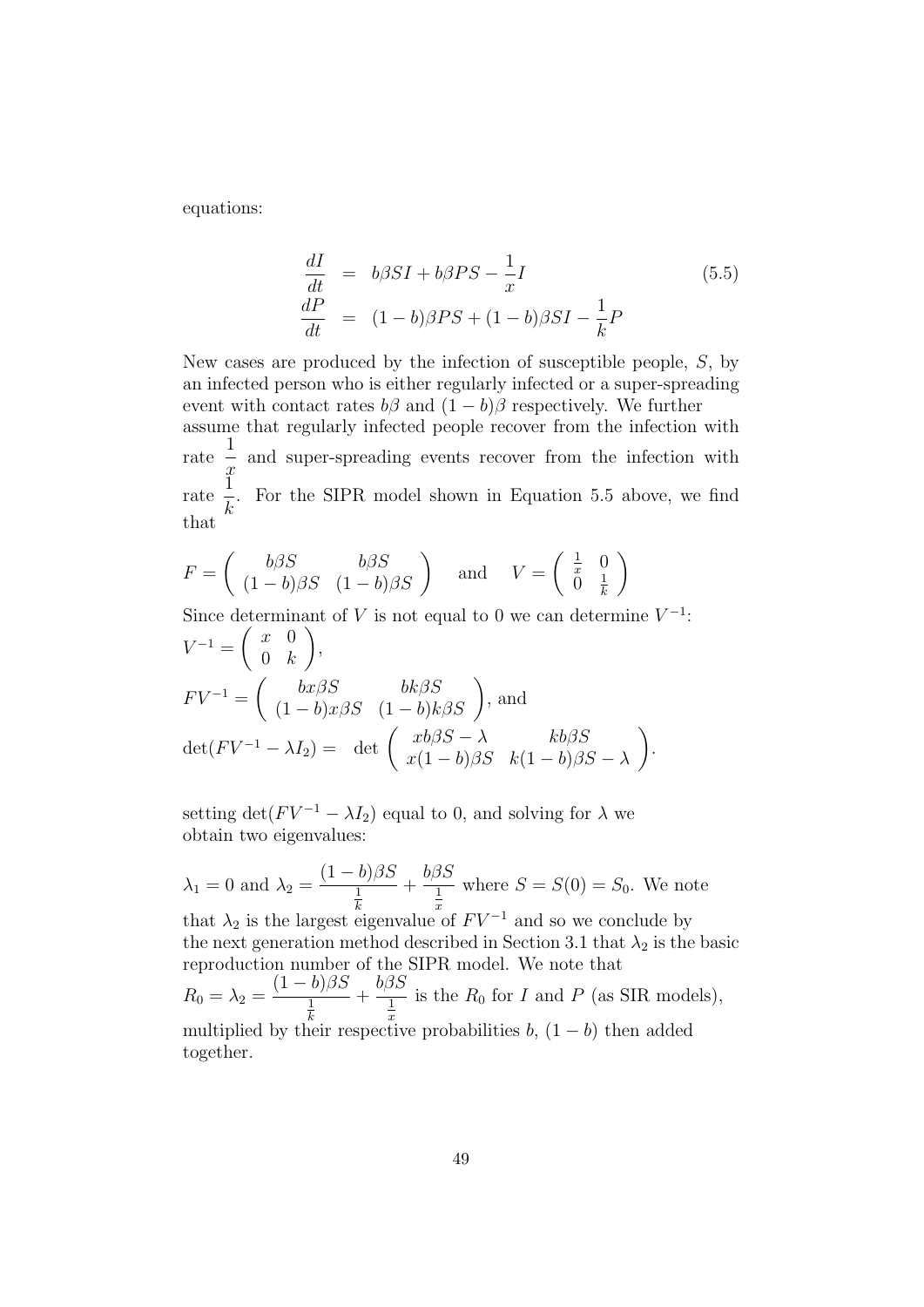## 5.6 Benefits and limitations of the SIPR model

The SIPR model has the following valuable benefits:

- Like the SIR model, the SIPR is a good, simple, model for many infectious diseases including SARS, measles, foot and mouth, influenza,  $H_1N_1$ , mumps and rubella. It is simple in the sense that it has few parameters and hence easy to study.
- It captures the aspect of SSE behavior (i.e. SSE stays longer out of quarantine).
- The system of equations in the SIPR model is autonomous which makes it easier to study the model mathematically.

Despite all the the benefits of the the SIPR, it still suffers from the following limitations.

- It does not capture all aspects of the disease. It assumes the same transmission rate for both infected compartments and only certain combinations of parameters truly show SSE.
- The generalization of the SIR (base) model, i.e. no birth/death rates, makes the model only reasonable for short term diseases. The rates are assumed to be constant (time independent), population averages, and permanent immunity is also assumed.
- We ignore immigration and emigration which had a great influence in the outbreak of the SARS epidemic. The 2002-2003 SARS was spread mainly through air travel.

# 5.7 Possible future directions of work for the SIPR model

One may wish improve the SIPR model by considering the following aspects:

- Test the SIPR model against real data and make necessary adjustments if need be. One possible source for the data could be the Center for Disease Control (CDC) in Georgia.
- Make changes to the model in order to extend the model to other diseases.
- Convert the model to non-autonomous system. This includes considering a time transmission and recovery rates that are are time dependent instead of the fixed ones used in our model.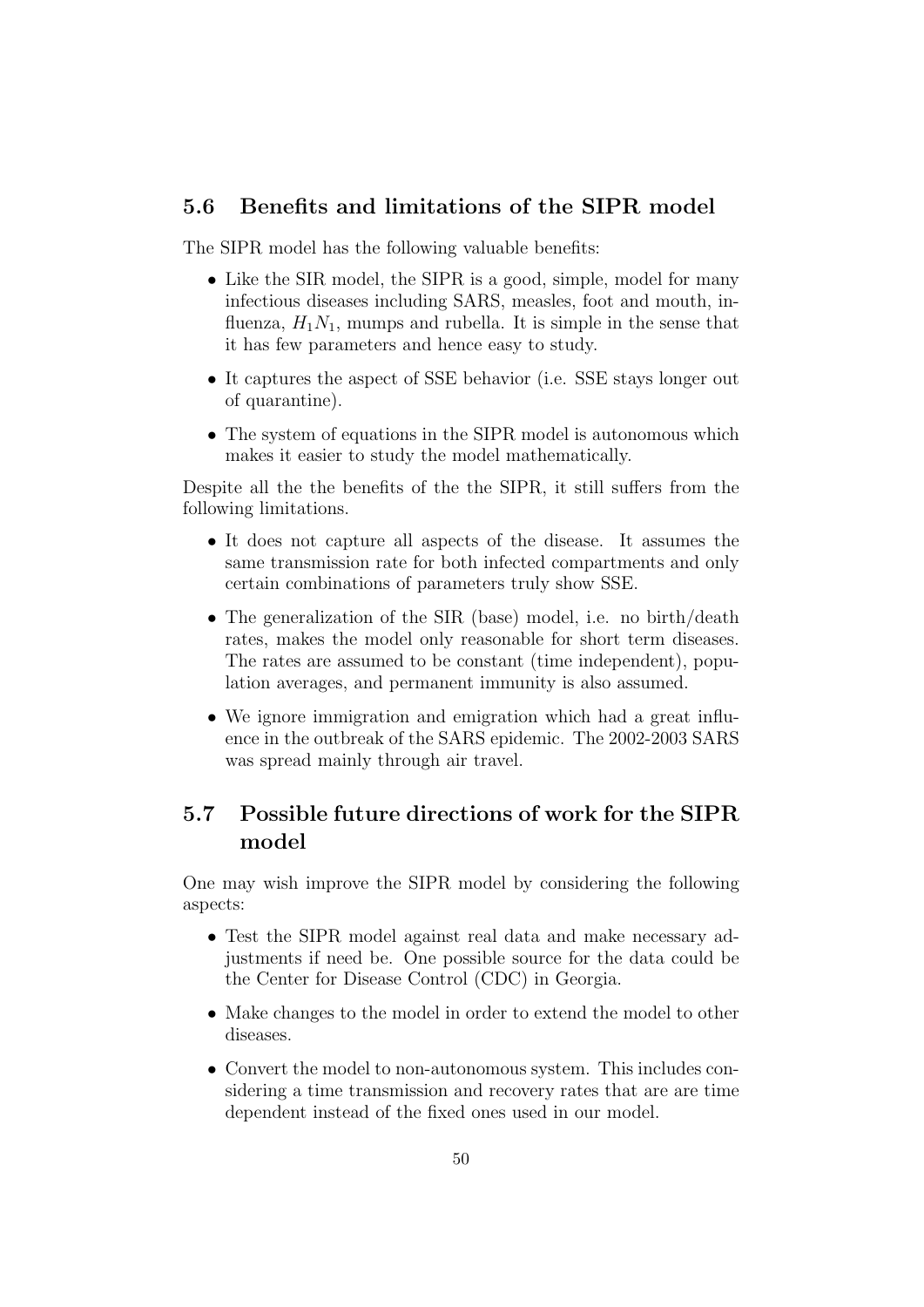- Do a detailed study of the SIPR steady state solutions (equilibrium solutions) therefore determining whether they are locally stable or not.
- Consider a population that is not closed, one which takes immigration as well as emigration into consideration in the modeling of the SARS epidemic.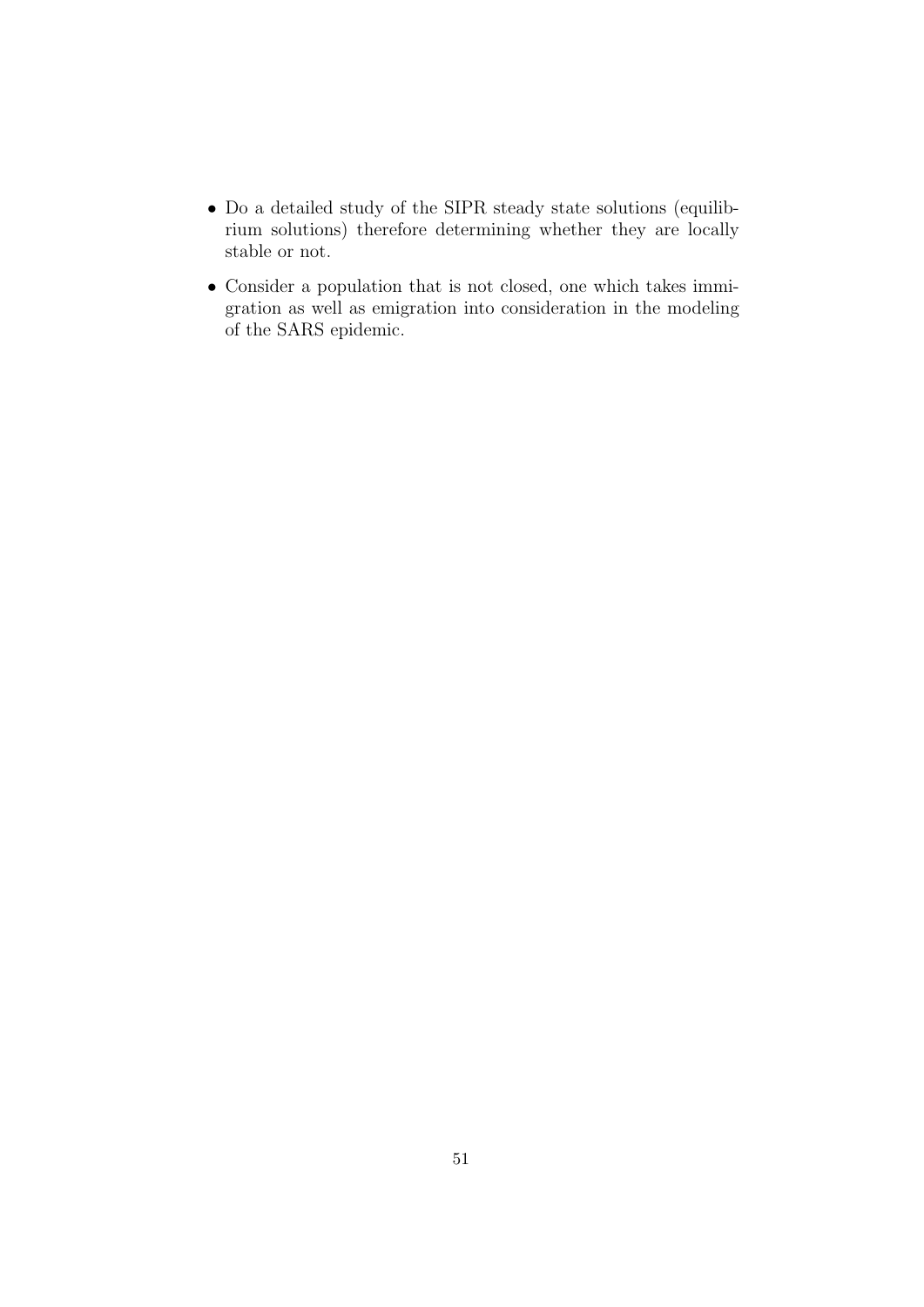# Bibliography

- [1] Fred Brauer. Compartmental models in epidemiology. In Mathematical epidemiology, volume 1945 of Lecture Notes in Math., pages 19–79. Springer, Berlin, 2008.
- [2] Fred Brauer and Jianhong Wu. Modeling SARS, West Nile virus, pandemic influenza and other emerging infectious diseases: a Canadian team's adventure. In Modeling and dynamics of infectious diseases, volume 11 of Ser. Contemp. Appl. Math. CAM, pages 36–63. Higher Ed. Press, Beijing, 2009.
- [3] Grais et al. Estimating transmission intensity for a measles epidemic in Niamey, Niger: lessons for intervention. Royal Socitey of Tropical Medicine and Hygiene, 100:867–873, 2006.
- [4] Shirley Chan et al. Development of vaccines to infectious diseases. pages 3–12. Brown University, Providence, Rhode Island, 2004.
- [5] Sung et al. Super-spreading events in a hospital setting: who, when, and why. Hong Kong Medical Journal, 15(6):29–33, 2008.
- [6] Nicholas J. Gotelli. A Primer of Ecology. Sinauer Associates, Inc, 23 Plumtree Road, Sunderland, MA, fourth edition, 2008.
- [7] Troy D et al Gumel AB, Ruan S. Modeling strategies for controlling SARS outbreaks. Proc R Soc Lond B, 271:2223–2232, 2004.
- [8] Philip Hartman. Ordinary Differential Equations. Society for Industrial and Applied mathematics, 3600, University City Science Center, Philadelphia, PA 19104-2688, second edition, 2002.
- [9] Matt J. Keeling and Pejman Rohani. Modeling infectious diseases in humans and animals. Princeton University Press, Princeton, NJ, 2008.
- [10] John T. Kemper. On the identification of superspreaders for infectious disease. Math. Biosci., 48(1-2):111–127, 1980.